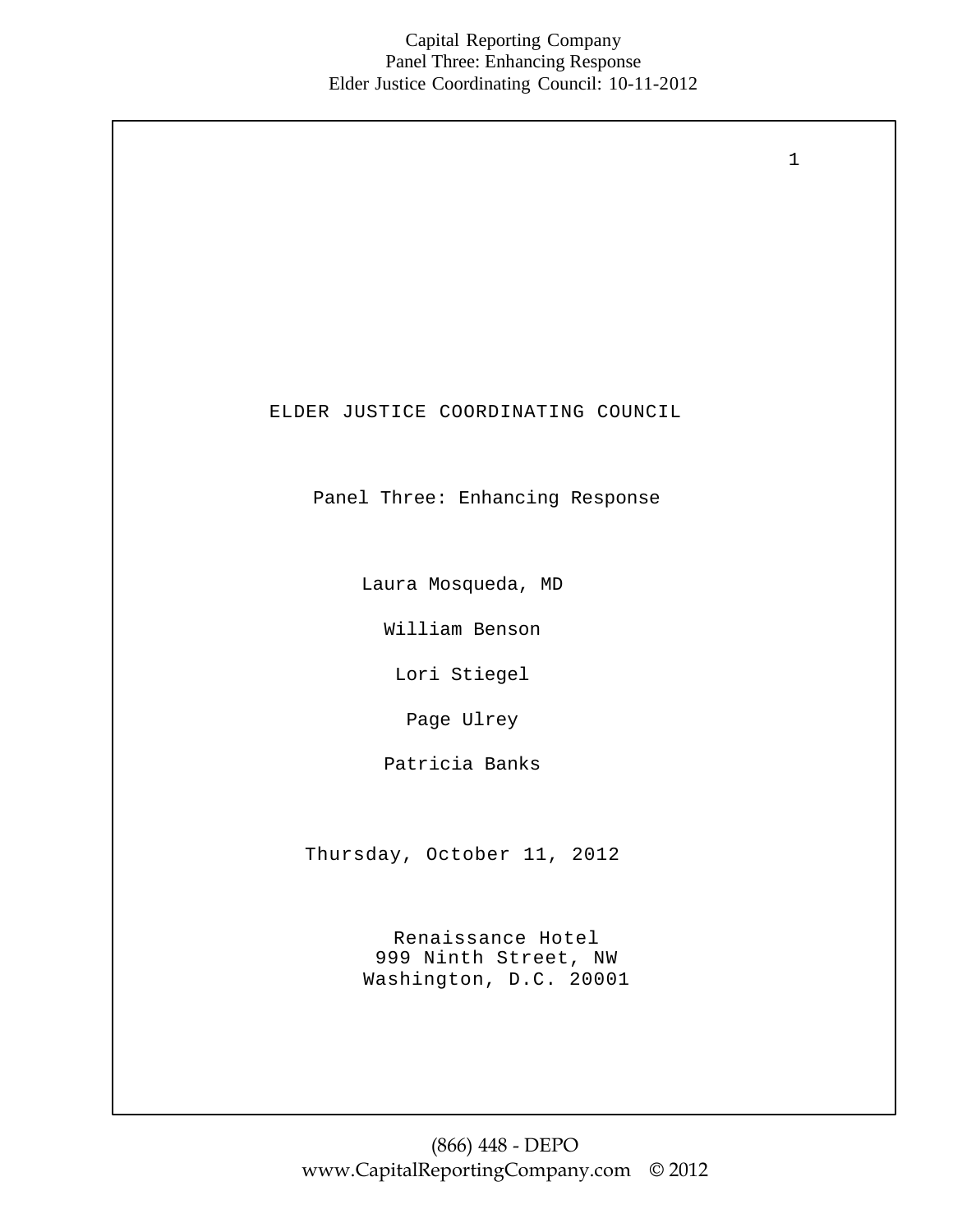| $\mathbf 1$    |                                                        | 165 |
|----------------|--------------------------------------------------------|-----|
| $\overline{2}$ |                                                        |     |
| 3              |                                                        |     |
| 4              |                                                        |     |
| 5              |                                                        |     |
| 6              |                                                        |     |
| 7              |                                                        |     |
| 8              | Speakers Panel: Enhancing Response                     |     |
| 9              | MS. GREENLEE: So we will continue with                 |     |
| 10             | another very fine panel, and we will talk now on       |     |
| 11             | "Enhancing Response." So let me introduce the panel.   |     |
| 12             | Laura Mosqueda, M.D., is the Director of               |     |
| 13             | Geriatrics, University of California, Irvine School of |     |
| 14             | Medicine.                                              |     |
| 15             | William Benson, that we all know as Bill, is           |     |
| 16             | the National Policy Advisor for the National Adult     |     |
| 17             | Protective Services Association.                       |     |
| 18             | Lori Stiegel is Senior Attorney with the               |     |
| 19             | American Bar Association Commission on Law and Aging.  |     |
| 20             | Page Ulrey is the Senior Deputy Prosecuting            |     |
| 21             | Attorney in King County, Washington.                   |     |
| 22             | And Patricia Banks is Presiding Judge of               |     |
|                |                                                        |     |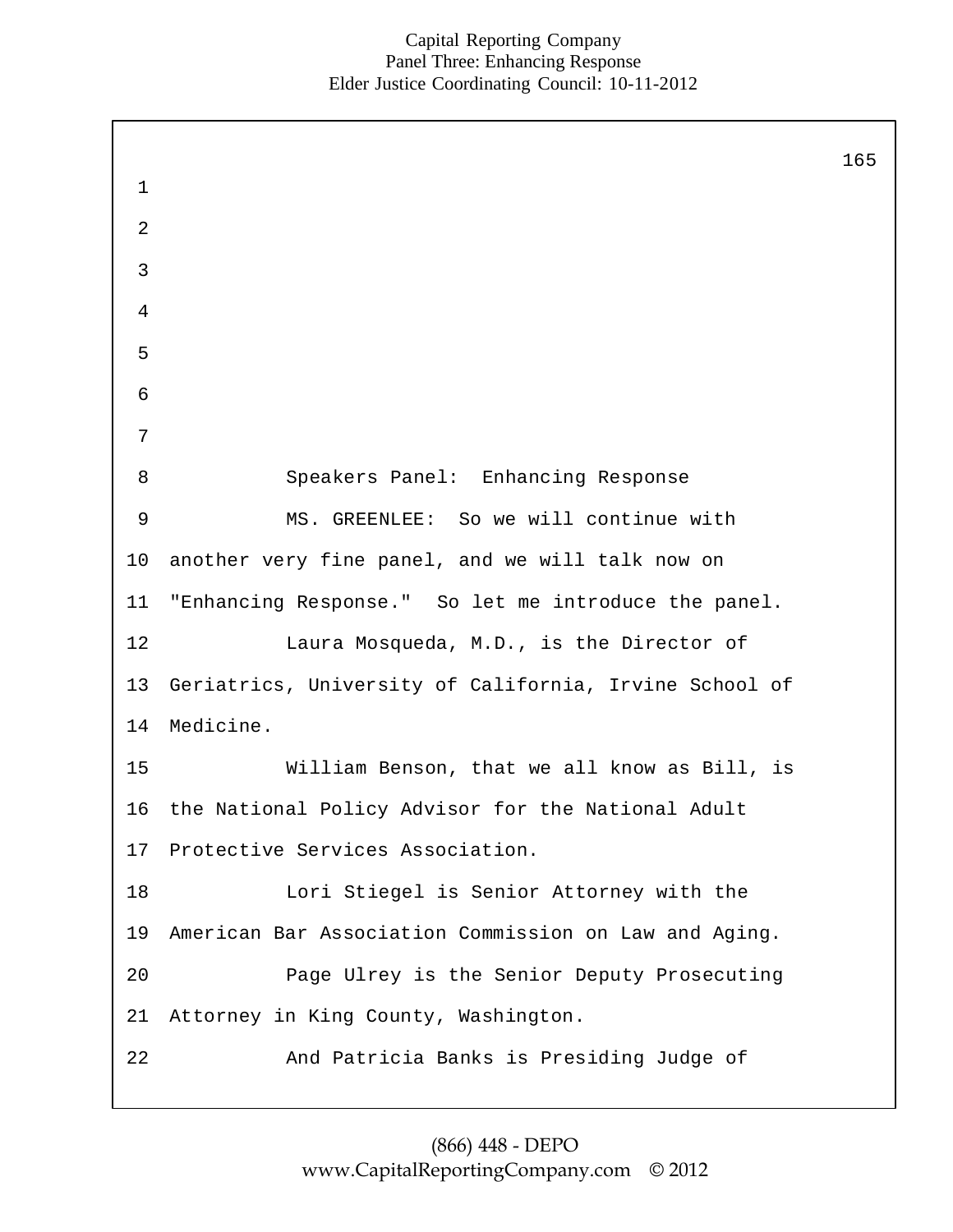166

1 1 0 1 1 1 2 1 3 2 3 4 5 6 7 8 9 Elder Law and Miscellaneous Remedies Division in Cook County, Illinois. And I believe, ma'am, you were with us also in June at the White House. JUDGE BANKS: I was there, yes. MS. GREENLEE: So a fine panel. Welcome to you all. Dr. Mosqueda, we'll start with you. DR. MOSQUEDA: Thank you. And remind me never to go to the movies with you. (Laughter.) MS. GREENLEE: You can't go to the movies with me? DR. MOSQUEDA: Well, I don't know. You 14 showed really depressing stuff. 15 16 17 18 19 20 21 22 room with her adult daughter. We had an anonymous MS. GREENLEE: Oh, actually really bad films, yeah? (Laughter.) DR. MOSQUEDA: I thought I would just start with a brief story, and this was a couple of months ago. An adult protective services social worker was notified that an elderly woman was living in a motel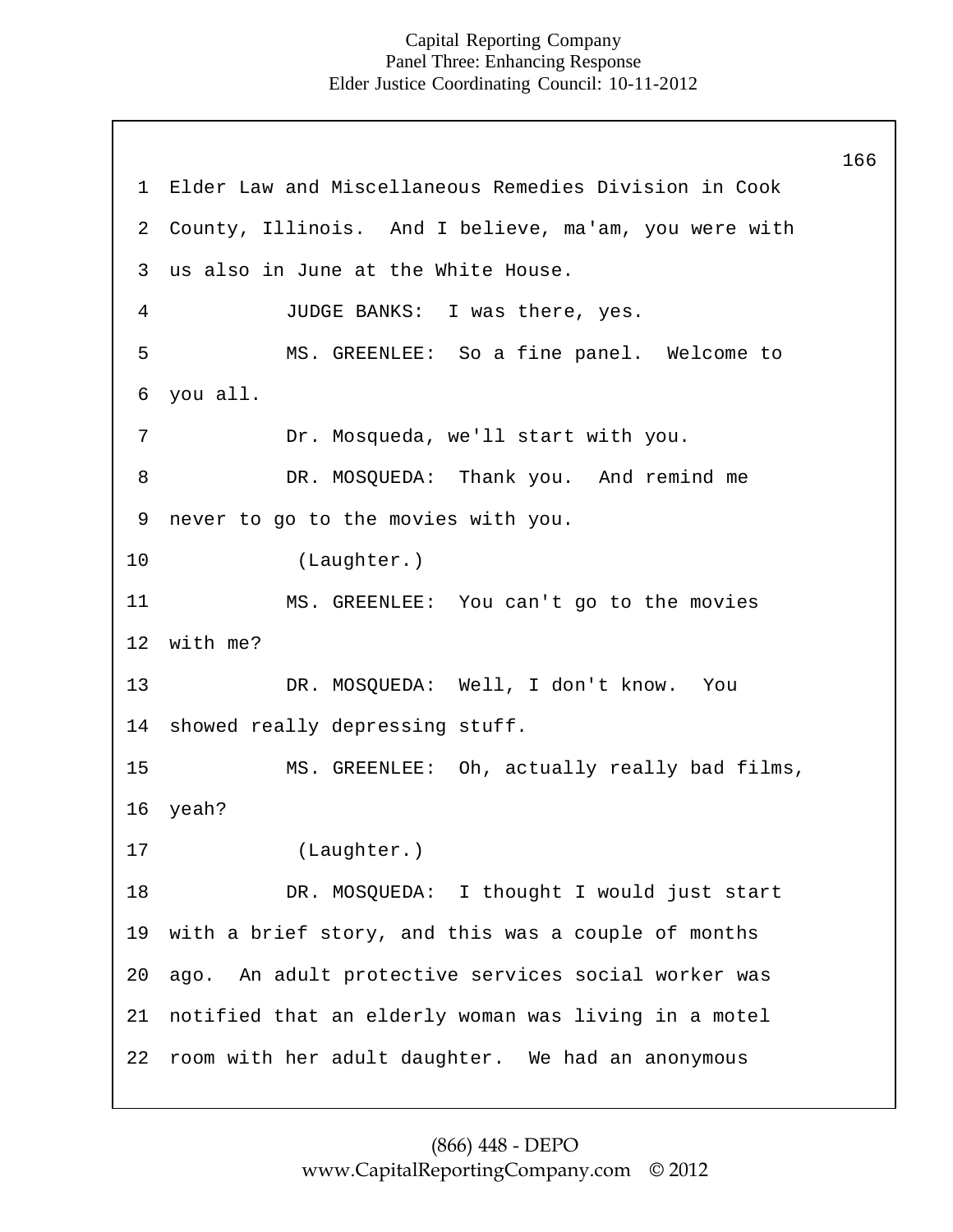| $\mathbf 1$    | reporter who called because she was concerned that the  |
|----------------|---------------------------------------------------------|
| 2              | older woman didn't look good. So the APS worker went    |
| 3              | for a visit. The daughter opened the door but wouldn't  |
| $\overline{4}$ | let her come into the motel room, but from the doorway  |
| 5              | the APS worker could see an old woman sitting in a      |
| 6              | corner in kind of a darkened room and there was a foul  |
| 7              | odor coming out. So she brought this concerning         |
| 8              | situation to our Orange County Elder Abuse Forensics    |
| 9              | Center in California for help on how to proceed.        |
| 10             | And let me just break by saying that this is            |
| 11             | a group of people -- I think it's a fairly              |
| $12 \,$        | extraordinary team -- that comes together for one hour  |
| 13             | every Tuesday that includes representatives from Adult  |
| 14             | Protective Services, ombudsmen, public guardian,        |
| 15             | police, legal aid, the District Attorney, county mental |
| 16             | health, a domestic violence expert, a geriatrician, a   |
| 17             | neuropsychologist; those are the usual participants.    |
| 18             | And I'll mention it because I'm in an academic medical  |
| 19             | center, it also serves as a teaching site, and we have  |
| 20             | many students who come as well.                         |
| 21             | So during this particular meeting when the              |
| 22             | APS worker presented this case, the detective made a    |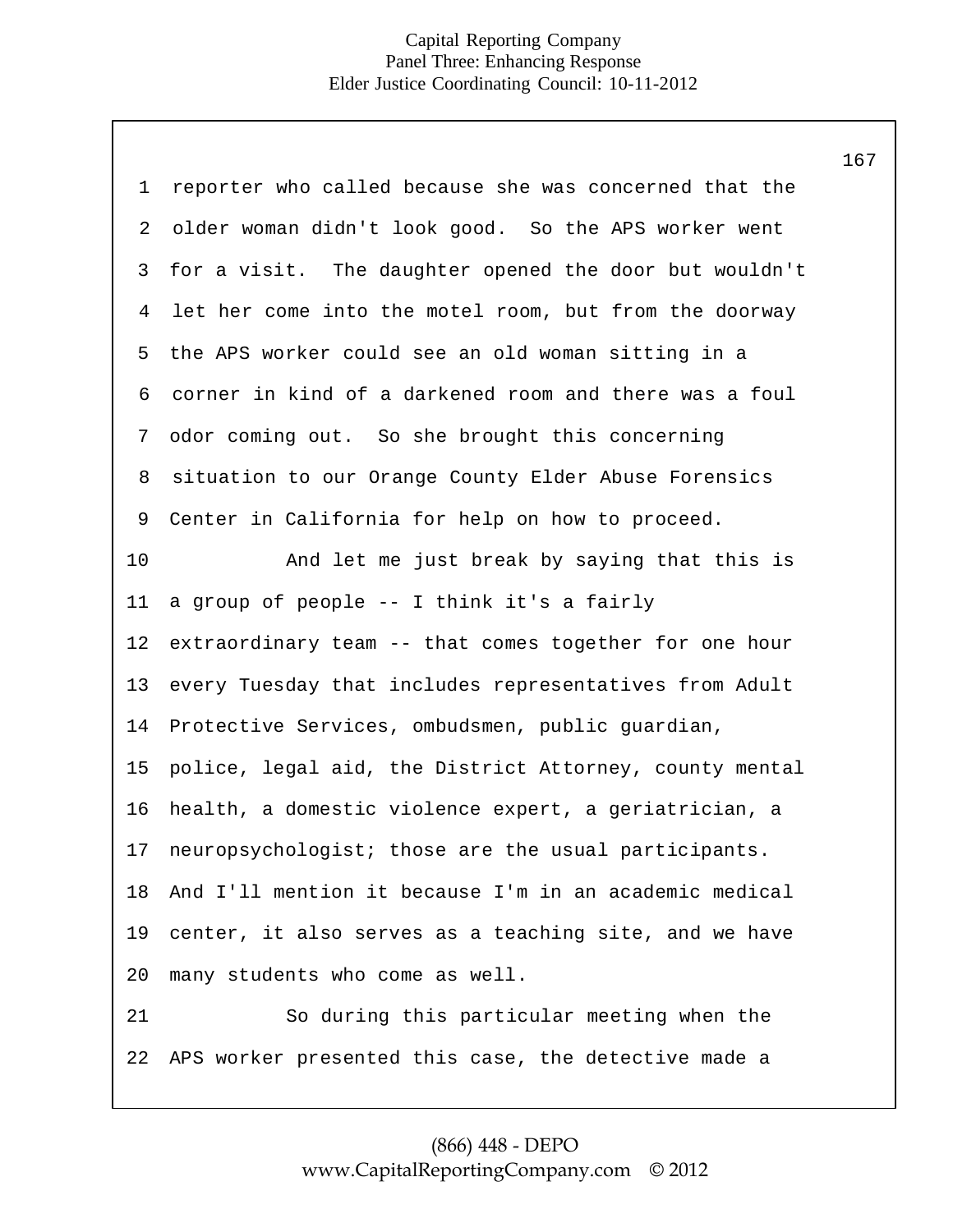| 1  | phone call and discovered right then that the daughter  |
|----|---------------------------------------------------------|
| 2  | had been jailed several times for drug-related          |
| 3  | activity. So we made plans for a social worker, a       |
| 4  | geriatrician, public guardian, and patrol officer to    |
| 5  | make a group visit the following day.                   |
| 6  | This time when we went out, the daughter did            |
| 7  | not open the door, we knew that somebody was in there,  |
| 8  | so the officer was able to obtain a key from the clerk  |
| 9  | to perform a welfare check. We got into the room.<br>It |
| 10 | was cluttered with plastic bags. There was trash all    |
| 11 | over the place, clothes sort of strewn throughout. The  |
| 12 | elderly woman was sitting in a chair, she was very      |
| 13 | thin, filthy, confused, smelled of feces, and on exam,  |
| 14 | she had an abnormal heart rhythm, she was dirty, she    |
| 15 | had very elongated nails, she was unable to get out of  |
| 16 | the chair by herself.                                   |
| 17 | We did a cognitive exam, and it wasn't just             |
| 18 | that she was confused, she really had a lot of memory   |
| 19 | problems and could not understand the situation that    |
| 20 | she was in. So as a result of our visit, an emergency   |
| 21 | guardianship was issued, and she was brought to a       |
| 22 | nursing home where she was cleaned and fed.<br>The      |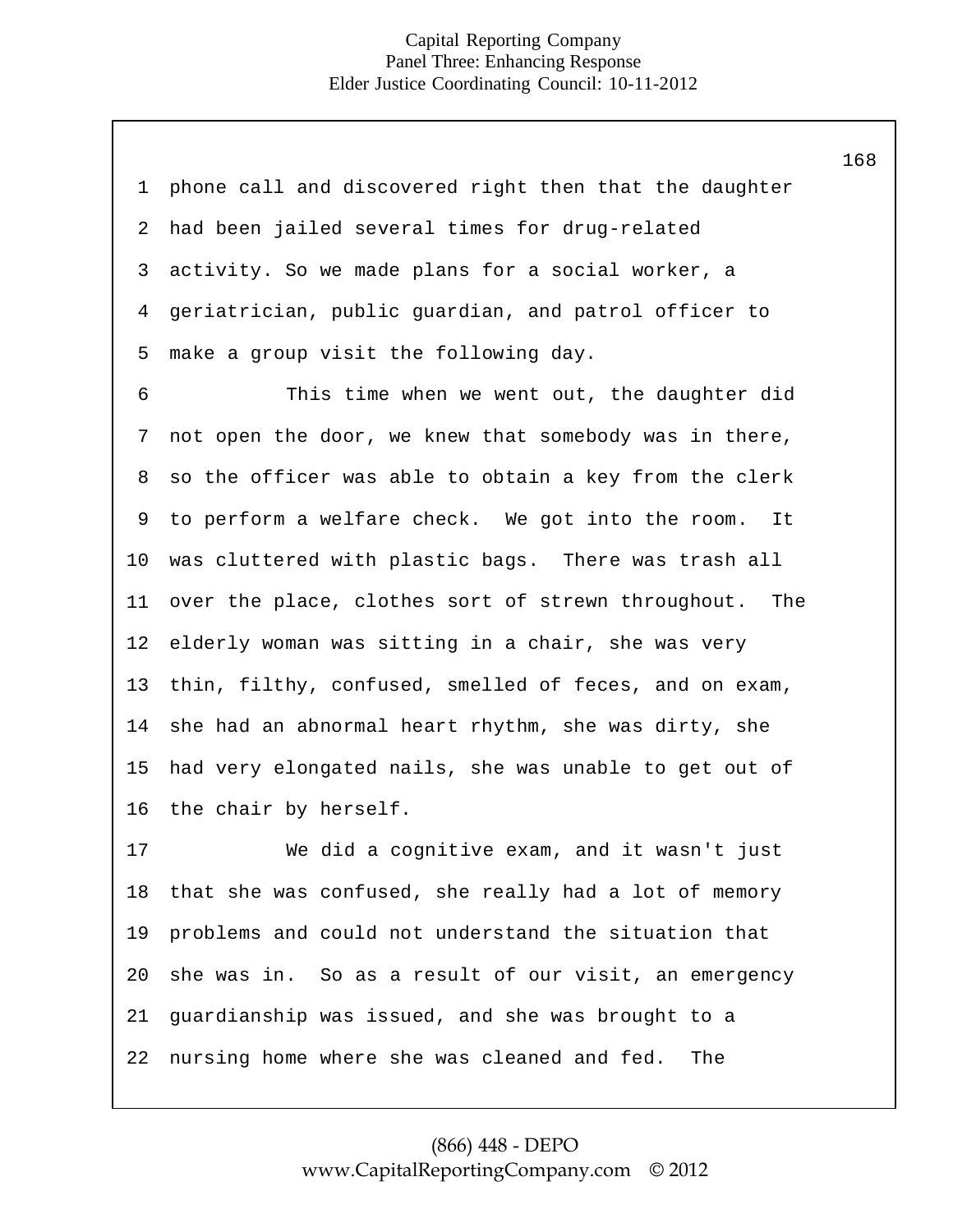1 2 3 4 5 6 7 8 9 10 11 12 13 14 15 16 17 18 19 20 21 22 daughter was no longer able to access her mother's Social Security income. And we can come back and talk about that story if you want to, but to me it was an example of a multidisciplinary response that might be of interest. Separately, you can imagine that agencies face insurmountable obstacles in addressing abuse of elders. Collaborations among professionals with a variety of backgrounds are absolutely key for identification, intervention, and prevention. In fact, it's interesting to me that the need for interdisciplinary teams is so great that these teams form all over the country without funding, without mandates, without much help, to tell you the truth, yet there are a growing number of communities that have multidisciplinary teams, financial abuse specialist teams, elder death review teams, and forensic centers or things like them. Why? Why is it so great to have an interdisciplinary team and so important? Well, for one, we provide swifter and more effective interventions. We improve access to needed services. Cases are more likely to be filed and prosecuted when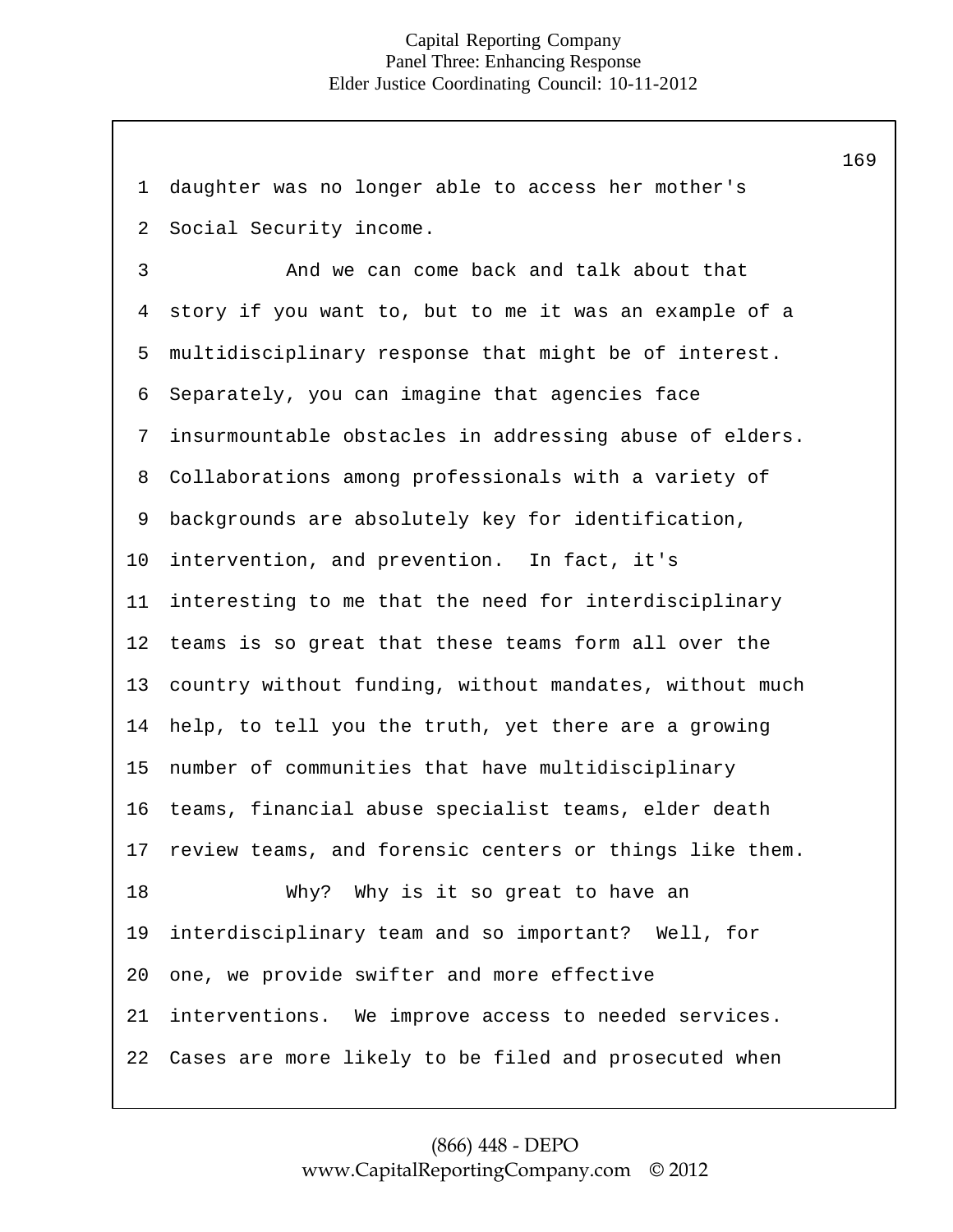| $\mathbf{1}$   | appropriate. The combined wisdom and knowledge from a   |
|----------------|---------------------------------------------------------|
| 2              | group of people from different perspectives really      |
| 3              | provides a forum for creative problem-solving, which is |
| $\overline{4}$ | often needed, and I think really untapped resources for |
| 5              | helping people like you identify gaps in services and   |
| 6              | policy issues.                                          |
| 7              | But even when all of the components are                 |
| 8              | available for a team in any community, there are a lot  |
| 9              | of barriers to smooth and efficient implementation.     |
| 10             | Laws related to HIPAA and ombudsmen, for example, are   |
| 11             | interpreted in such a way that really hinders reporting |
| 12             | and communication. Many cases that are really           |
| 13             | complicated either leave us with a choice of doing way  |
| 14             | too much or way too little. We rarely can find the      |
| 15             | just right sort of Goldilocks response that we're all   |
| 16             | in search of. We have limited understanding of each     |
| 17             | other's roles and responsibility. There is a lack of    |
| 18             | geriatric training among those in the criminal justice  |
| 19             | system and a lack of forensic training among those in   |
| 20             | medical and social service systems. And all of these    |
| 21             | issues impede the formation and function of             |
| 22             | interdisciplinary teams.                                |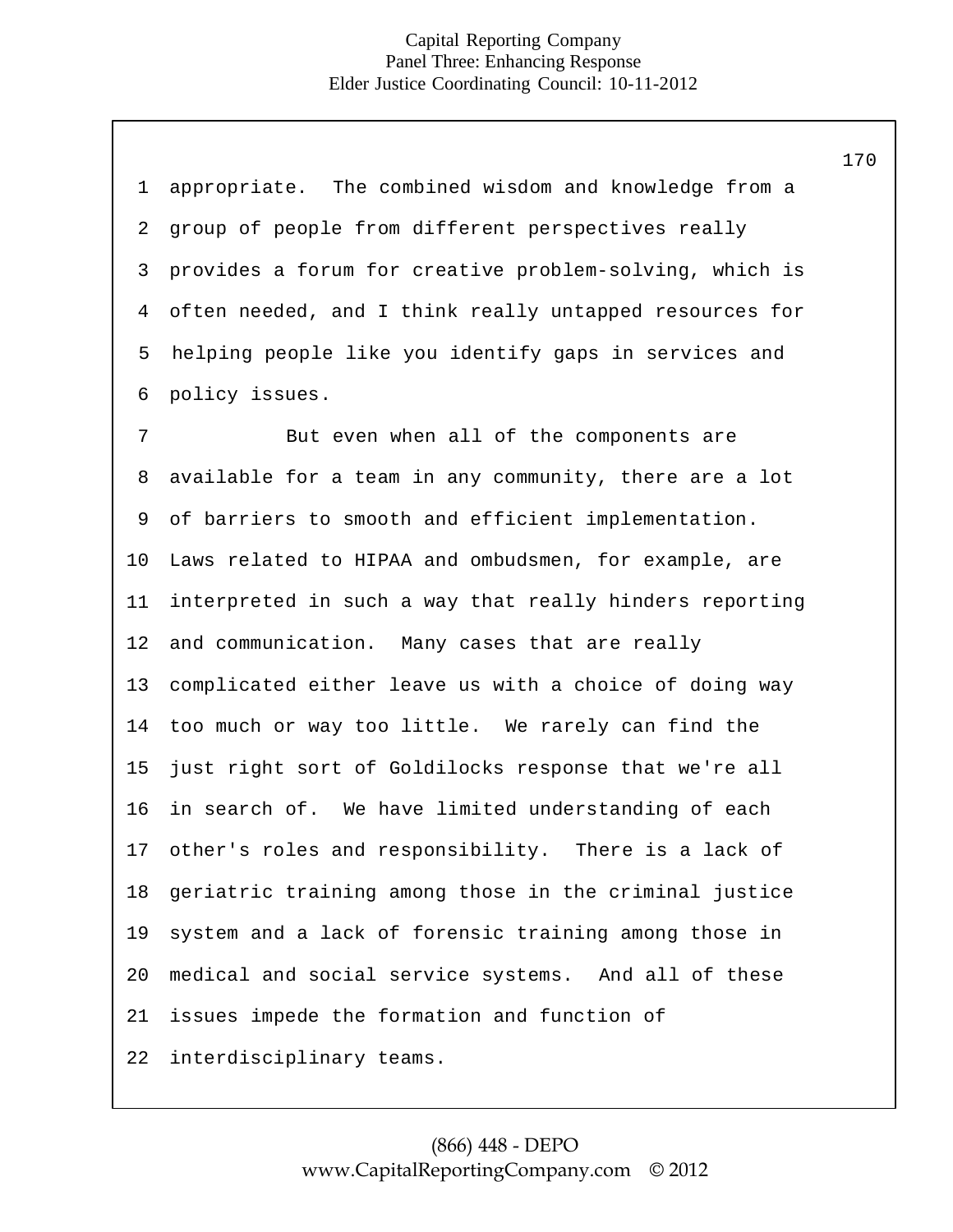1 2 3 4 5 6 7 8 9 10 11 12 13 14 There is also a dearth of easily available experts in one or more of the core team disciplines, and this leaves a hole in many communities' ability to respond. Fortunately, there are a lot of things that the federal government can do to help us overcome these and other barriers. Simply clarifying some of the existing federal rules and regulations such as what I mentioned related to HIPAA and the ombudsmen, the ombudsmen's authority to report abuse can enhance interdisciplinary communication. That requires no funding, simply clarification that goes out across the country. You can create guidelines to promote sharing of information across agencies. You can make it easier for us to use technology and help each other across state lines. You can insist that interdisciplinary responses be integrated into existing programs that serve older adults. 15 16 17 18 19 20 21 22 Paul Greenwood, my colleague who is a prosecutor in San Diego, mentioned rapid response teams, which is also something I've noted. We do this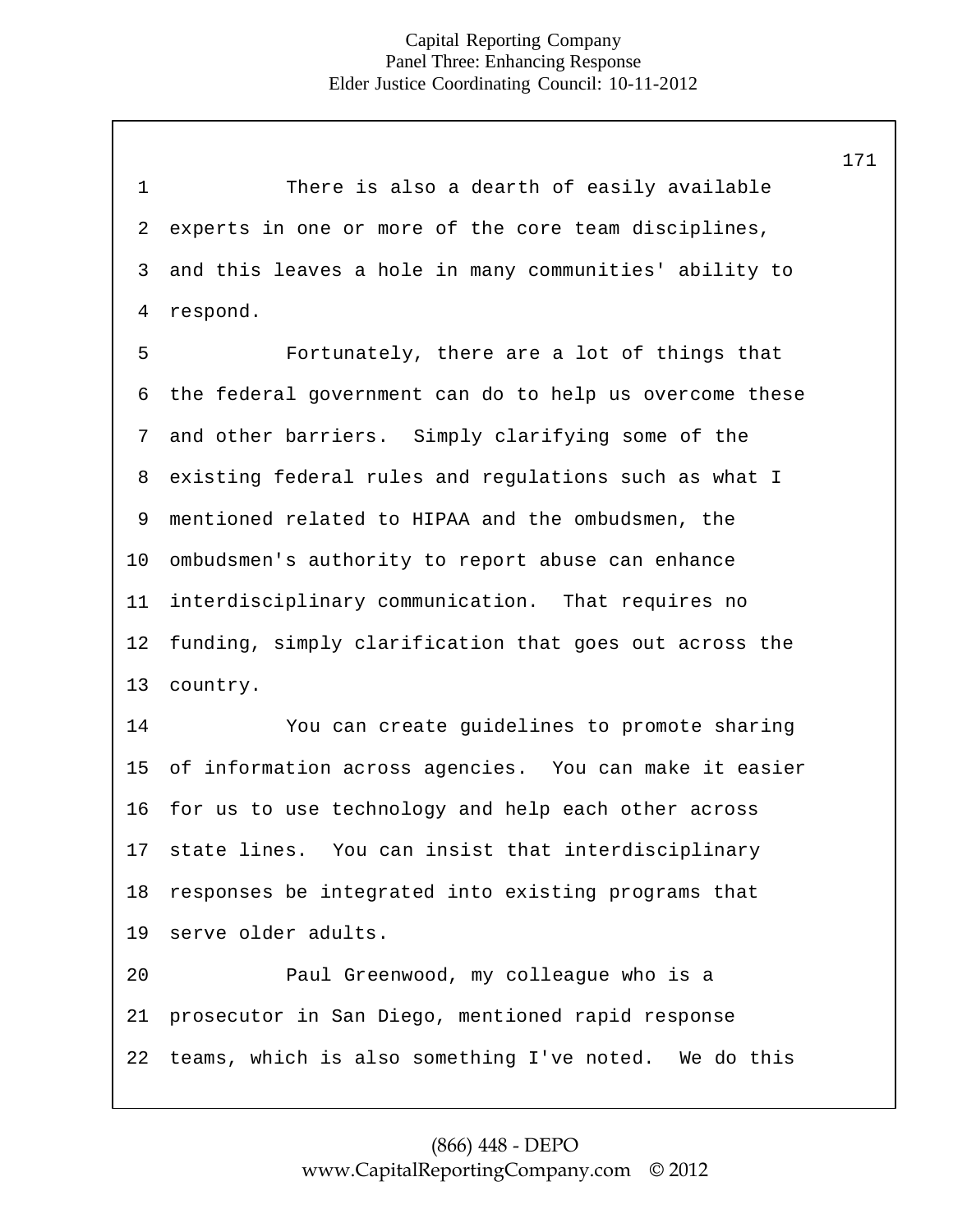| 1  | in medicine in hospitals. Instead of waiting for       |
|----|--------------------------------------------------------|
| 2  | somebody to code now, many hospitals have rapid        |
| 3  | response teams that see when somebody is in trouble,   |
| 4  | and you get the right group of people to them quickly  |
| 5  | before there's a code. We should be applying the same  |
| 6  | kind of principles to elder abuse.                     |
| 7  | You need to support research in the areas of           |
| 8  | standardized measurement, data collection, evaluation, |
| 9  | and translation, and then promote the use of evidence- |
| 10 | based best practice models. We have to have national   |
| 11 | leadership on this issue.                              |
|    |                                                        |
| 12 | And just as we found I think individually at           |
| 13 | the local level, that we've had to move from a silo    |
| 14 | mentality to the village mentality, we think the same  |
| 15 | applies at the federal level as well. Communication,   |
| 16 | cooperation, shared goals among the agencies           |
| 17 | represented here, can really promote understanding and |
| 18 | efficiency and coordinated action.                     |
| 19 | However you accomplish this, be it by                  |
| 20 | creating a new position in the government so that we   |
| 21 | know where the buck stops or by some other mechanism,  |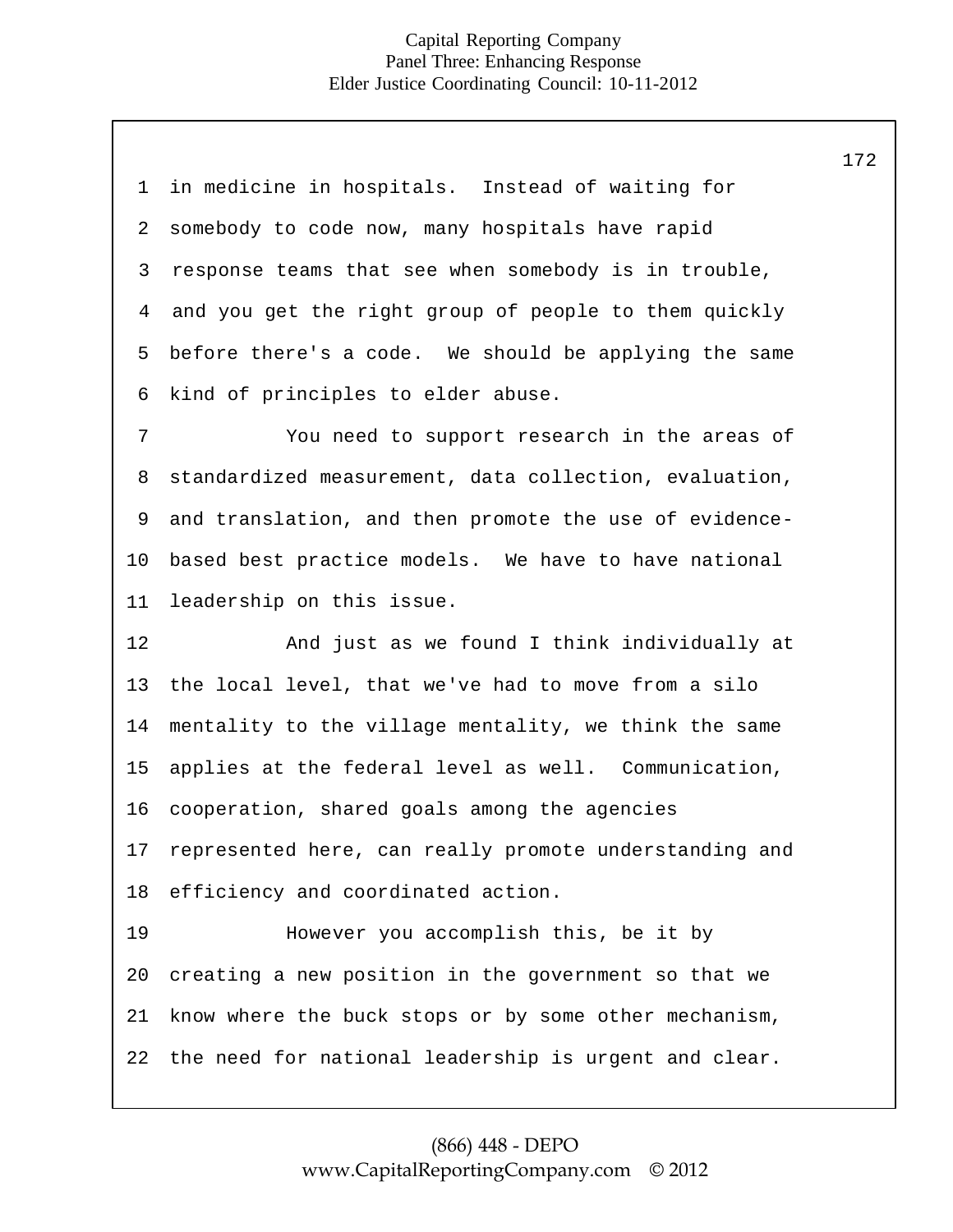173

1 2 3 4 5 6 7 8 9 10 11 12 13 14 15 16 17 18 19 20 21 22 Too many of our nation's elders are becoming impoverished, are suffering, and are dying as a result of abuse. Somebody said earlier that the problem is that people fall through the cracks, and I think the problem is that we not only have cracks, we have huge crevices in our systems, and it's not that people are falling through it, it's that we have these cracks and these crevices, and that's what we really need to fix. Thank you. MS. GREENLEE: Thank you very much. (Applause.) MS. GREENLEE: Bill. MR. BENSON: It's an honor to speak to you today on behalf of the National Adult Protective Services Association, or NAPSA. NAPSA represents the nation's state and local adult protective services programs. Your convening today represents a significant step toward implementing the landmark Elder Justice Act and a federal commitment to addressing elder abuse, neglect, and exploitation. APS is the nation's state-based statutorily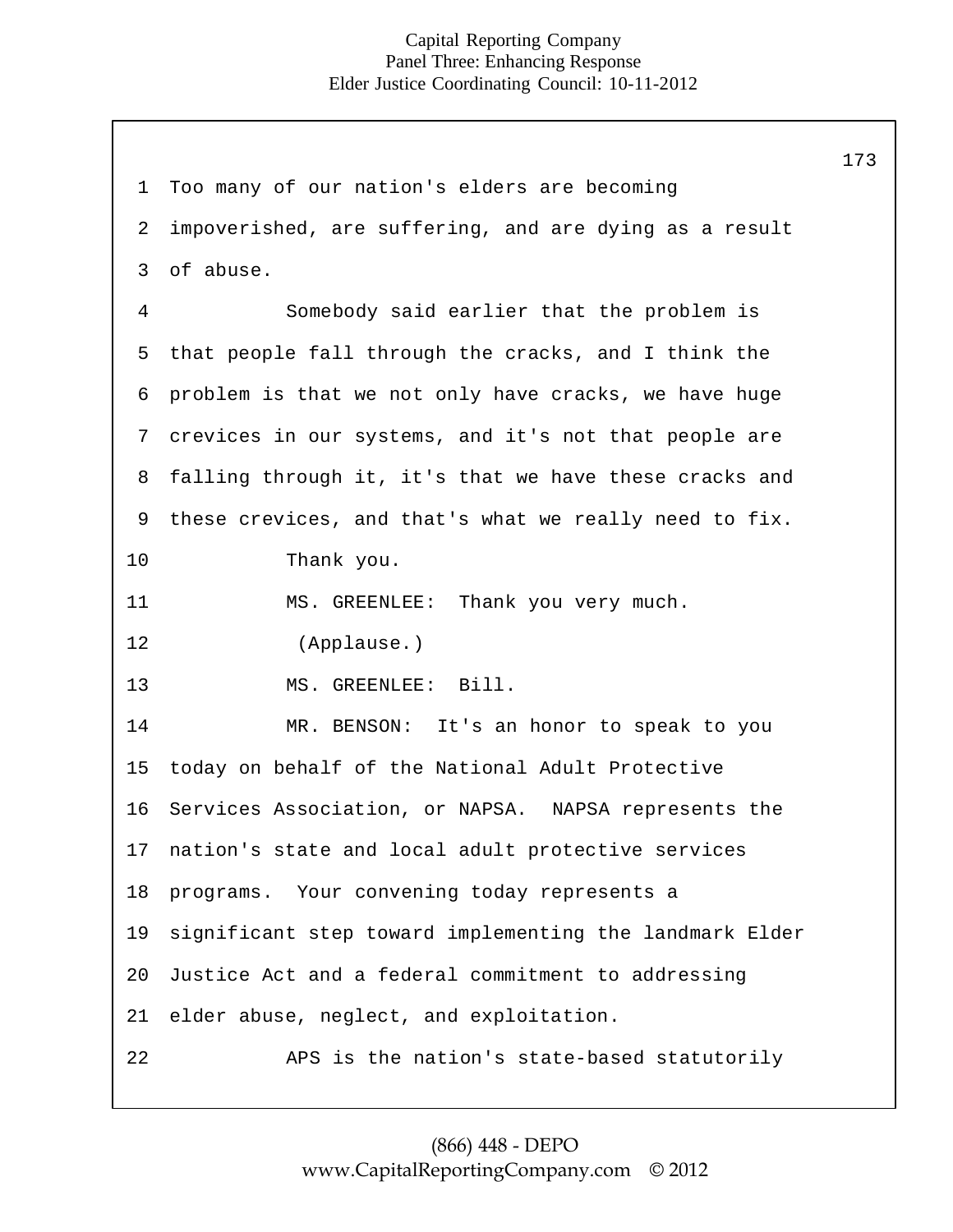| $\mathbf 1$ | authorized system for investigating elder abuse,        |
|-------------|---------------------------------------------------------|
| 2           | neglect, and exploitation and responding to and         |
| 3           | protecting its victims as best possible. APS, which in  |
| 4           | most states also responds to abused younger adults with |
| 5           | significant disabilities, operates under state laws in  |
| 6           | every community. APS is the primary system we have for  |
| 7           | responding to vulnerable older adults who are victims   |
| 8           | of elder abuse.                                         |
| $\mathsf 9$ | I note with some pride about APS that I think           |
| 10          | six of the eight preceding speakers have all mentioned  |
| 11          | APS, not that I'm keeping track.                        |
|             |                                                         |
| 12          | (Laughter.)                                             |
| 13          | MR. BENSON: Research shows us that there are            |
| 14          | more elder abuse victims than other types of abuse      |
| 15          | victims, such as victims of child abuse and domestic    |
| 16          | violence, yet older victims are the only ones who       |
| 17          | receive no designated federal support for services.     |
| 18          | Federal support and attention to other types of abuse   |
| 19          | have resulted in reduced incidences of both child abuse |
| 20          | and domestic violence homicides.                        |
| 21          | APS relies heavily on state and local funds,            |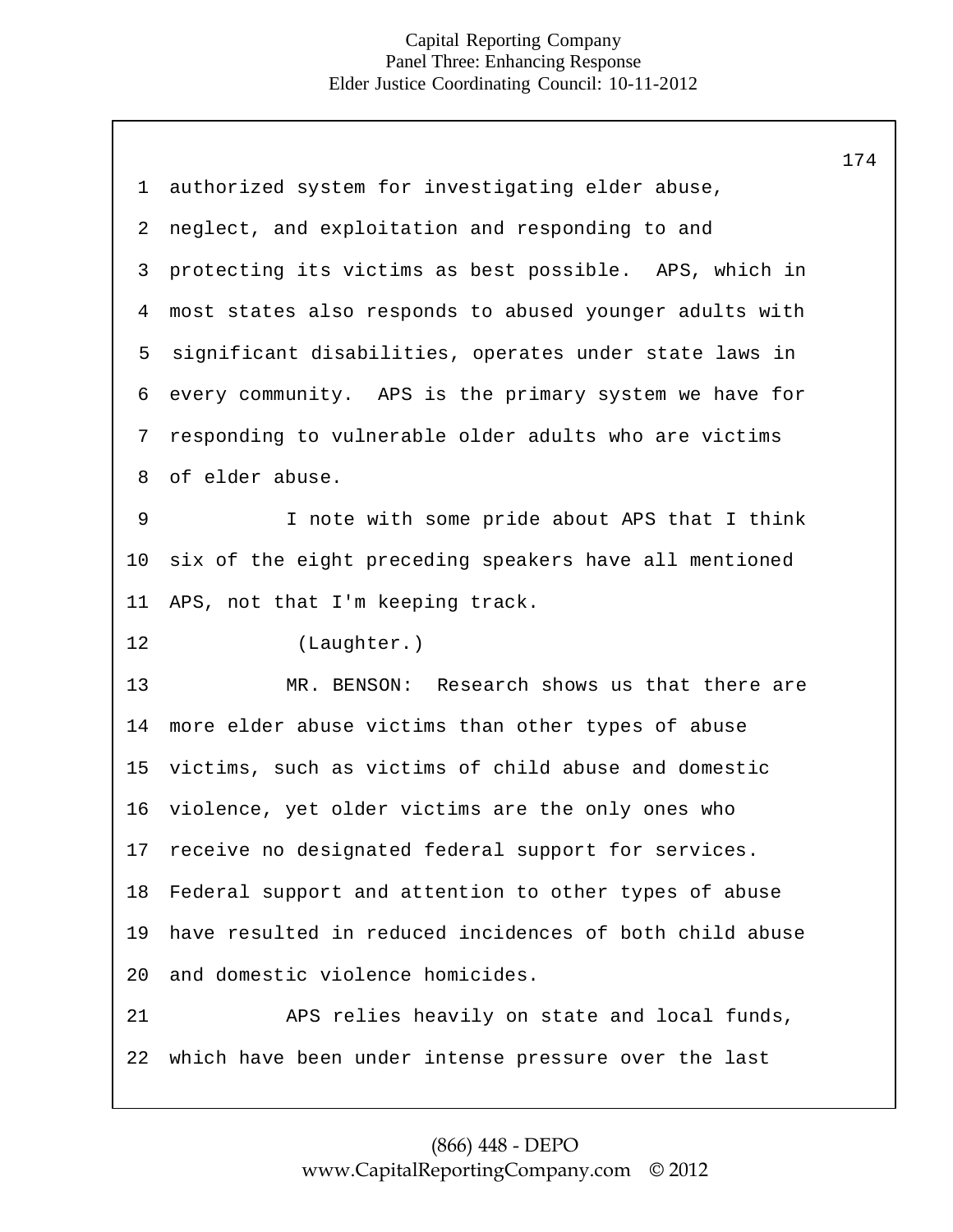| $\mathbf 1$    | few years. APS receives no designated federal funding,  |
|----------------|---------------------------------------------------------|
| 2              | although 60 percent of states opt to use some Social    |
| 3              | Services Block Grant funds to support APS. The Elder    |
| $\overline{4}$ | Justice Act authorizes the first-ever dedicated funding |
| 5              | for APS, but thus far, as we all know, not a dollar has |
| 6              | been appropriated.                                      |
| 7              | Every single day, state and local APS                   |
| 8              | investigators, case workers, and others in every state  |
| 9              | do the best they can to deal with an onslaught of       |
| 10             | increasingly difficult, complex cases. They do so with  |
| 11             | virtually no national infrastructure behind them. As    |
| 12             | the GAO noted in their report last year, there is no    |
| 13             | federal agency with responsibility for APS, although    |
| 14             | we're very thrilled that Assistant Secretary Greenlee   |
| 15             | would like AoA/ACL to be that place. There is no        |
| 16             | national data system nor practice standards nor minimal |
|                | 17 training standards nor a host of other things that   |
| 18             | would constitute support for this program on a national |
| 19             | basis.                                                  |
| 20             | In our written testimony, we offer a number             |
| 21             | of suggestions as to what the federal response could be |
| 22             | to strengthen and support APS to better address the     |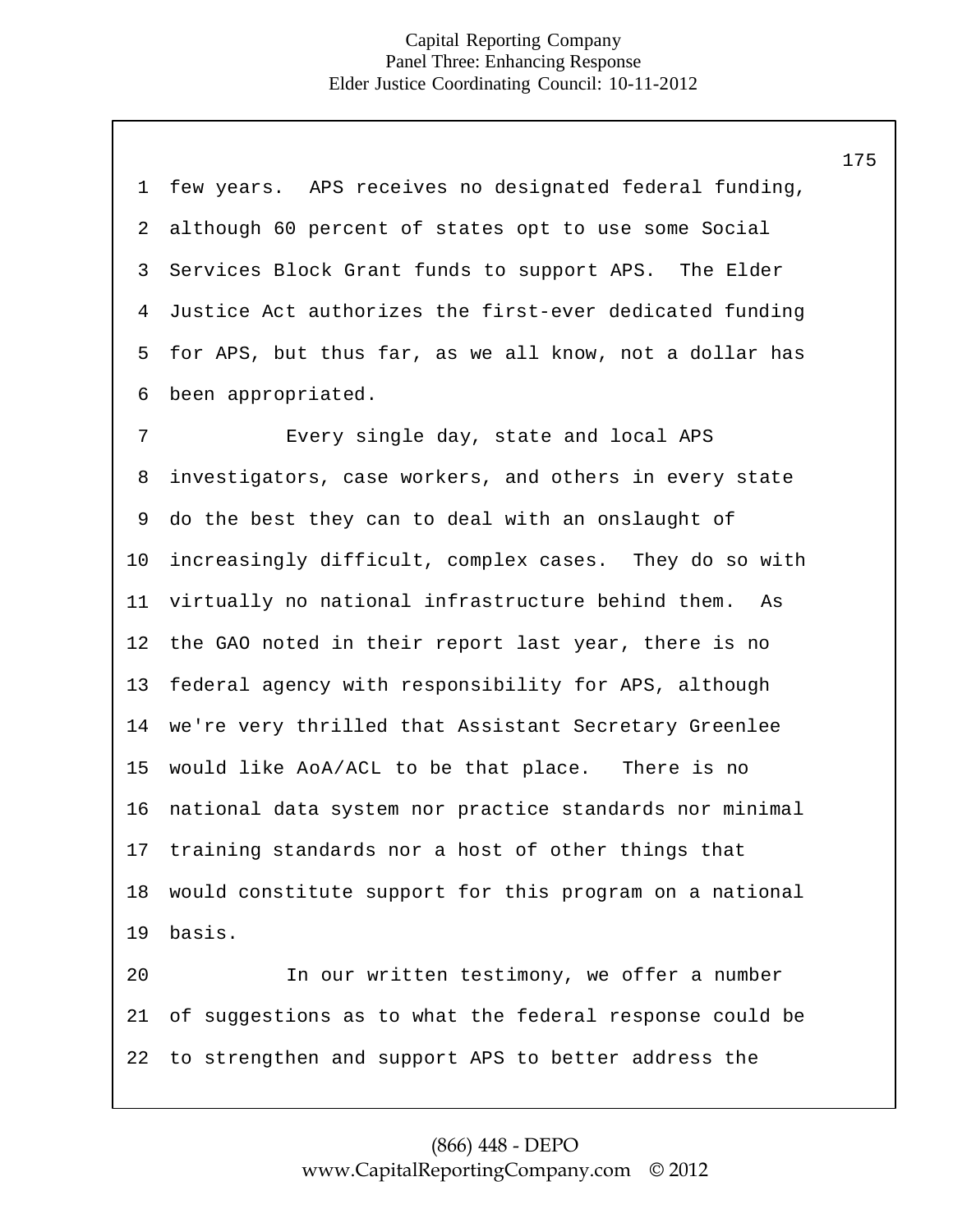| 1  | needs of victims. The white paper we are preparing      |
|----|---------------------------------------------------------|
| 2  | will elaborate on each of those points, but in the      |
| 3  | limited time I have, I want to briefly touch upon       |
| 4  | several of our suggestions.                             |
| 5  | First, there is a great need for support for            |
| 6  | research about the effectiveness of APS interventions,  |
| 7  | promising practices, and optimal outcomes for victims.  |
| 8  | We need to develop and field test field-friendly        |
| 9  | capacity assessment and screening tools to replace      |
| 10 | antiquated tools that are currently being used by APS,  |
| 11 | such as the Mini-Mental Status Exam, still used by APS  |
| 12 | in 22 states. The field needs new easy-to-use tools     |
| 13 | that are not costly in terms of either time or money.   |
| 14 | As the GAO called for, and others have said,            |
| 15 | it is imperative that a national data system be         |
| 16 | developed, tested, and implemented that will be capable |
| 17 | of annually telling us how many cases are reported to   |
| 18 | APS, what types of abuse, those cases alleged, how many |
| 19 | are substantiated after investigation, and other        |
| 20 | important data about elder and vulnerable adult abuse.  |
| 21 | Federal victims services funds such as VOCA             |
| 22 | and VAWA should be allocated to older victims in        |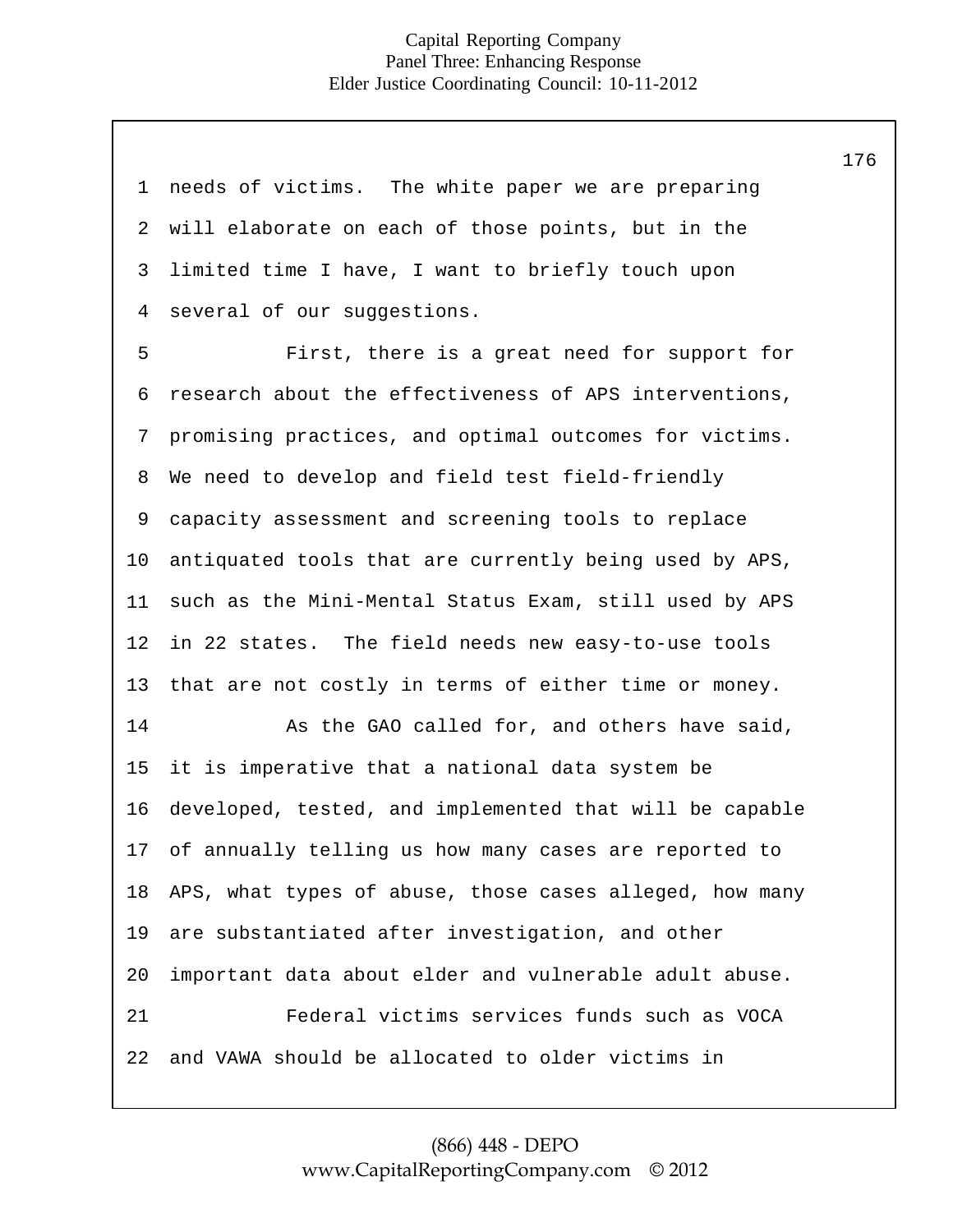1 2 3 4 5 6 7 8 9 10 11 12 13 14 15 16 17 proportion to their numbers and needs. Older victims of abuse are underrepresented by these other victims services programs both in terms of the dollars allocated and the services provided. We believe that the aging and disabilities services networks need to be better educated about recognizing, reporting, and responding to elder abuse as well as other forms of non-elder adult abuse. With 47 states having mandatory reporting laws, these networks, along with many others, including federal employees, need to be trained about their responsibilities and about elder abuse in general. 18 19 20 21 22 It is important to expand training for law enforcement, prosecutors, and judges to all forms of elder and vulnerable adult abuse and to make that training widely and easily available throughout the country. While not all elder abuse is criminal in nature, the abuse that is needs to be thoroughly investigated and prosecuted. We need to move from training hundreds in law enforcement and prosecution to thousands. We wholeheartedly applaud Assistant Secretary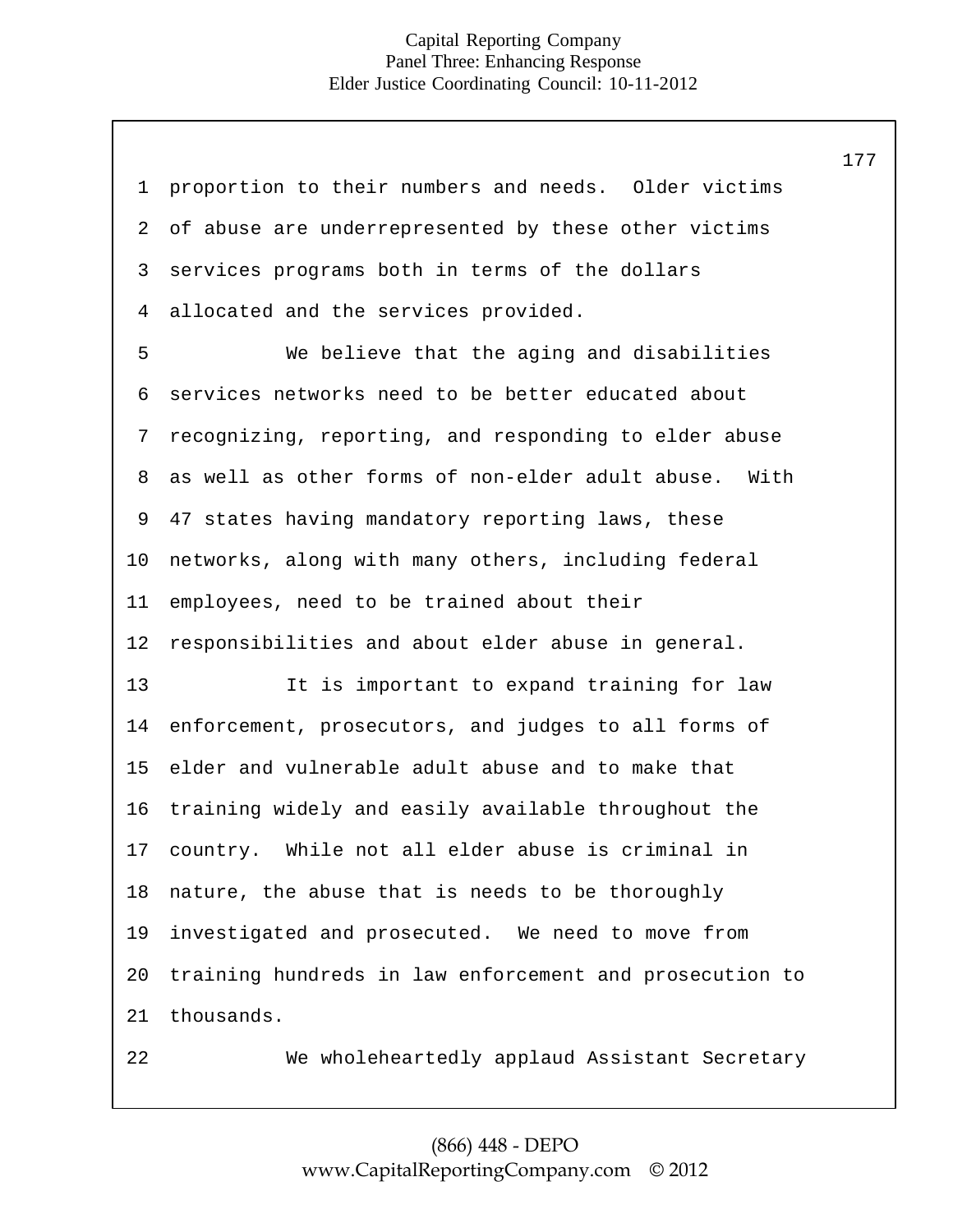|                 |                                                            | 178 |
|-----------------|------------------------------------------------------------|-----|
| $\mathbf 1$     | Greenlee for her leadership and for funding the first      |     |
| 2               | ever national APS Resource Center. It is an important step |     |
| 3               | toward building a modest national infrastructure to        |     |
| $\overline{4}$  | support and strengthen adult protective services.<br>This  |     |
| 5               | center needs to be an ongoing part of the federal          |     |
| 6               | response to elder abuse.                                   |     |
| 7               | I might also take the opportunity to applaud               |     |
| 8               | her for funding the first ever Resource Center             |     |
| 9               | dedicated to addressing elder abuse in Indian country,     |     |
| 10 <sub>o</sub> | a terribly neglected area, and it's an area in which we    |     |
| 11              | need to do more work to collaborate between states and     |     |
| 12              | state APS systems, law enforcement, and tribal             |     |
| 13              | officials.                                                 |     |
| 14              | And, finally, we remain thrilled by the                    |     |
| 15              | enactment of the Elder Justice Act as part of the          |     |
| 16              | Affordable Care Act, but the great promise of this new     |     |
|                 | 17 law, especially the authorized support for desperately  |     |
| 18              | needed funds for states, is an unfulfilled promise         |     |
| 19              | until we have some funding that comes through for that     |     |
| 20              | piece of legislation. A stable source of funding to        |     |
| 21              | states and local communities for adult protective          |     |
| 22              | services will save victims' lives, it will improve         |     |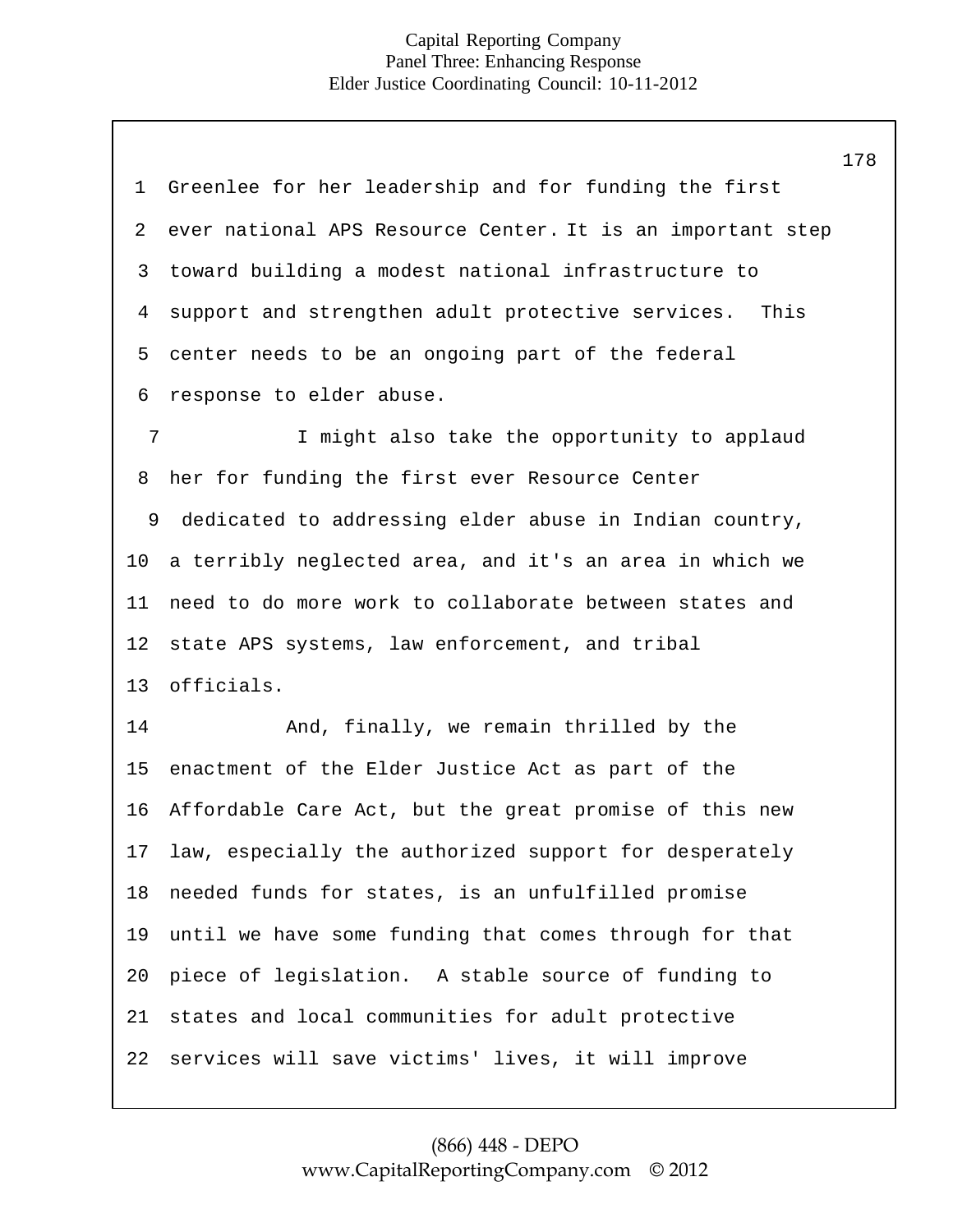1 2 3 4 5 6 7 8 9 10 11 12 13 investigations and investigative outcomes, and it will save us money in other programs such as Medicaid. Thank you again for this opportunity to offer NAPSA's thoughts today. MS. GREENLEE: Thank you very much. (Applause.) MS. GREENLEE: Lori Stiegel, ABA? MS. STIEGEL: Thank you for inviting me to be here today and for convening this. And I need to give the caveat that I'm talking twice as long as everybody else because I'm talking about civil -- MS. GREENLEE: With permission. We have requested that you talk about two things. 14 15 16 17 18 19 20 21 22 MS. STIEGEL: Yes. I'm talking about civil legal services and about the courts as well. And I also, like my colleague Erica, and being a lawyer, need to give a disclaimer that I'm not speaking on behalf of the American Bar Association today, although what I'll be talking about largely stems from my work there. Also, like Assistant Secretary Greenlee, I'm a once and always legal services lawyer, and those 179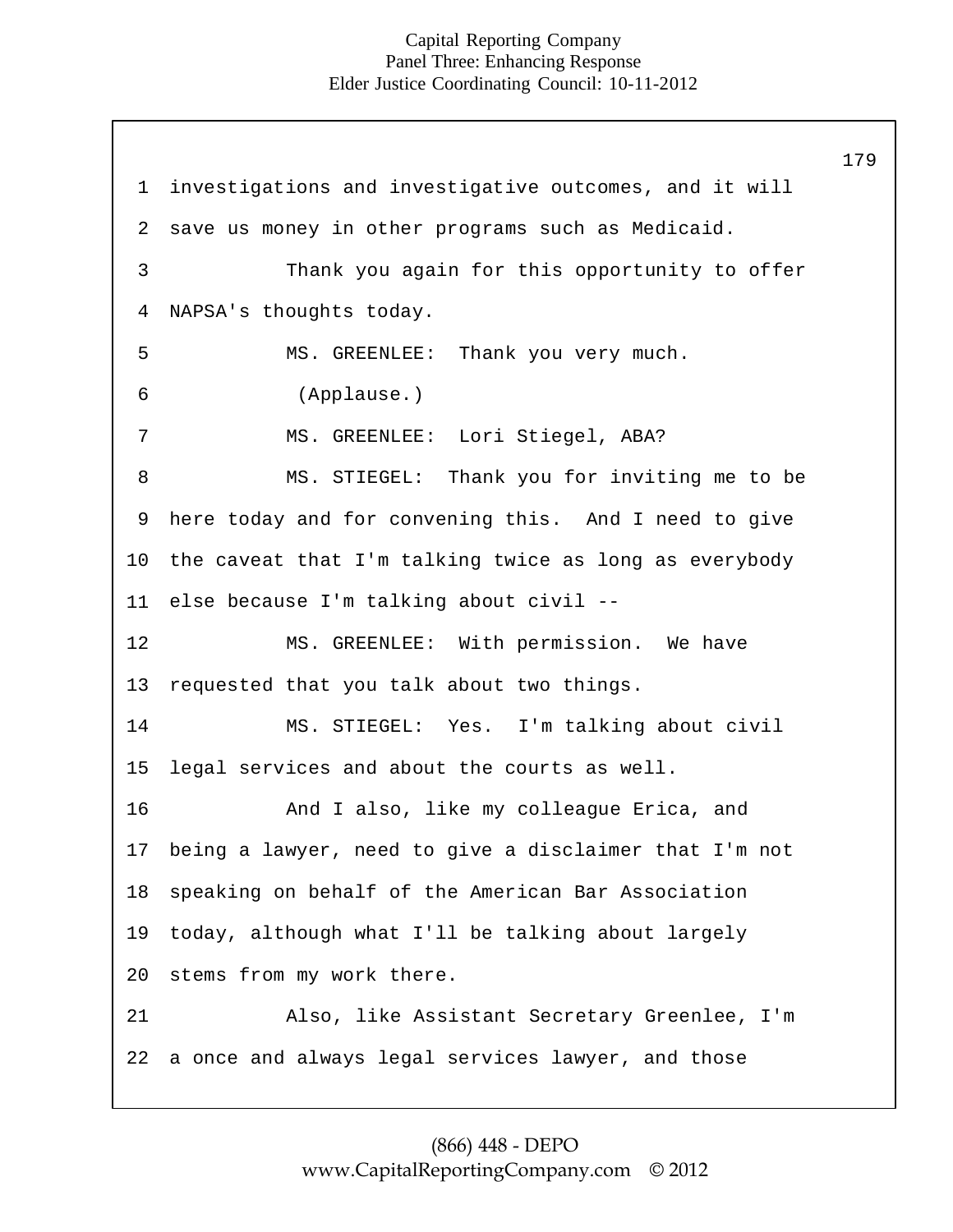| 1              | programs are central to my testimony because so many of |
|----------------|---------------------------------------------------------|
| $\overline{2}$ | the victims who we've talked about and heard about      |
| 3              | today can't afford to pay for a private lawyer. But     |
| 4              | there is a role for private lawyers to play in          |
| 5              | preventing, detecting, and redressing abuse, and we     |
| 6              | also know that civil lawyers play many other roles as   |
| 7              | well. Many of us here in the room are civil lawyers     |
| 8              | working on elder abuse issues. We advise protective     |
| 9              | services or we work for the state attorney general's    |
| 10             | office or for other governmental agencies. Civil        |
| 11             | lawyers who may be working for financial services       |
| 12             | industries are increasingly playing a role in dealing   |
| 13             | with the problem of elder abuse. And, of course, we     |
| 14             | help create laws, whether as legislators or as staff to |
| 15             | legislators and policymakers.                           |
| 16             | I'm going to highlight four gaps and then               |
| 17             | talk about three ways that I think the federal          |
| 18             | government can help start to fill those gaps. First,    |
| 19             | we know that many victims are challenged in their       |
| 20             | ability to obtain civil legal services. They don't      |
| 21             | recognize what's happening to them in the first place,  |
| 22             | thus, the need for public awareness, but they don't see |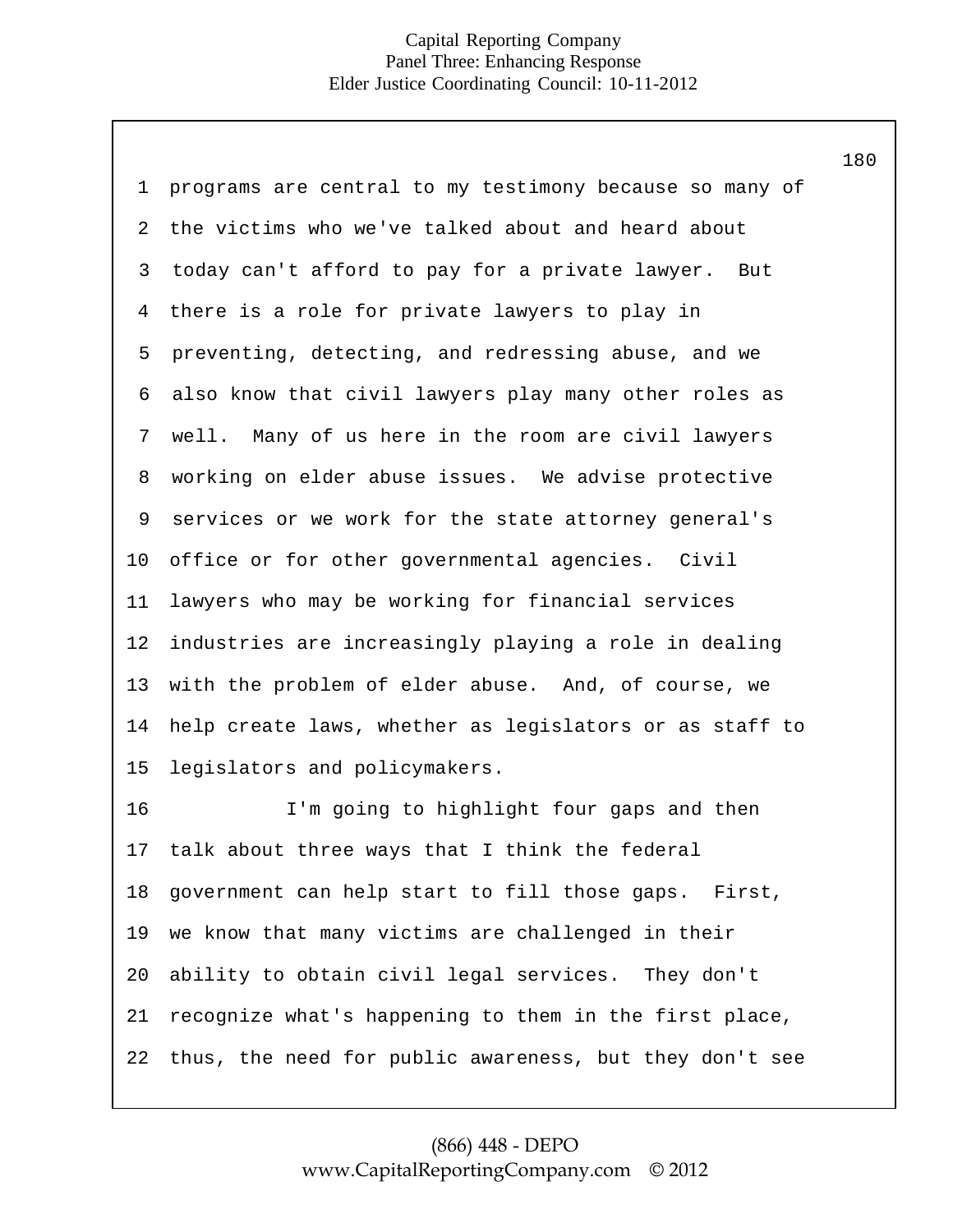| $\mathbf{1}$   | how civil legal services can help. We have done a lot   |
|----------------|---------------------------------------------------------|
| $\overline{2}$ | of improvement on dealing with the criminal justice     |
| 3              | aspects of the problem, and we need to start doing the  |
| $\overline{4}$ | same on civil legal services.                           |
| 5              | They need help in finding those services.               |
| 6              | Those of us who deal with this every day know what's    |
| 7              | out there, but the public still doesn't. I'm            |
| 8              | constantly astounded when I get calls from people who   |
| 9              | have worked their way all the way up to me but have not |
| 10             | found their local legal services provider to help them  |
| 11             | in their community.                                     |
|                |                                                         |
| 12             | Services need to be affordable, they need to            |
| 13             | be accessible to them, and whether that's through an    |
| 14             | Older Americans Act funded program, through the Legal   |
| 15             | Services Corporation, through pro bono through a        |
| 16             | private lawyer, that needs to happen. But it's not      |
| 17             | enough just to have a lawyer, you have to have a lawyer |
| 18             | who knows about elder abuse, who understands the        |
| 19             | problem, can help you work to prevent it, can detect it |
| 20             | if it's already happening to you, and knows what        |
| 21             | remedies to pursue and how to do it. They need to       |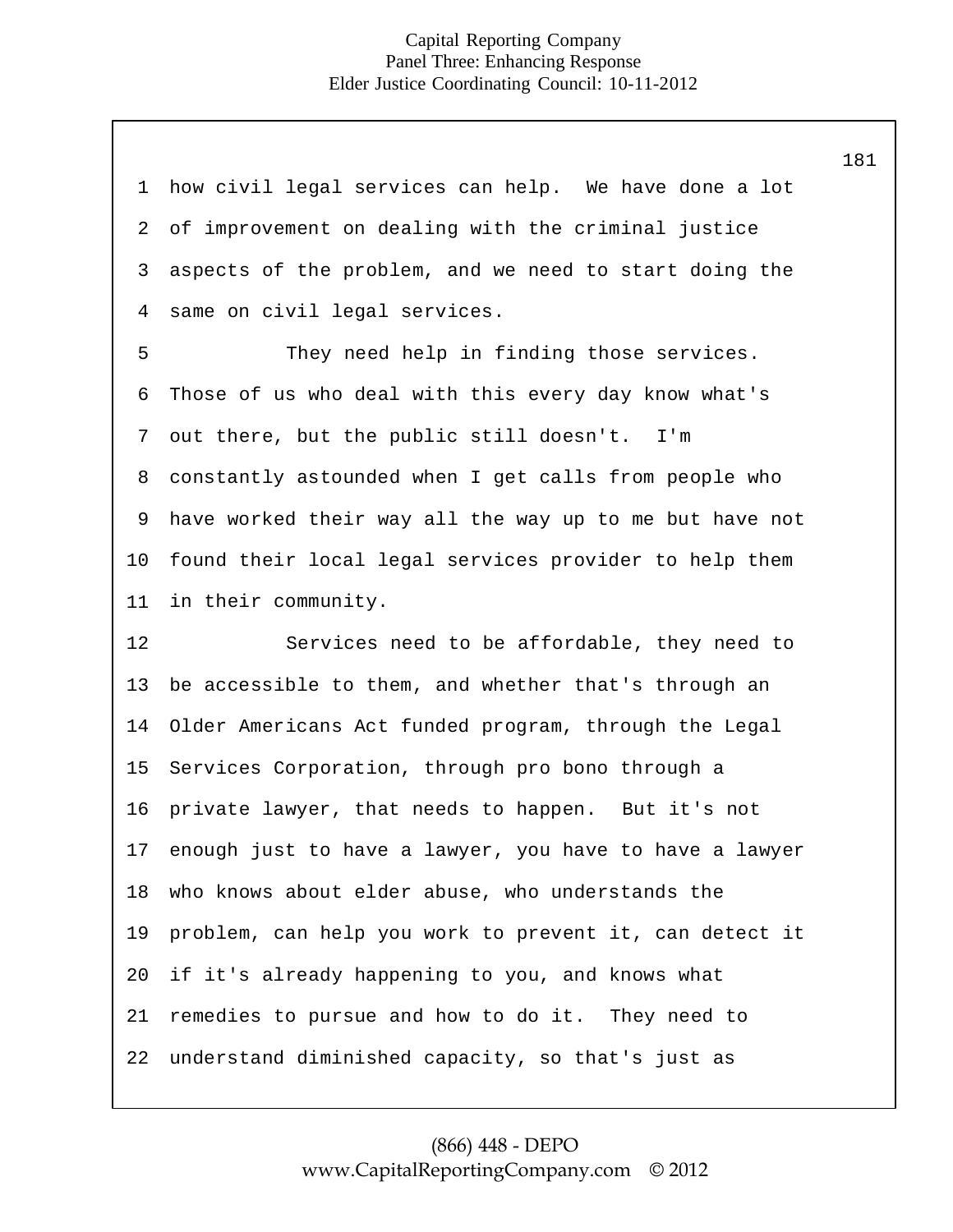1 2 3 4 5 6 7 8 9 10 11 12 13 14 15 16 17 18 19 20 21 22 relevant as it is to the other professionals we've talked about today. They need to understand undue influence. We're increasingly seeing how critical that is. No matter what role civil lawyers play, they need training, preferably starting in law school. If not then, or in addition to then, occurring after they've passed the Bar through continuing legal education programs and so forth, but they also need much more than that. I constantly get requests for case analyses, for brief banks, for information on who, what expert witness to find and how to find them and assess whether they would be appropriate or not. They're looking for legislative analyses, case consultations. The kind of things that we've seen the federal government support for child abuse and for domestic violence need to happen in elder abuse as well. The Missing Link Project that the Department of Justice is talking about implementing at the White House event  $--$  and I know that they're working on it  $-$ is a drop in the bucket. It will be a great start, but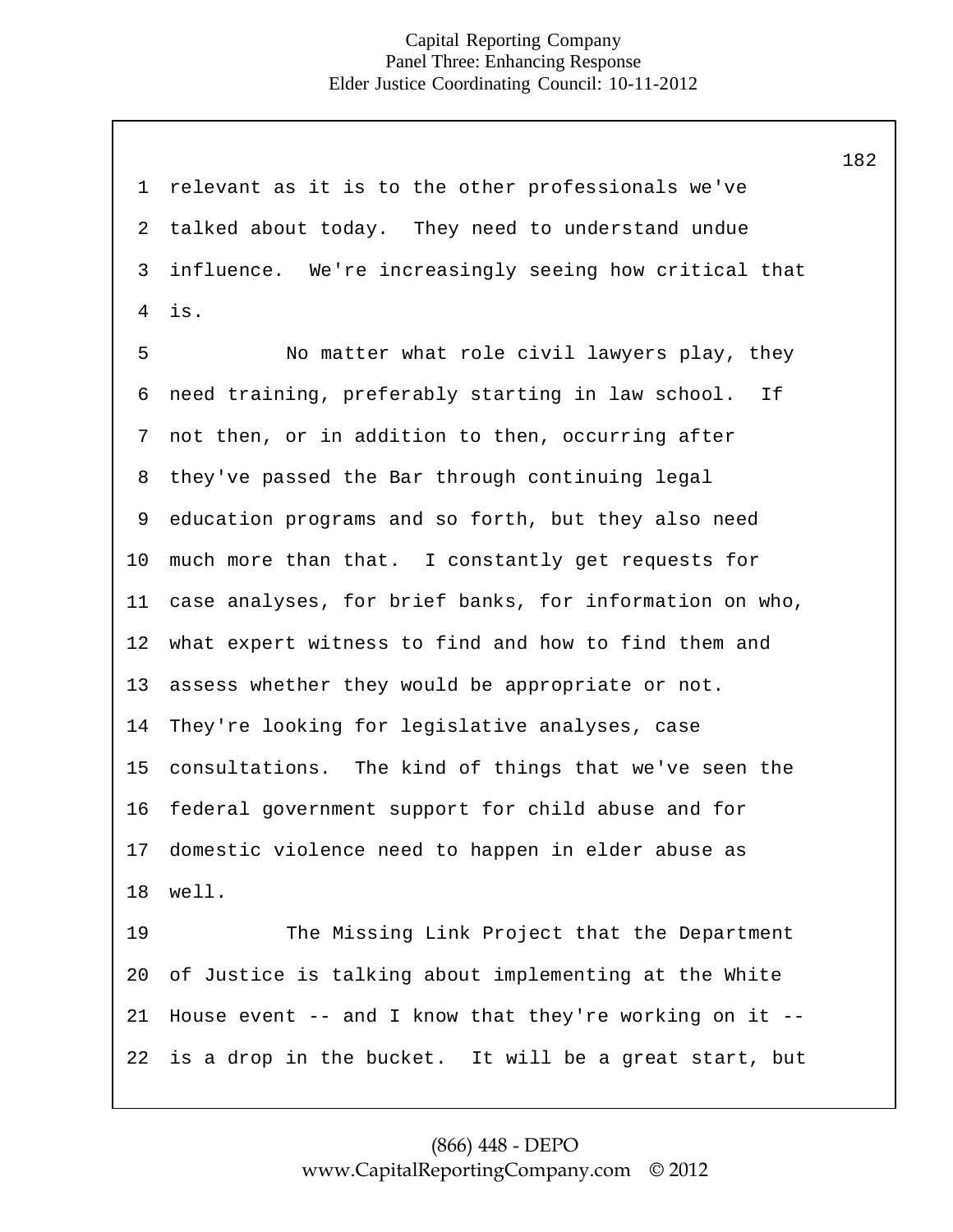1 2 it's only one piece and we hope it will develop further in the future.

3 4 5 6 7 8 9 10 11 12 I want to talk some about what civil lawyers can bring to the table, though, to help protective services and other agencies and the federal government as well. Understanding the role that civil lawyers can bring, if you're an APS professional, law enforcement, health care, any others, can also help victims directly because then you're better able to make a timely appropriate referral to a civil legal services provider, but they also should be at the table in the multidisciplinary initiatives that we've been talking about today that can bring a wealth of knowledge to efforts to build systems, change laws, and serve victims. And federal legislators and policymakers, as well as state legislators and policymakers, also need to hear from civil lawyers about the impact of laws, about what laws are out there, whether there are barriers to reporting, to sharing information, all the issues that we've heard about today, that's the brain power that civil lawyers can bring to the table. 13 14 15 16 17 18 19 20 21 22 Let me talk quickly about some ways that I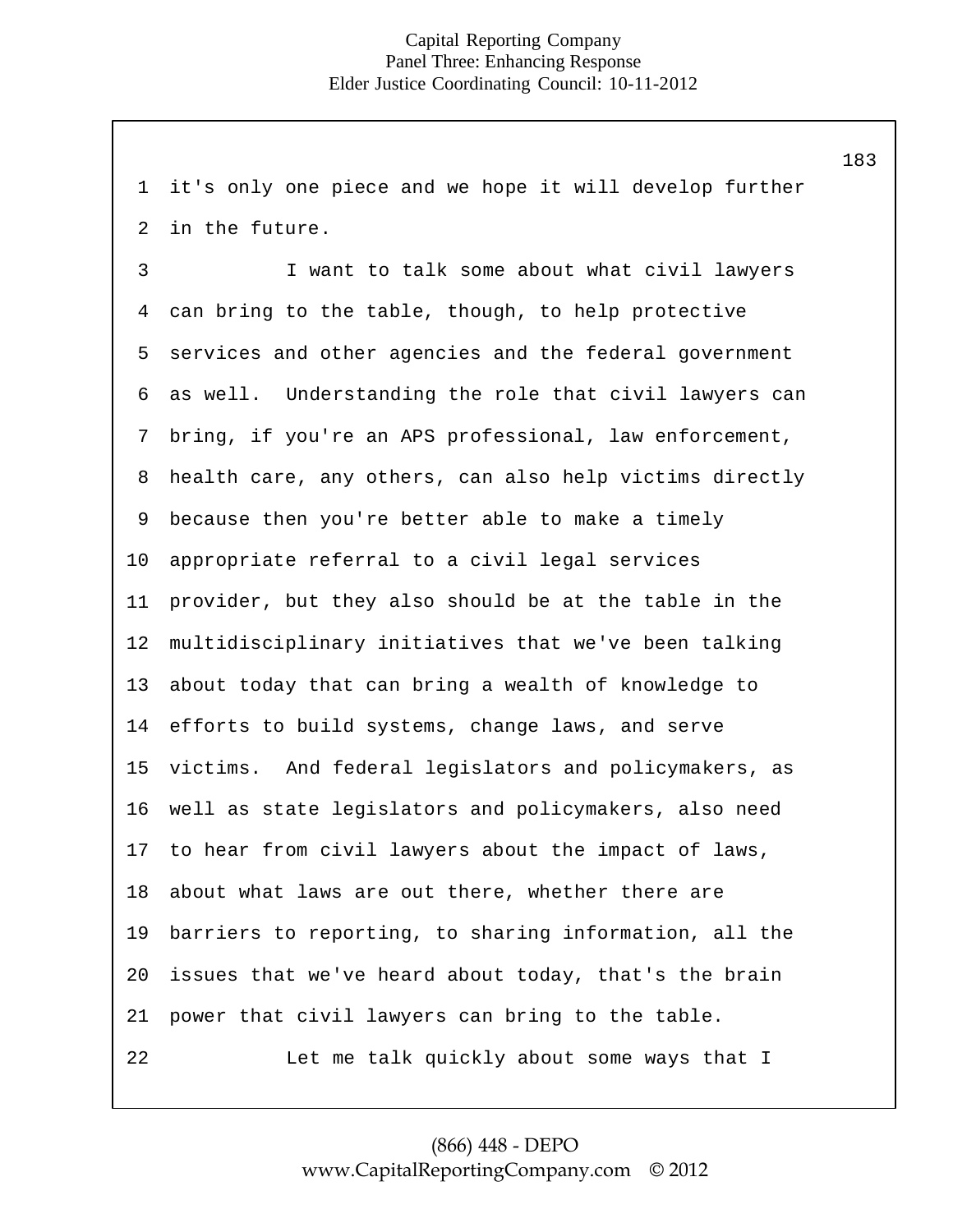| 1  | think the federal government can deal with these gaps.  |
|----|---------------------------------------------------------|
|    |                                                         |
| 2  | One of my favorite lines from The West Wing was when    |
| 3  | President Bartlet said that he was a human starter gun, |
| 4  | and in the context he was talking about, that was a     |
| 5  | negative thing, but I think in general it's a positive  |
| 6  | thing, and I think that all of you here can use your    |
| 7  | power as human starter guns in your agencies and        |
| 8  | broader in the community and nationally to raise these  |
| 9  | issues to a higher level of attention. And I don't      |
| 10 | mean to pick on DOJ, but I've been to a lot of DOJ      |
| 11 | conferences over the years where unless it's            |
| 12 | specifically focused on elder abuse, you never hear     |
| 13 | those words in the plenary sessions or from the higher  |
| 14 | level officials. They talk a lot about child abuse,     |
| 15 | they talk a lot about domestic violence, and other      |
| 16 | important issues, but I would like to see elder abuse   |
| 17 | start working its way in there, too.                    |
| 18 | You certainly can use your existing resources           |
| 19 | to try and fold these efforts in, MT spoke a lot about  |
| 20 | that, again bringing civil lawyers into the mix,        |
| 21 | bringing civil lawyers, bringing elder abuse into the   |
| 22 | issues that you're already working to train civil       |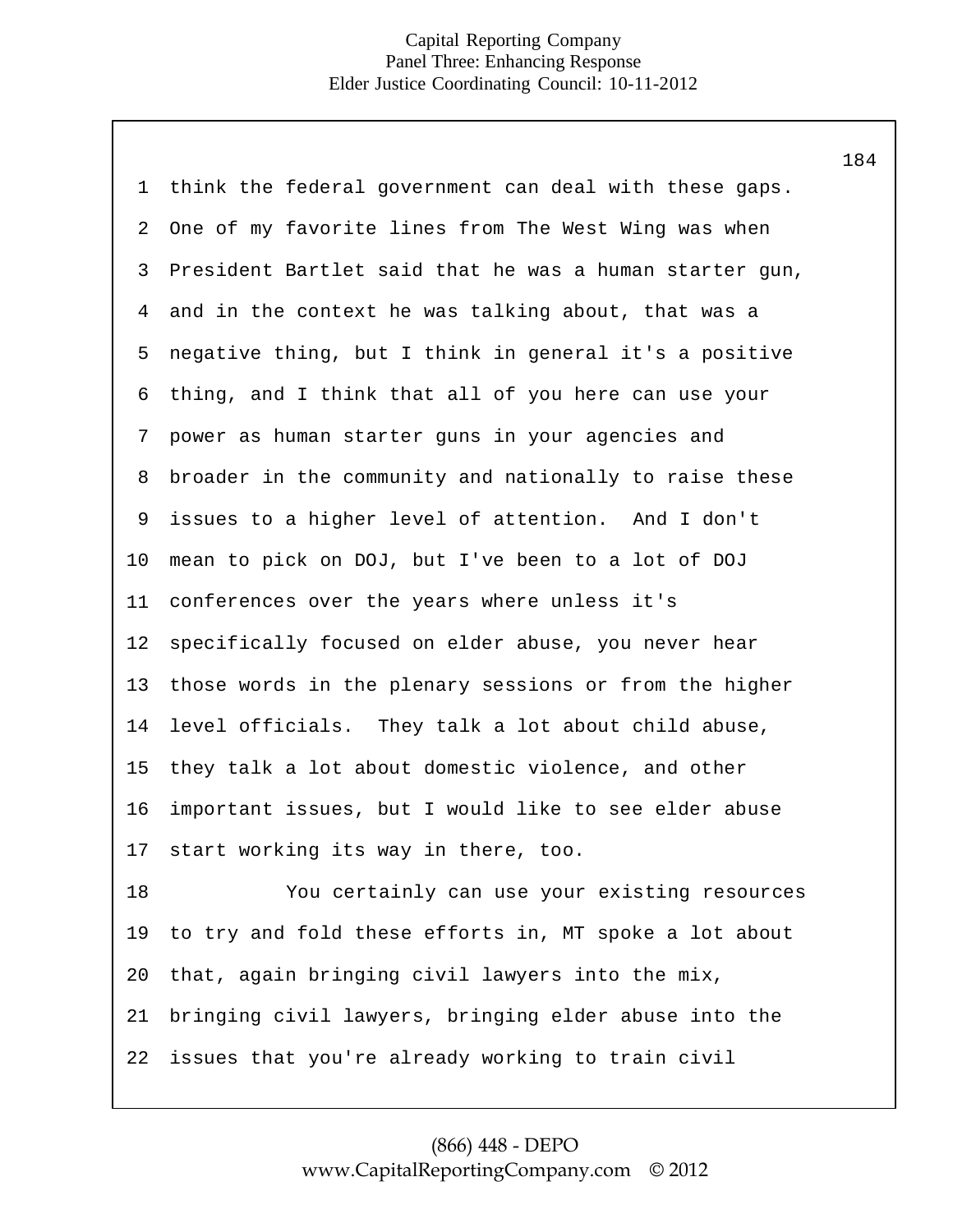1 2 3 4 5 6 7 8 9 10 11 12 13 14 15 16 17 18 19 20 21 22 lawyers about will be a huge boon. In the more medium term, I think that once you start that human starter gun effect, to really try and fold these into your existing programs even without the additional resources that we all know are needed can be a real benefit. The Office for Victims of Crime, through it's wraparound legal services program, is working to benefit all victims of crime and to make sure that they get the civil legal services that they as well as the criminal justice process and victims services that they need, but we need to be sure that elder abuse is included in that effort as well. I think that there are things that the Administration on Aging can do in trying to push state units on aging and the area agencies on aging to provide more funding to civil legal services and to really emphasize to them the need to deal with elder abuse. I know that's a pet issue of yours. Civil legal services can also provide us with information that will help us assess the costs of elder abuse and the impact of elder abuse on the Medicaid budget and even potentially on the criminal justice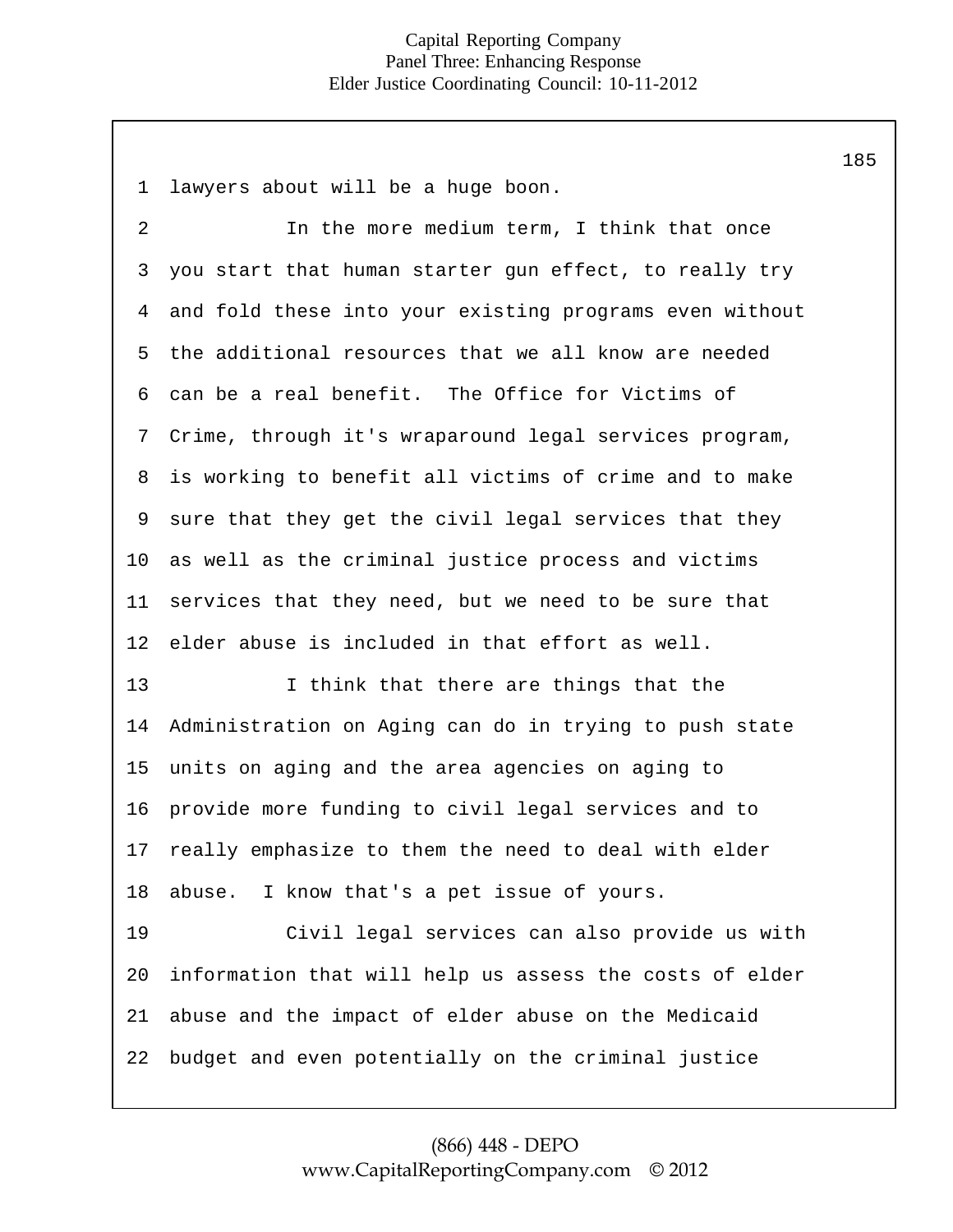| 1  | budget. When I worked for Legal Services, we, even      |
|----|---------------------------------------------------------|
| 2  | though we were not required to do this, kept very       |
| 3  | detailed records of what financial benefit we brought   |
| 4  | to our clients, and when we informed our area agency on |
| 5  | that at times when they were cutting other services,    |
| 6  | they would increase our budget, because we were able to |
| 7  | demonstrate the value that we were bringing.            |
| 8  | So we know that that information can be kept            |
| 9  | though generally not doing it voluntarily as my old     |
| 10 | program did, and so whether we use a carrot or a stick, |
| 11 | maybe we need to help that because that's the sort of   |
| 12 | data we all need, and they can provide some really      |
| 13 | useful data.                                            |
| 14 | I talked already, and other folks have talked           |
| 15 | about, the need to review laws, policies, and programs  |
| 16 | to see if coordination is hindered or helped by our     |
| 17 | current system of laws.                                 |
| 18 | In the longer term, I know that "funding" and           |
| 19 | "new resources" and "money" are bad words these days,   |
| 20 | but we all know that that's what's needed in the longer |
| 21 | term, and certainly again using your bully pulpit to    |
| 22 | try and get that. In the previous administration, we    |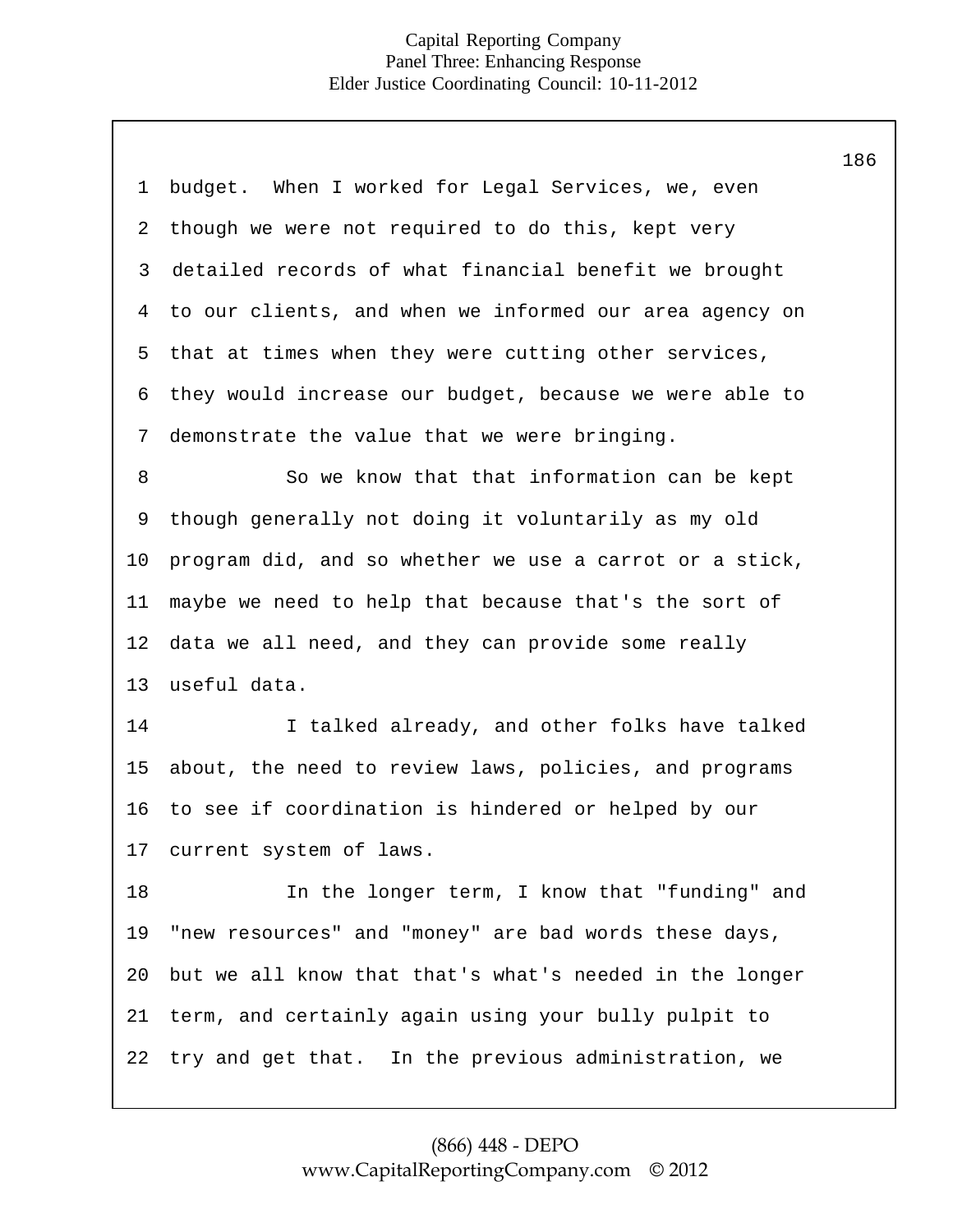1 2 3 4 5 6 7 8 9 10 11 12 13 14 15 16 17 18 19 20 21 22 saw examples of them actively opposing efforts to try and get those resources, so we hope that those kinds of things will not continue. It's very delightful and great to see the newer research that's coming out on decision-making capacity, and certainly continuing to support that and translating it to make it useful to civil lawyers as well as the other professionals we're talking about will be critical. Now I'll move on to the court system. I have worked for 19 years at the ABA on elder abuse, and it's interesting that my first work on elder abuse in the early '90s, and now my more recent work with an NIJ project that just wrapped up last year, have been about courts, and the sad thing is that the recommendations that we developed in the mid-'90s, when we did a big research project funded by the State Justice Institute, on whether elder abuse cases that were going into the court system, if not, why not? What could we do about it? Those recommendations, those issues, are just as timely today as they were 19 years ago, and that's a sad fact because it shows how little progress there has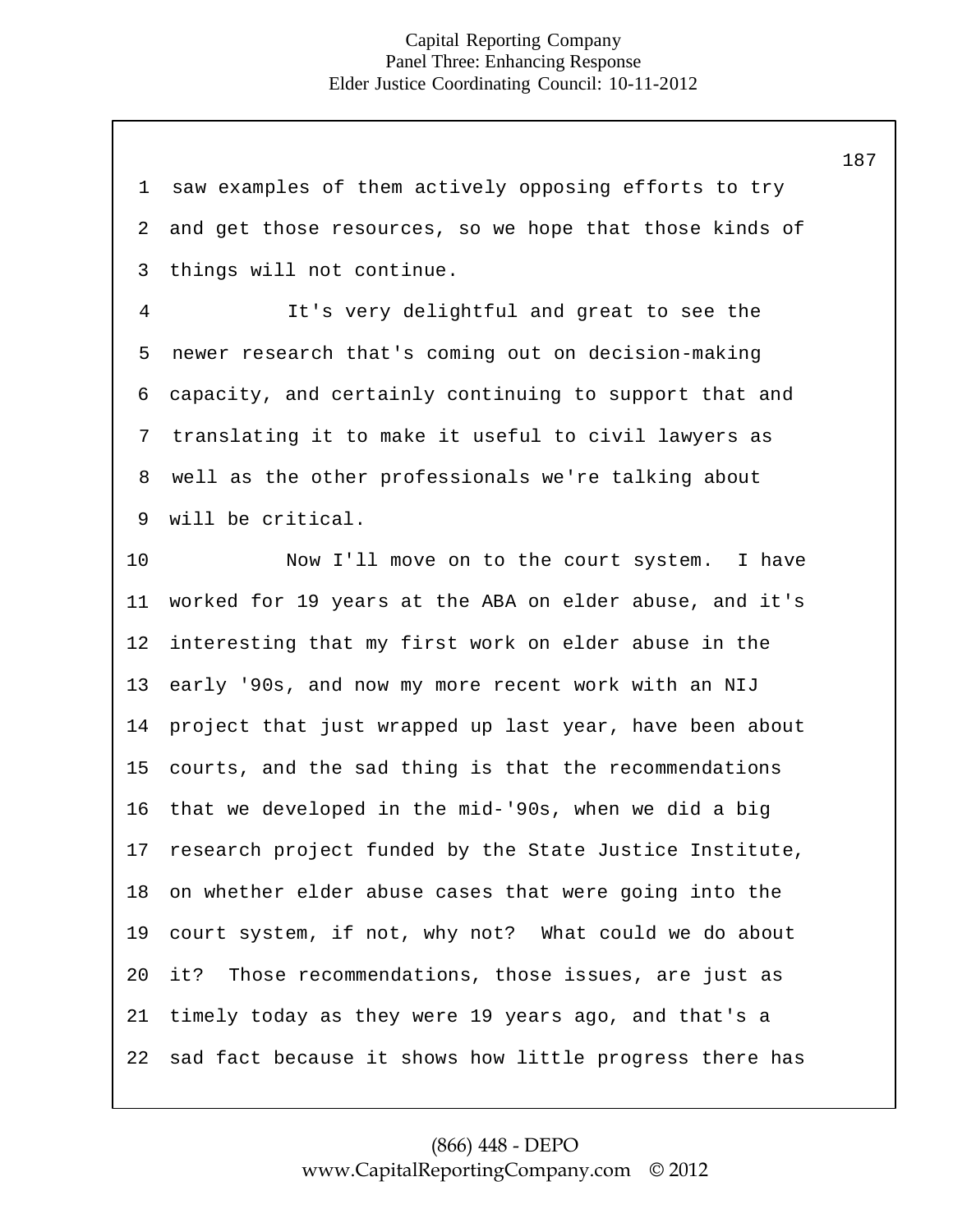1 2 3 4 5 6 7 8 9 10 11 12 13 14 15 16 17 18 19 20 21 22 been in involving the courts and recognizing the role of the courts in this problem. I again will highlight four major gaps and then sort of do the same thing I did with short, medium, long-term issues. And my work has really been focused on state courts, but I think much of what I say will apply to federal courts as well. Courts have provided leadership and community education to the public and in their communities on child abuse, on domestic violence. A few of them are doing that on elder abuse. An example will be what Judge Banks will talk about in the new Chicago court, but we really have not seen much of that, and the federal government supporting that, making it a priority, pushing the courts to do that, would really have a boon because when courts talk, when judges want something to happen, it happens just in the same way that when you ask us to come to these things, we do it. We all know that's how it works. (Laughter.) MS. STIEGEL: Having the courts include civil lawyers on court advisory councils or whatever they may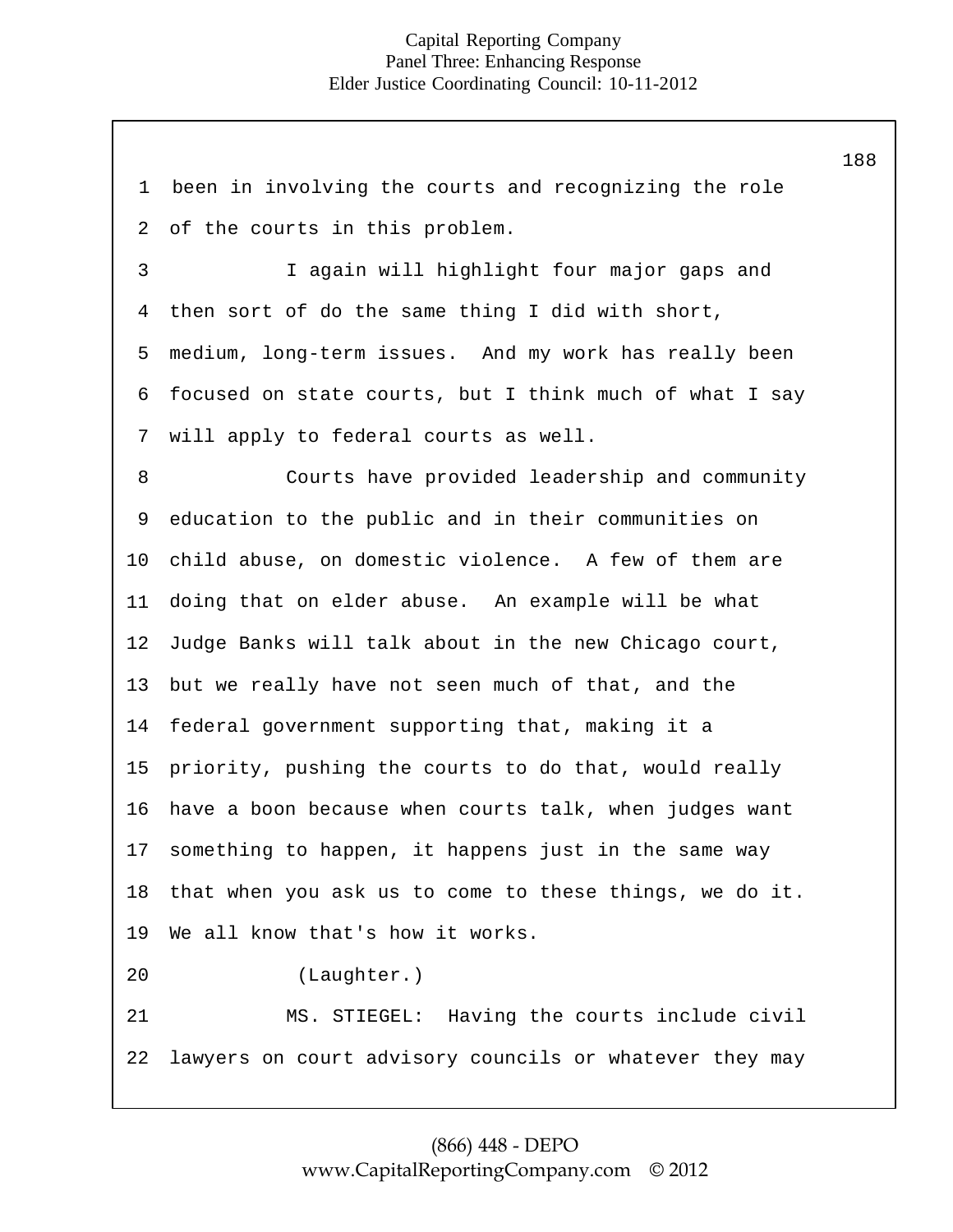| $\mathbf 1$    | call them is also really important in the way of        |
|----------------|---------------------------------------------------------|
| $\overline{a}$ | enhancing the Bar's response then to the problem.       |
| 3              | Judges can, within the confines of their ethical        |
| $\overline{4}$ | responsibilities, do public awareness, they can speak   |
| 5              | at Bar Association meetings or CLE programs on these    |
| 6              | issues, and those things could make a huge difference.  |
| 7              | Judges and court staff need training on                 |
| 8              | myriad issues related to elder abuse. I won't go into   |
| 9              | all the details about what those are, I'll do that in   |
| $10 \,$        | my written paper.                                       |
| 11             | There is a recent curriculum developed.<br>We           |
| 12             | had developed a curriculum in the '90s with State       |
| 13             | Justice Institute money. The National Center for State  |
| 14             | Courts has recently updated that and is putting it      |
| 15             | online using money from the Bureau of Justice           |
| 16             | Assistance and a foundation. That's great, but we've    |
| 17             | really got to get the word out and make sure judges are |
| 18             | participating and getting their training.               |
| 19             | Judges don't recognize that they're seeing              |
| 20             | elder abuse cases. They don't come in labeled as elder  |
| 21             | abuse, they're guardianship cases, they're murder       |
| 22             | cases. They may come in under all kinds of guises, and  |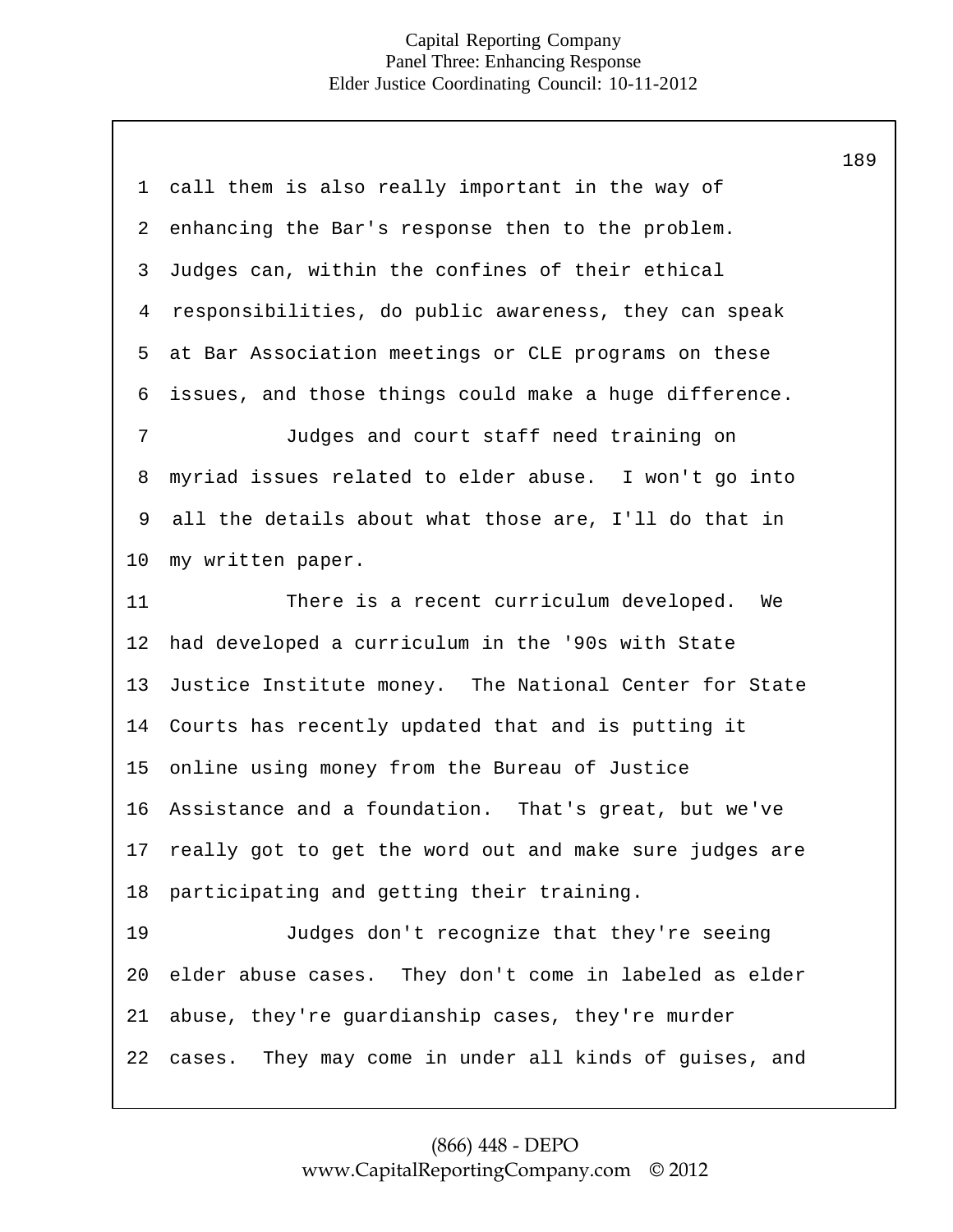| 1  | judges, like all the rest of us, are so busy that       |
|----|---------------------------------------------------------|
| 2  | they're not going to take the time to learn about       |
| 3  | something that they don't recognize that they're seeing |
| 4  | come before them. So we have to get the messages out    |
| 5  | to them that they are seeing them, and it's not just a  |
| 6  | guardianship judge or an elder judge who's seeing them, |
| 7  | all sorts of judges are.                                |
| 8  | Courts need to learn about and consider                 |
| 9  | implementing different ways of meeting the needs of     |
| 10 | older litigants who appear before them. We recently     |
| 11 | looked at five different communities across the country |
| 12 | that were setting up sort of three categories of what   |
| 13 | we generically labeled as court-focused elder abuse     |
| 14 | initiatives. Two were elder protection courts, similar  |
| 15 | to what Judge Banks will talk about, two were elder     |
| 16 | justice centers, and then there was -- one was an elder |
| 17 | protection court, two elder justice centers, and two    |
| 18 | programs that helped homebound litigants get protection |
| 19 | orders by telephone from the court. These things and    |
| 20 | other sorts of progressive, innovative court processes  |
| 21 | are really necessary to meet the needs of older         |
| 22 | litigants who are terrified of going to court, who      |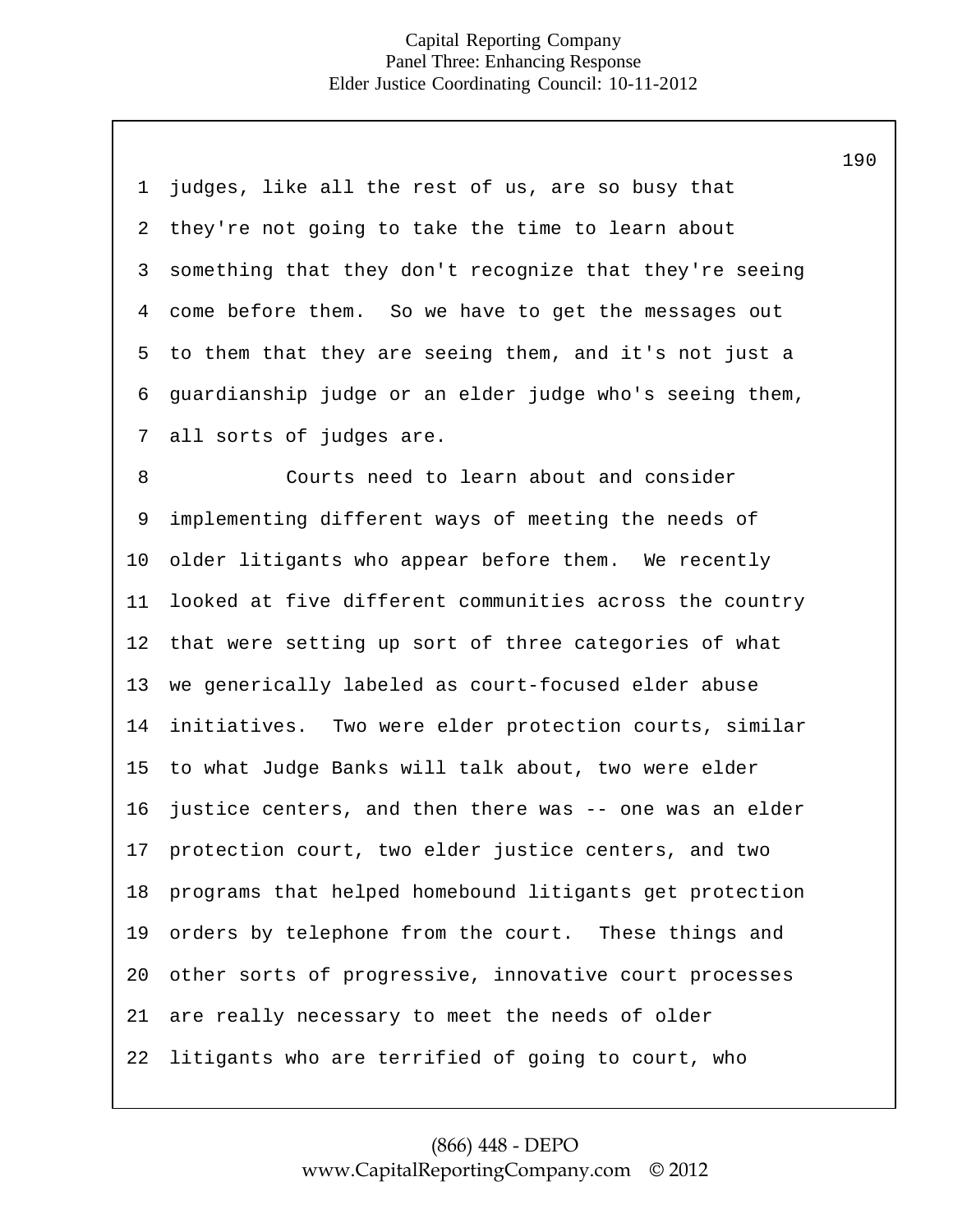| 1              | can't sit on hard benches all day, particularly without |
|----------------|---------------------------------------------------------|
| 2              | breaks, without lunch, or the ability to take their     |
| 3              | medicines, who can't get up the stairs in older         |
| $\overline{4}$ | courthouses. These are real issues that inhibit their   |
| 5              | pursuit of justice.                                     |
| 6              | We need further assessment of the role of the           |
| 7              | courts and particularly of these new initiatives, like  |
| 8              | Judge Banks, like the ones that we just studied, but    |
| 9              | that raises some really complicated issues about data   |
| 10             | collection. And we found in doing our assessment that   |
| 11             | when we would ask the courts and the court-related      |
| 12             | programs what they were doing to collect data, to       |
| 13             | evaluate data themselves, they would get a blank look   |
| 14             | in their eyes and say to us, "That's your role. That's  |
| 15             | why we're playing with you." So one of the issues we    |
| 16             | looked at was, well, what data are they collecting, and |
| 17             | is there going to be something that could support a     |
| 18             | more in-depth evaluation than what we were doing at the |
| 19             | time? We were really assessing them, not evaluating     |
| 20             | them.                                                   |
| 21             | And not to our surprise, but to our continued           |
| 22             | horror, that data is just not there. Part of the        |

# (866) 448 - DEPO [www.CapitalReportingCompany.com ©](http://www.capitalreportingcompany.com/) 2012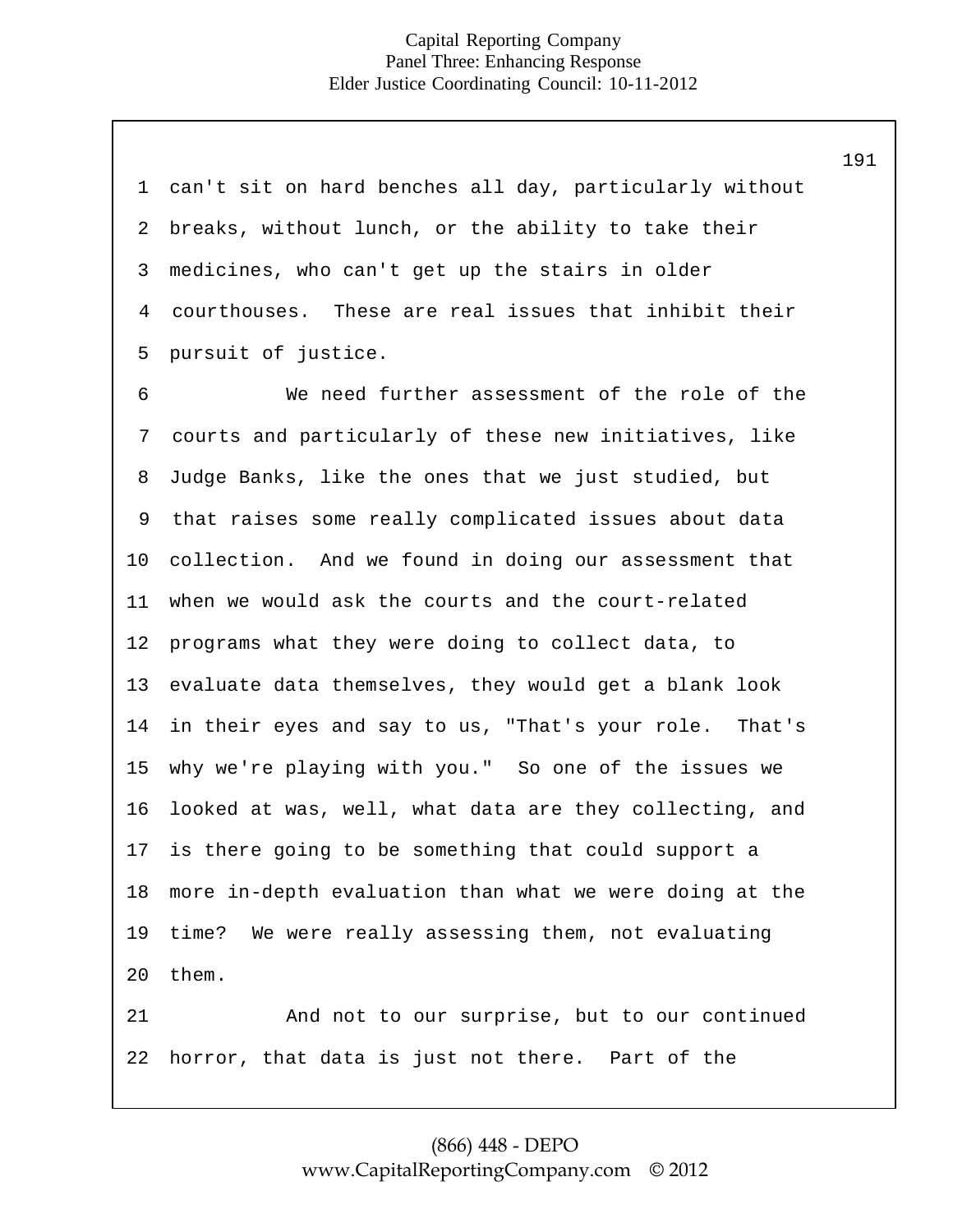| 1  | reason is that courts don't see their role as           |
|----|---------------------------------------------------------|
| 2  | evaluating themselves, and part of that role I think is |
| 3  | now shifting because courts have been facing huge       |
| 4  | budget cuts and have greater understanding that they    |
| 5  | need to evidence to state legislators that, "If you cut |
| 6  | our funds, this is the impact on the broader society,   |
| 7  | the broader economy." So the mindset may be a little    |
| 8  | bit right for what I'm talking about. But they also     |
| 9  | just don't collect data.                                |
| 10 | One thing we've heard often was that, well,             |
| 11 | if we -- and it's similar to the bank issue we heard    |
| 12 | earlier, that if we write down their age, we're         |
| 13 | committing age discrimination. Well, of course,         |
| 14 | they're not, but apparently we have to get that message |
| 15 | across to them.                                         |
| 16 | The problem again of court cases not being              |
| 17 | labeled as elder abuse cases means the data is not      |
| 18 | there. And it's sort of interesting that for many       |
| 19 | years the policy wonks among the elder abuse field have |
| 20 | been talking about, well, you don't need, when you're   |
| 21 | talking to a prosecutor or law enforcement, you tell    |
| 22 | them you don't have to have an elder abuse law in order |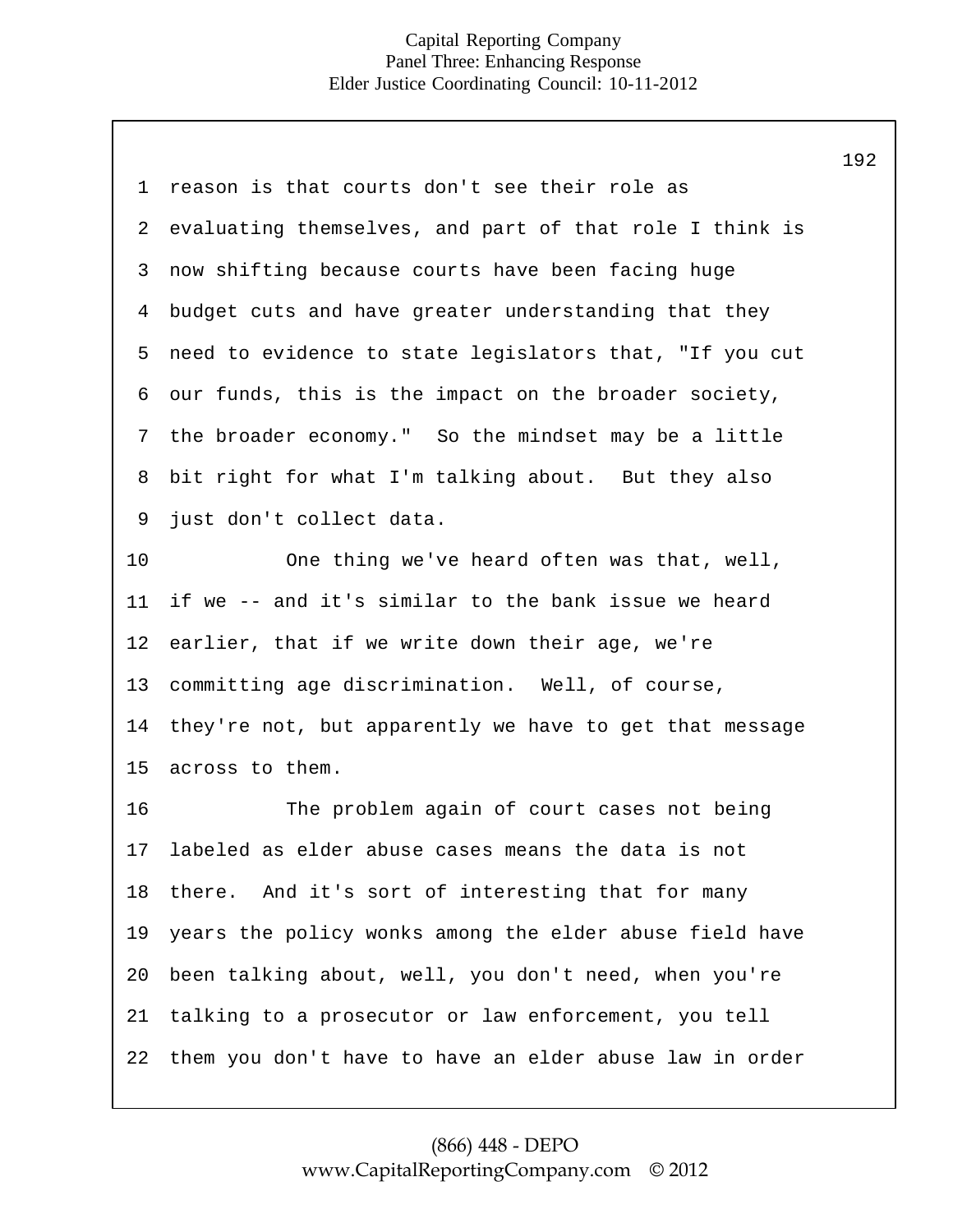|                |                                                        | 193 |
|----------------|--------------------------------------------------------|-----|
| 1              | to bring a case, you can use your murder and rape laws |     |
| $\overline{2}$ | and other laws, and that's true, and you want to       |     |
| 3              | encourage prosecutors not to say, "Oh, I can't take    |     |
| 4              | that case, we don't have an elder abuse law," but, of  |     |
| 5              | course, it means the data is not there, and we need to |     |
| 6              | find ways to support the courts in collecting and      |     |
| 7              | developing this data because otherwise we can't do     |     |
| 8              | everything else that needs to stem from that data.     |     |
| 9              | MS. GREENLEE: Lori, we're going to have some           |     |
| 10             | questions for you, but I want to make sure we can get  |     |
| 11             | the judge in because I've asked Page to talk about a   |     |
| 12             | couple of things, too.                                 |     |
| 13             | MS. STIEGEL: Okay, excellent.                          |     |
| 14             | MS. GREENLEE: So is there -- I don't want to           |     |
| 15             | miss sort of the closing point that you might have.    |     |
| 16             | MS. STIEGEL: Well, my three things are just            |     |
| 17             | basically, again, the bully pulpit, short and medium   |     |
| 18             | term of working this into your existing work and your  |     |
| 19             | agencies, and then the longer term of funding and      |     |
| 20             | resources.                                             |     |
| 21             | MS. GREENLEE: I think your role in the                 |     |
| 22             | middle of the panel is a nice and interesting          |     |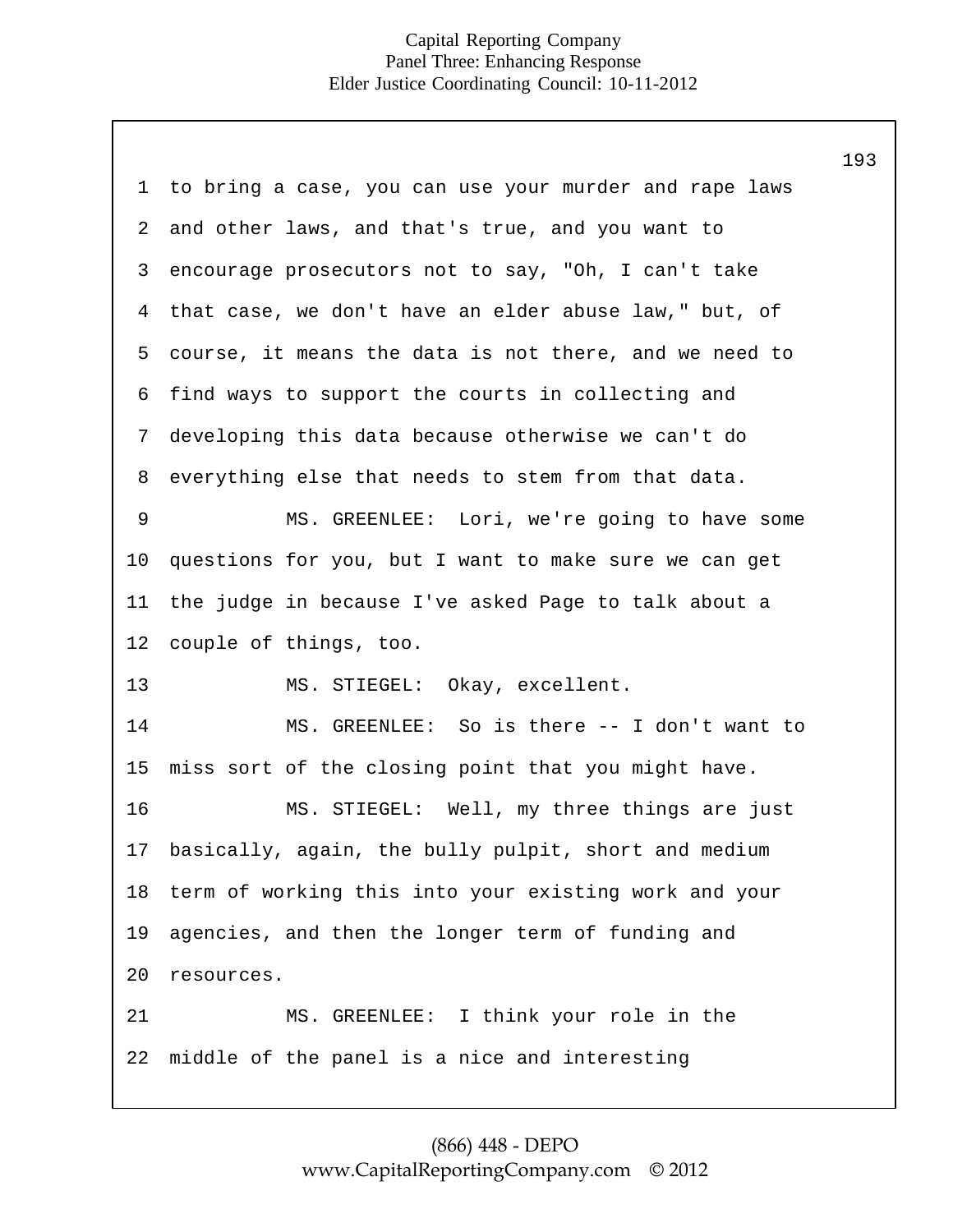1 2 3 4 5 6 7 8 9 10 11 12 13 14 15 16 17 18 19 20 21 22 transition to the courts, and what I leaned over to say to Mr. West is I've always thought about DOJ as helping us on the prosecution side, but this light bulb is like, "You can help us with the courts." So I'm looking forward to kind of exploring it. MS. STIEGEL: And the civil side, too. MS. GREENLEE: Yeah. Yeah. So let me go to Page before we have the judge close us. MS. ULREY: Thank you. Thank you to all of you at the Elder Justice Coordinating Council for asking me to speak today. It's a true honor to be here. I'm going to be speaking about the issues faced by law enforcement and prosecutors in responding to elder abuse cases at a local level, and I'll be talking about both the subjects together since I think they've very intertwined. I've prosecuted felony level elder abuse cases for over 10 years at the King County Prosecutor's Office in Seattle. My office is unusually well resourced compared to other prosecutors offices around the country when it comes to elder abuse. We have two 194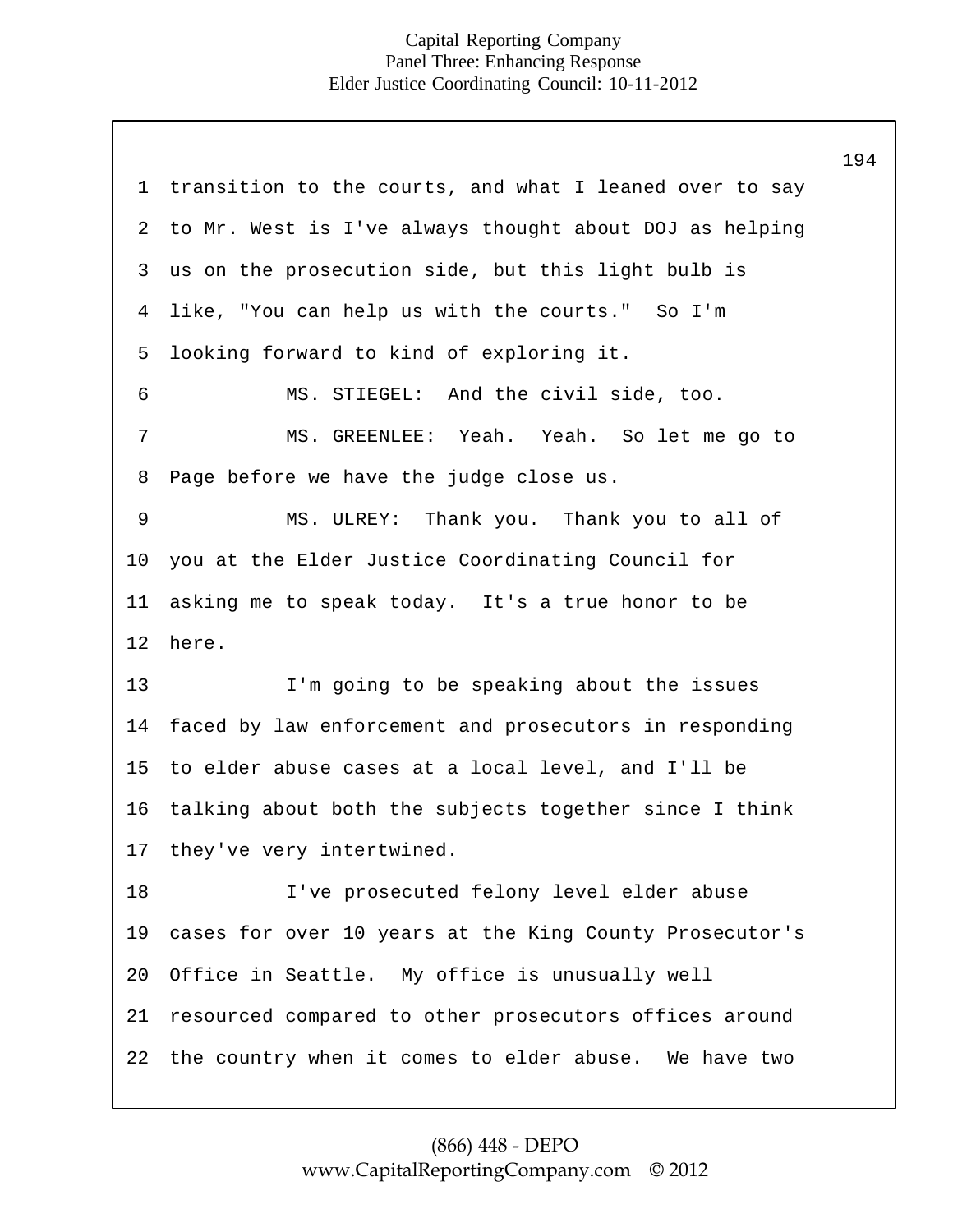|                | ᆂ - 그                                                   |
|----------------|---------------------------------------------------------|
| $\mathbf 1$    | dedicated elder abuse prosecutors. We have a financial  |
| $\overline{a}$ | analyst who analyzes the extensive financial documents  |
| 3              | that are so often a part of these cases. One of the     |
| 4              | largest of the police agencies that we work with has    |
| 5              | several specialized elder abuse detectives as well as   |
| 6              | an elder abuse victim advocate, which is a rarity in    |
| 7              | our state.                                              |
| 8              | We are also lucky enough to have been a                 |
| 9              | recipient of the Office on Violence Against Women's     |
| 10             | Elder Abuse Training Grant, which has allowed us to     |
| 11             | train law enforcement, prosecutors, judges, and direct  |
| 12             | service providers on elder abuse recognition and        |
| 13             | response.                                               |
| 14             | And we are also the lucky recipients of a               |
| 15             | grant from the Bureau of Justice Statistics to gather   |
| 16             | data on the cases we are prosecuting and the outcome of |
| 17             | those cases and looking at the many different factors   |
| 18             | that go into our filing charges and then the results    |
| 19             | that we end up getting on those cases.                  |
| 20             | On a table in our Elder Abuse Unit sits a               |
| 21             | stack of documents almost 2 feet high. This stack       |
| 22             | consists of copies of reports of elder abuse recently   |
|                |                                                         |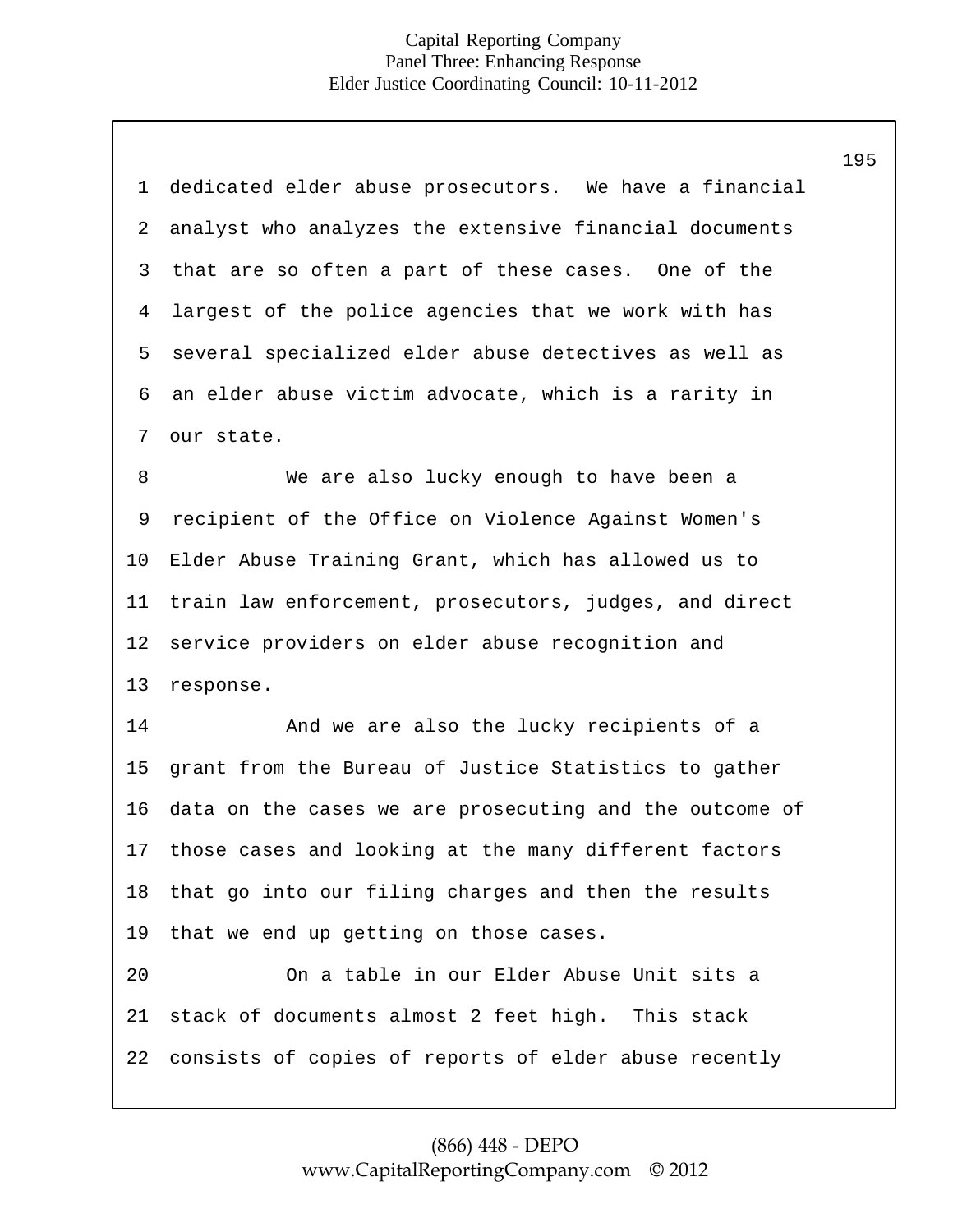| $\mathbf 1$ | faxed by Adult Protective Services to the 39 police     |
|-------------|---------------------------------------------------------|
| 2           | agencies in our county. Each document contains a        |
| 3           | summary of a phone call made to APS's hotline by        |
| 4           | someone reporting a case of possible physical or sexual |
| 5           | assault, neglect, financial exploitation, or homicide   |
| 6           | of an elder or vulnerable adult. It is by these faxes   |
| 7           | that APS makes their reports to law enforcement in our  |
| 8           | jurisdiction.                                           |
| 9           | Years ago, my office asked APS to send us               |
| $10 \,$     | copies of these faxes so we could occasionally follow   |
| 11          | up with law enforcement on some of the more serious     |
| 12          | cases out of concern that law enforcement might mistake |
| 13          | them for being civil matters rather than potentially    |
| 14          | crimes, and also to encourage them to coordinate their  |
| 15          | investigations with those at Adult Protective Services. |
| 16          | We had reason to be concerned about that.               |
| 17          | Investigating and prosecuting these cases is extremely  |
| 18          | difficult. It requires knowledge of concepts like       |
| 19          | capacity, dementia, consent, guardianships, wills,      |
| 20          | powers of attorney, and forensics of elder abuse,       |
| 21          | subjects that law enforcement rarely receives training  |
| 22          | on and that prosecutors haven't dealt with in law       |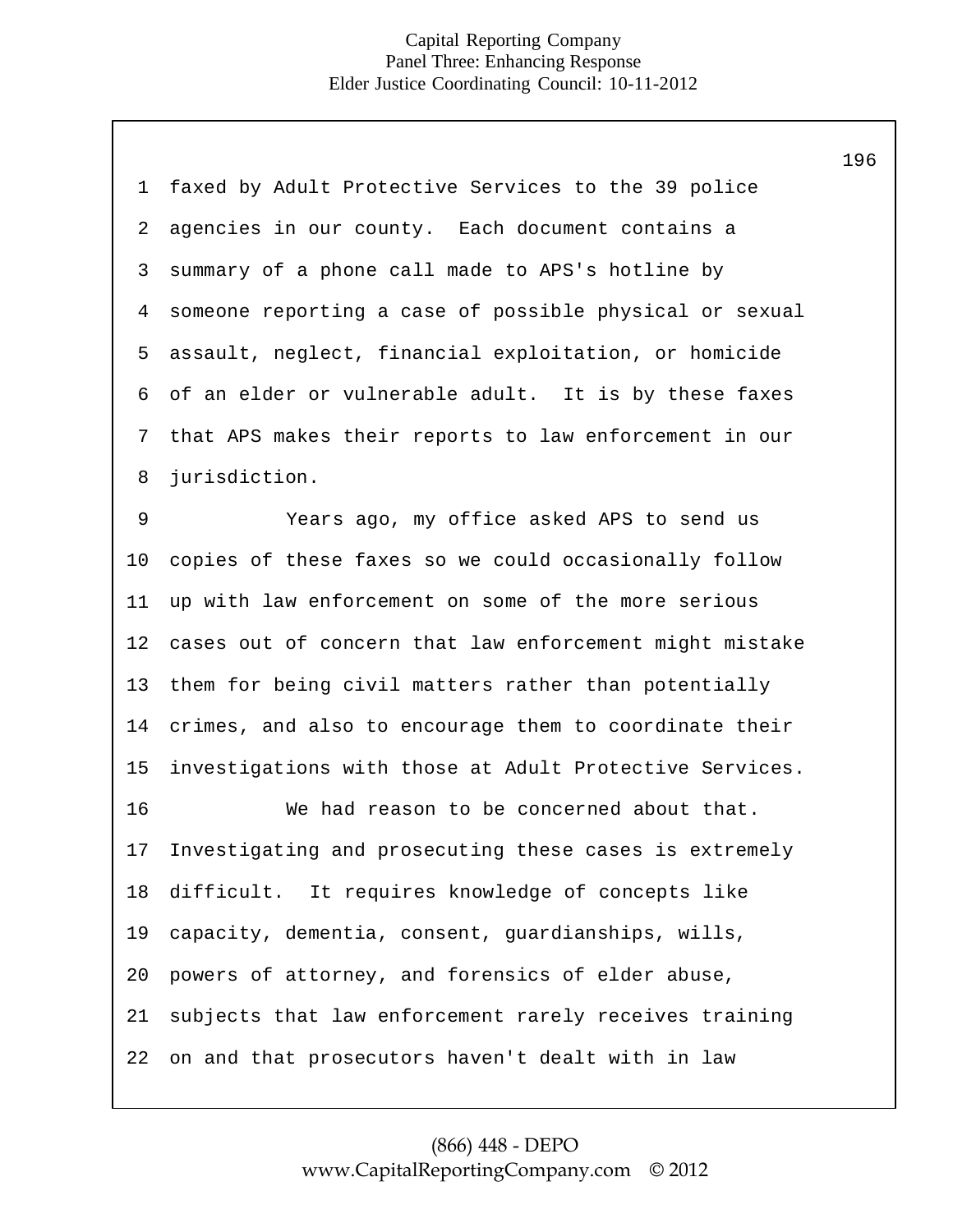1 2 3 4 5 6 7 8 9 10 11 12 13 14 15 16 17 18 19 20 21 22 school, if at all. These cases almost always require the assistance of financial, medical, and/or capacity experts as well. In Washington State, as in most states, APS is a primary clearinghouse for reports of elder abuse, yet APS in our state does not have sufficient funding to staff a 24-hour hotline, so law enforcement often receives these faxes days after the incident occurred and was reported. Each of the 39 police agencies in King County that receives these APS reports handles them differently. The one agency that has specialized elder abuse detectives reviews each report, calls APS to follow up if they need to, and assigns anything that appears to be criminal to its elder abuse detectives for investigation. Not coincidentally, it is from this one police agency that our elder abuse unit gets the vast majority of its cases. Further, it is those specialized detectives who are the most actively involved in our county's elder abuse multidisciplinary team, elder fatality review team, and in doing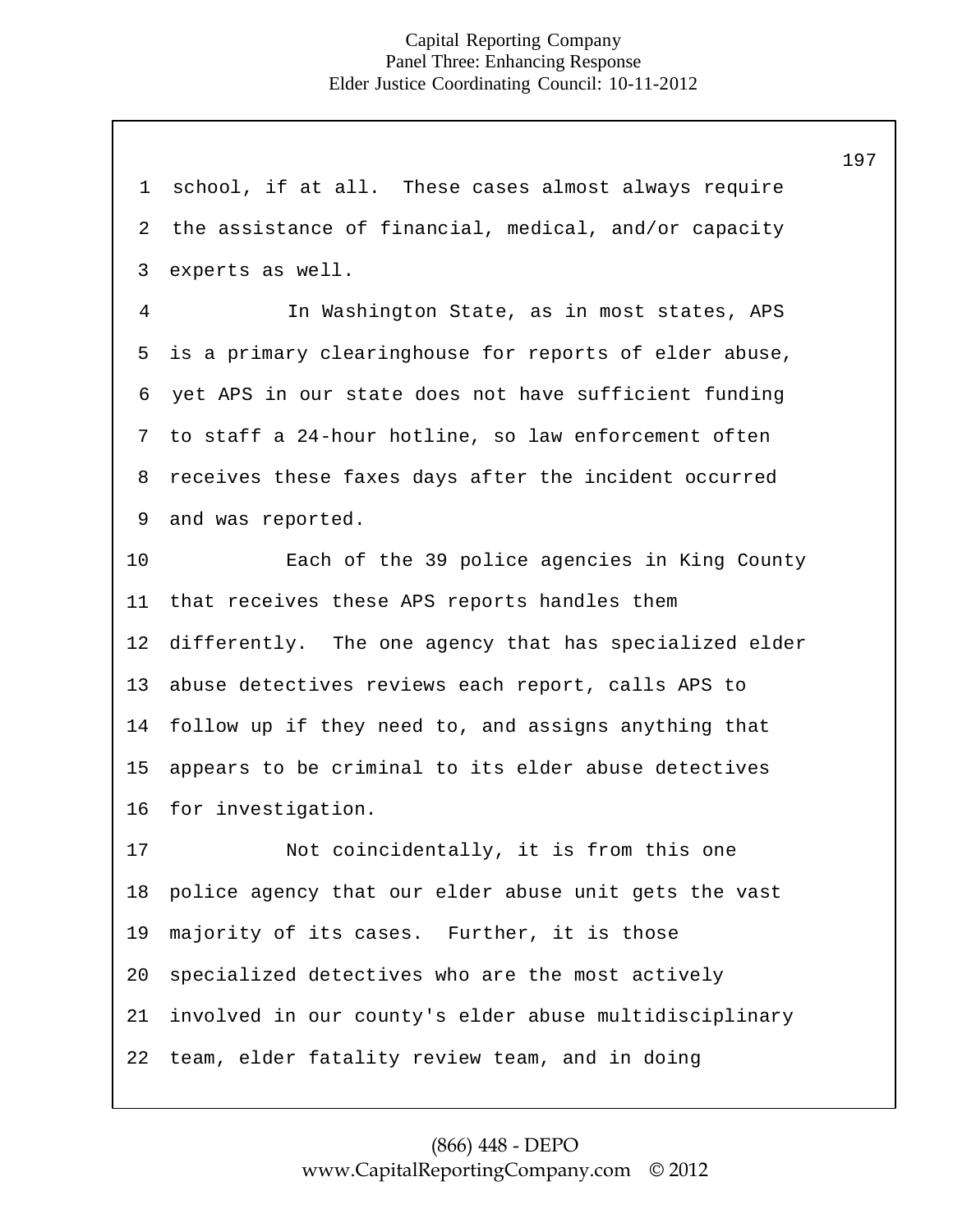7 8 9 10 11 12 13 14 15 16 1 2 3 4 5 6 sure they are responding to those APS faxes. trainings for the community. It is also these specialized detectives who have the strongest connections with local experts who assist them in developing the evidence they need to build their cases. Again, not coincidentally, this is the one agency with whom we do not need to follow up to make As for the other 38 agencies without specialized detectives, how they respond to one of those reports differs widely, depending on whether they have received our OVW training, and on whether they place a significant priority on elder abuse cases or not. From some of these agencies we do receive cases, and from others we don't. Despite our relative abundance of resources in King County, the pile of reports in our office continues to grow. As we have conducted more trainings for law enforcement through our grant and as our visibility has increased, our elder abuse caseload has risen dramatically. Now we are lucky when we can triage the most serious of those APS reports to make sure they are followed up on. 17 18 19 20 21 22 Despite our best efforts, we are failing

# (866) 448 - DEPO [www.CapitalReportingCompany.com ©](http://www.capitalreportingcompany.com/) 2012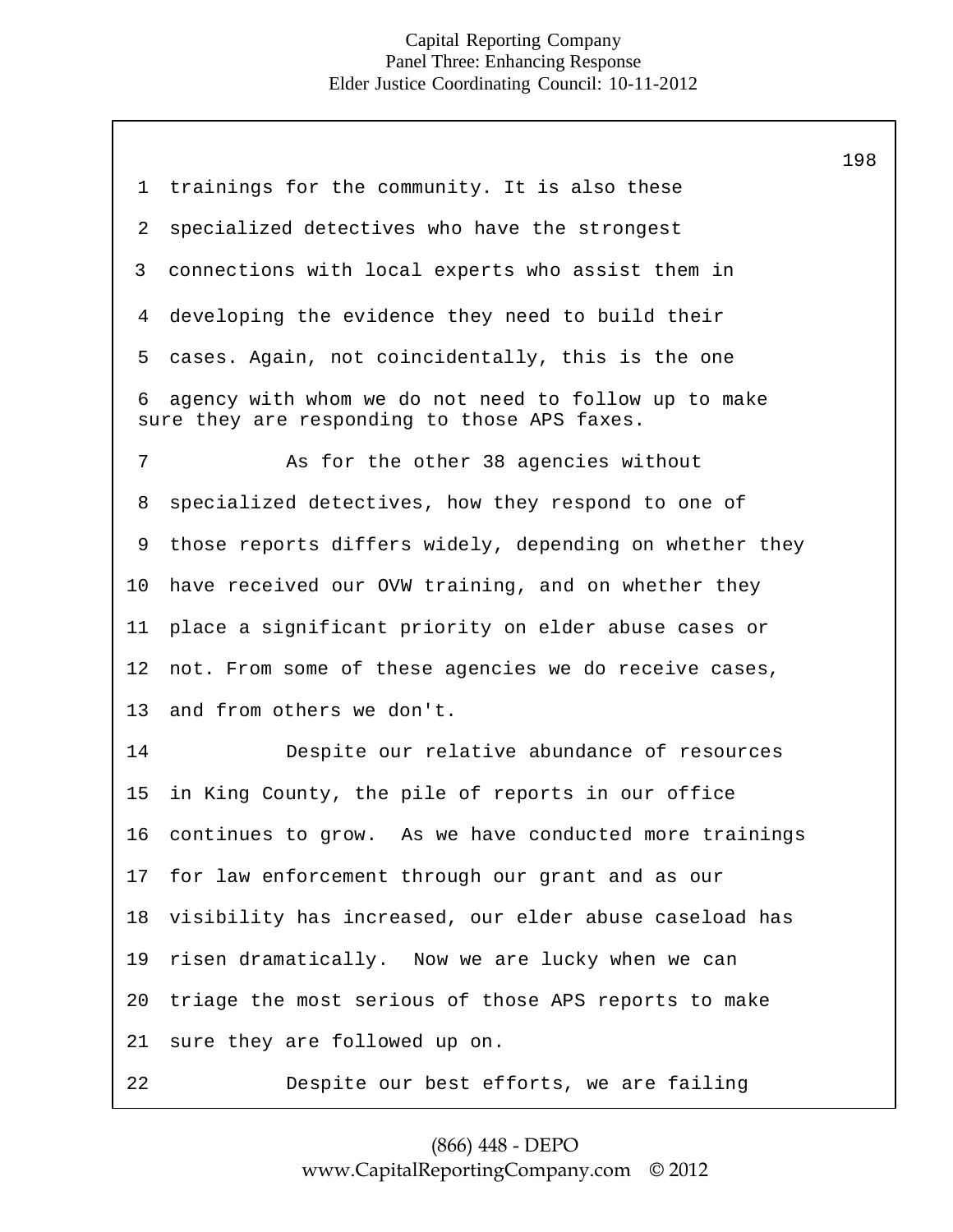| 1           | countless older victims of criminal neglect, abuse, and |
|-------------|---------------------------------------------------------|
| 2           | exploitation every day in our county. In most other     |
| 3           | jurisdictions in this country the situation is far      |
| 4           | worse than in King County. Most do not have             |
| 5           | specialized elder abuse prosecutors or detectives, they |
| 6           | have received no training on elder abuse, they have no  |
| 7           | multidisciplinary teams or connections with experts or  |
| 8           | anyone to whom they can turn for help.                  |
| $\mathsf 9$ | Elder abuse cases are being handled across              |
| 10          | the country by local prosecutors offices with local law |
| 11          | enforcement, local medical examiners, and state APS     |
| 12          | ombudsmen and departments of health and welfare, but    |
| 13          | this is an issue that is bigger than any of us.<br>We   |
| 14          | urgently need information and support that only federal |
| 15          | involvement can provide us.                             |
| 16          | In that vein, I have three recommendations              |
| 17          | for federal agencies that are part of this Council that |
| 18          | I think would make a huge difference to those of us on  |
| 19          | the front lines of law enforcement and prosecution.     |
| 20          | One is to fund pilot tests and collect data             |
| 21          | on the impact of specialized elder abuse detectives,    |
| 22          | prosecutors, and victim advocates in a few              |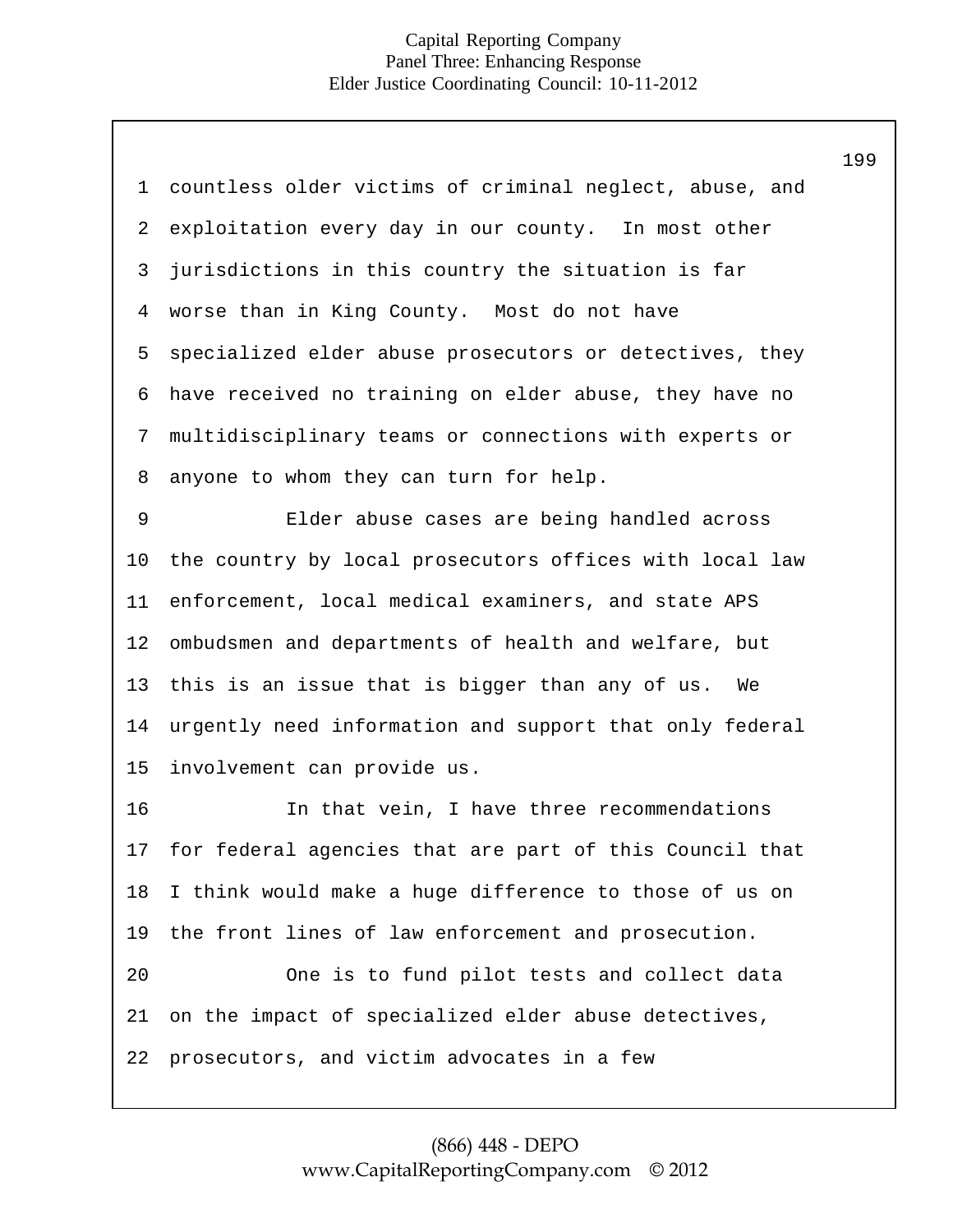1 jurisdictions.

2 3 4 5 6 7 8 9 The second is to create and fund a national resource center for the investigation and prosecution of elder abuse to accompany the website that DOJ is already developing. The center would provide technical assistance and support to law enforcement and prosecutors on these cases, and would disseminate some of this vitally important information that we've been talking about throughout the day today.

10 11 12 13 14 15 16 17 18 The third is to conduct and expand our research and data collection, like our current project with BJS, to ensure that we have the knowledge base we need to support our cases and to help us answer the many questions we have about what cases are and are not coming into the criminal justice system and why, what is happening to these cases when they do come in and why, and about the impact of a multidisciplinary response on these cases and on our victims.

19 20 21 22 The more cases of elder abuse I handle, the more aware I become of the extent to which failures in our many systems contribute to its occurrence. It is only through collaboration among these systems at all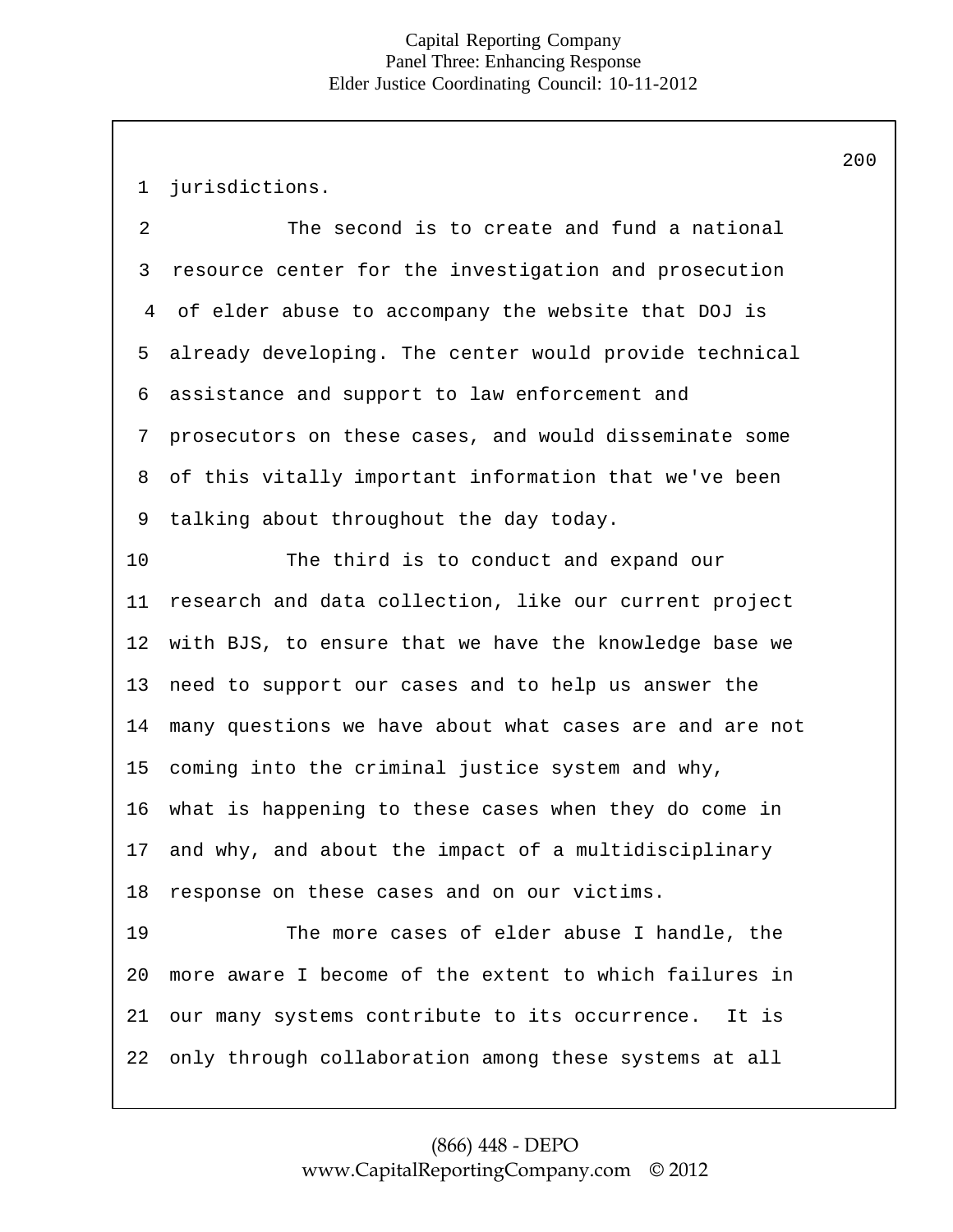1 2 3 4 5 6 7 8 9 10 11 12 13 14 15 16 17 18 19 levels of government, and with the development, support, and coordination of federal programs and initiatives that we will ever see real progress in our battle against elder abuse. We are in desperate need of your help. Thank you. MS. GREENLEE: Thank you very much. (Applause.) MS. GREENLEE: Judge Banks. JUDGE BANKS: Thank you. Good afternoon, everyone. The Circuit Court of Cook County, of course, is very grateful that the judiciary was included in this dialogue on elder abuse, neglect, and financial exploitation. Today, we welcome the opportunity to share with the Elder Justice Coordinating Council the road taken by the Circuit Court of Cook County in developing our Elder Law and Miscellaneous Remedies Division (ELMR).So it's ELMR. MS. GREENLEE: ELMR? Okay.  $2.0$ 21 22 201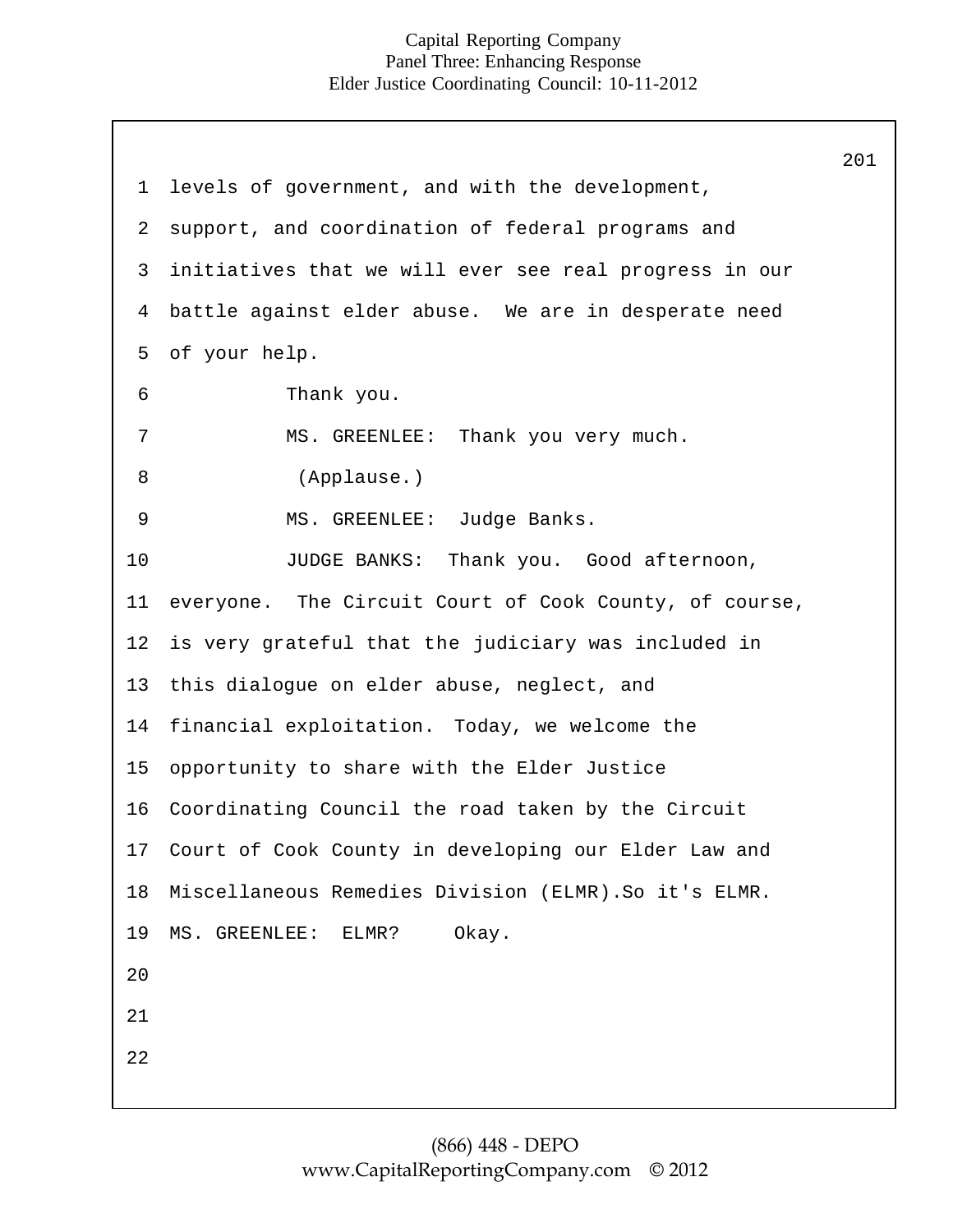|                |                                                         | 202 |
|----------------|---------------------------------------------------------|-----|
| $\mathbf 1$    | (Laughter.)                                             |     |
| $\overline{2}$ | MS. GREENLEE: He's not just some dude, he's             |     |
| 3              | your --                                                 |     |
| 4              | JUDGE BANKS: This is ELMR. Okay.                        |     |
| 5              | (Laughter.)                                             |     |
| 6              | JUDGE BANKS: Cook County is one of the                  |     |
| 7              | largest unified court systems in the world, and so it   |     |
| 8              | was with some trepidation that Judge Evans, Chief Judge |     |
| 9              | Evans, made the bold decision in 2010 December to       |     |
| 10             | create a new court division. We have 16 divisions in    |     |
| 11             | our court system.                                       |     |
| 12             |                                                         |     |
| 13             | Judge Evans felt that we needed an Elder Law            |     |
| 14             | Court because elderly litigants were using every        |     |
| 15             | division in our court in order to get legal             |     |
| 16             | redress for matters. Well, this created a problem       |     |
| 17             | because the 400 judges that we have in our              |     |
| 18             | system were not addressing issues of abuse, neglect,    |     |
| 19             | and financial exploitation in a holistic and focused    |     |
| 20             | manner.                                                 |     |
| 21             | Allowing these cases to be filed throughout             |     |
| 22             |                                                         |     |
|                |                                                         |     |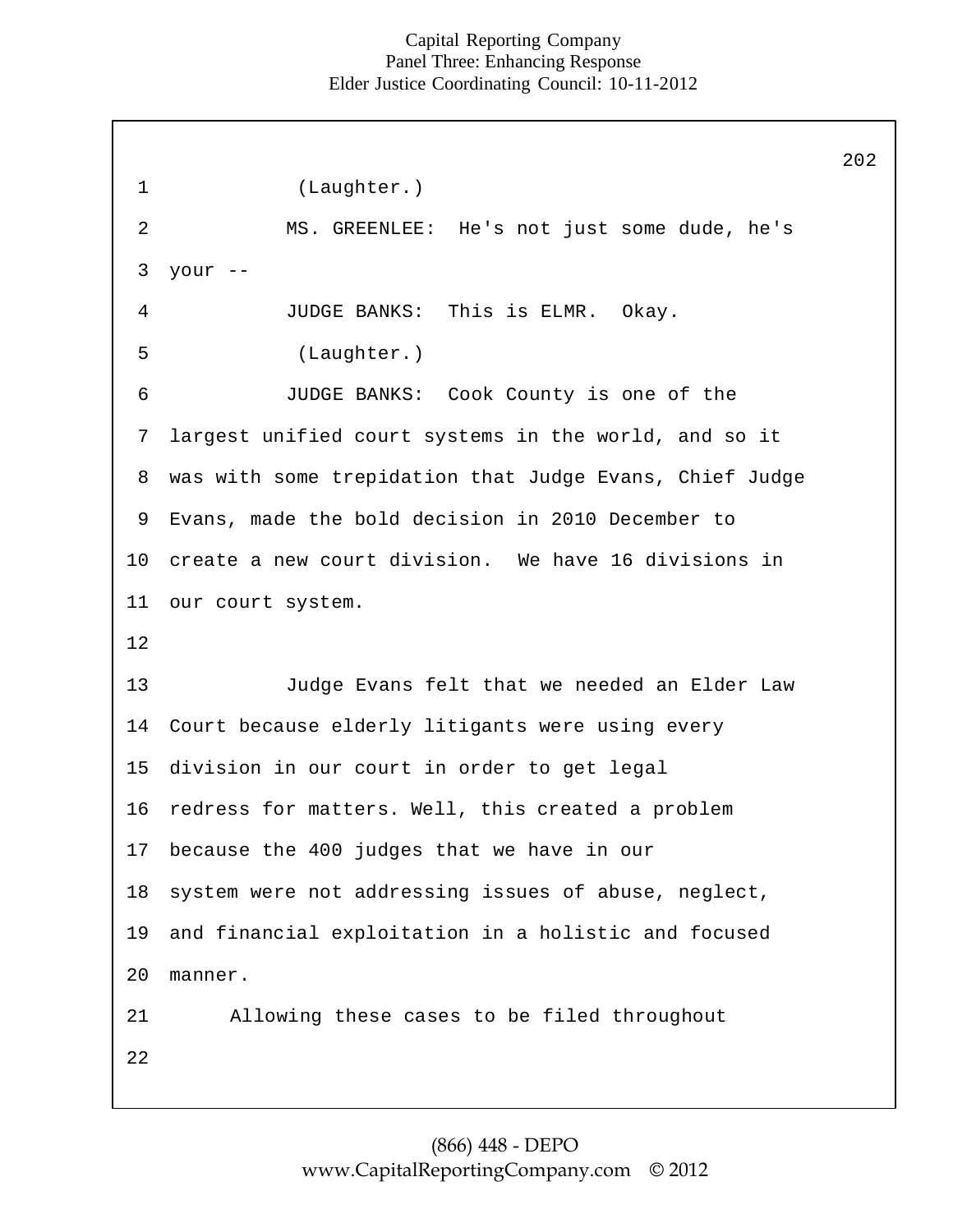20 Department, the Attorney General, elder law 21 practitioners, the Public Guardian, and law schools 22 with elder law programs. 1 2 4 6 7 staff members to work with me on developing an elder 8 9 5 10 11 paper. 13 workgroup. We selected the workgroup based on their 14 knowledge of the issues, resources available to them 15 groups, their connections with the senior community, 16 and commitment to the goal of establishing an Elder 17 Protection Court. This included the city and county 18 Area Agency on Aging, the Public Defender, the State's 19 Attorney,the Sheriff's Department, the Chicago Police 12 the system, as Lori mentioned, did not allow us to keep good records, there was no collection of data and we couldn't track the cases. Chief Judge Evans committed resources, not withstanding budgetary restraints, for two full-time court and an Elder Justice Resource Center. I would like to tell you just a little bit about the process. I will further elaborate in my white The first thing that we did was to form a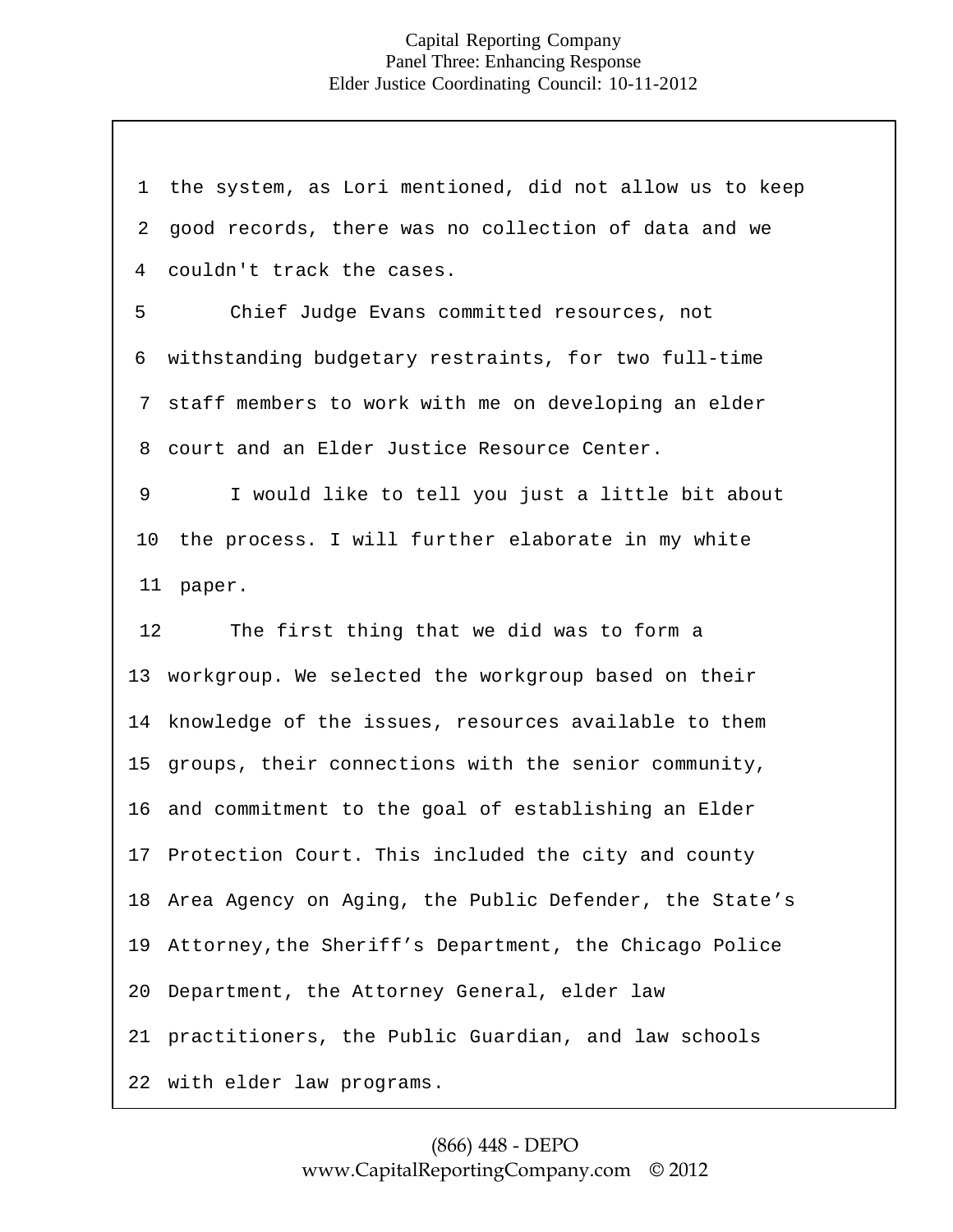|             |                                                         | 205 |
|-------------|---------------------------------------------------------|-----|
| $\mathbf 1$ |                                                         |     |
| 2           | We formed committees, and these committees              |     |
| 3           | were broken down into subcommittees where we discussed  |     |
| 4           | issues such as the threshold age for the Elder Law      |     |
| 5           | Court, and the types of cases that might be appropriate |     |
| 6           | for handling in Elder Law Court. We looked at models.   |     |
| 7           | I visited California and Florida to observe their       |     |
| 8           | Elder Justice Centers as well their two elder           |     |
| 9           | protection courts.                                      |     |
| 10          | Judge Evans has assigned three judges to handle         |     |
| 11          | only elder abuse, neglect, and financial exploitation   |     |
| 12          | cases. We also have persons who are available to        |     |
| 13          | assist victims, it's a victim-based process.            |     |
| 14          | In the Domestic Violence Division of our courts,        |     |
| 15          | we have identified two judges to handle cases involving |     |
| 16          | seniors over the age of 60.                             |     |
| 17          | We have a victims advocate to link the victim           |     |
| 18          | with services.                                          |     |
| 19          |                                                         |     |
| 20          |                                                         |     |
| 21          |                                                         |     |
| 22          |                                                         |     |
|             |                                                         |     |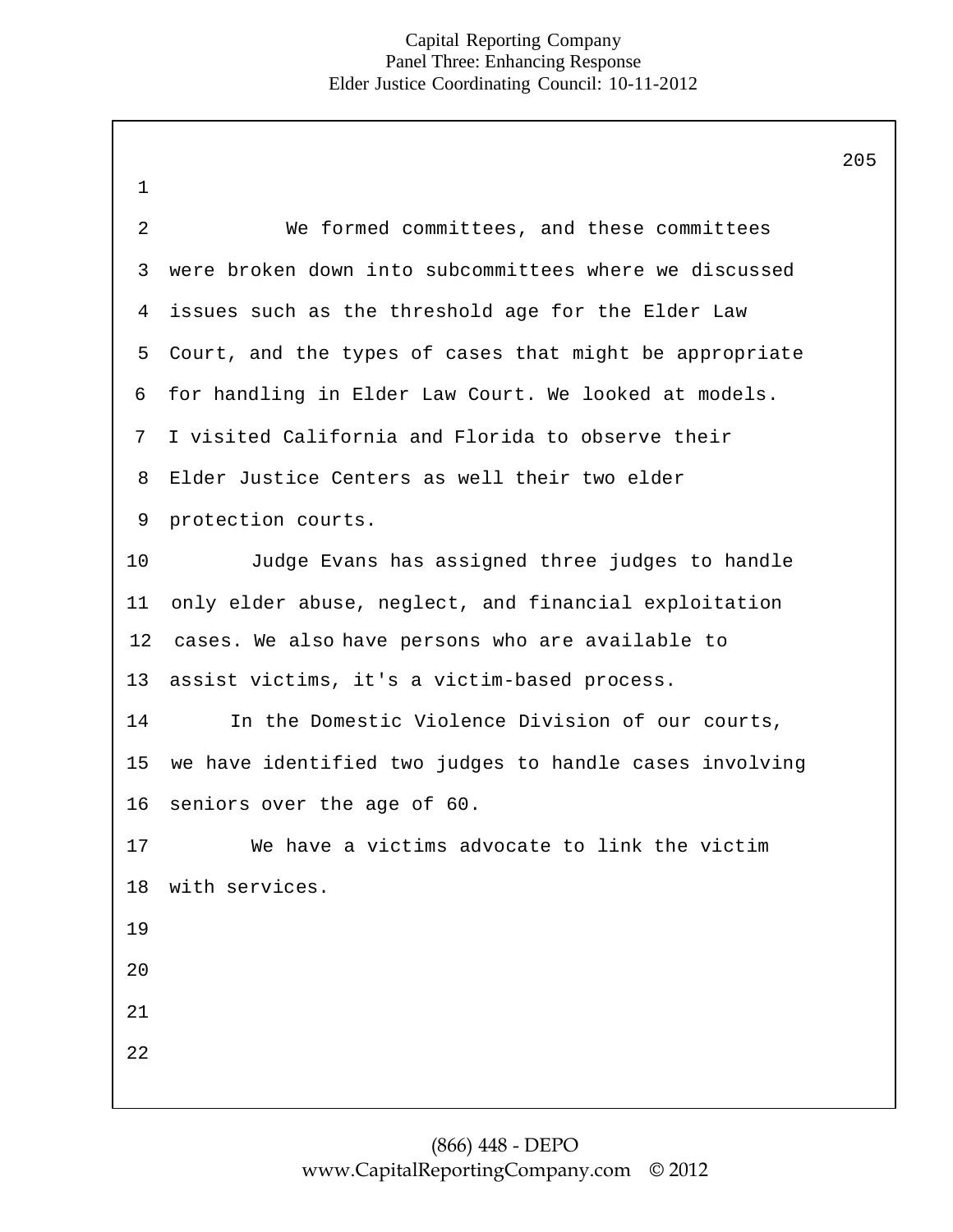|                |                                                          | 207 |
|----------------|----------------------------------------------------------|-----|
| $\mathbf 1$    | In the civil courts, our civil judges assigned           |     |
| $\overline{a}$ | to this division will handle civil matters that runs     |     |
| 3              | the gamut, e.g. financial exploitation, elder abuse and  |     |
| $\overline{4}$ | neglect and abuses of power of attorneys.                |     |
| 5              | Now, I'm fast forwarding here because I know             |     |
| 6              | that time is limited. Judges of the Circuit Court of     |     |
| 7              | Cook County have received training and bench cards       |     |
|                | 8 in order to red flag and identify cases that would be  |     |
| 9              | more appropriate for the Elder Law Division. These cases |     |
| 10             | will be assigned to the division; and these litigants    |     |
| 11             | will be assisted by utilizing services of the Elder      |     |
| 12             | Justice Center.                                          |     |
| 13             | MS. GREENLEE: Good.                                      |     |
| 14             | JUDGE BANKS: I would like to talk about                  |     |
| 15             | Challenges: Attempting to convince lawyers within        |     |
| 16             | our system that we really need elder protection courts.  |     |
| 17             | Other challenges are collecting the data, creating       |     |
| 18             | methods to collect age data, and raising awareness       |     |
| 19             | and sensitizing judges and court personnel to aging      |     |
| 20             | issues so that we are able to better address issues of   |     |
| 21             | elder litigants. These courts are essential to the       |     |
| 22             | present and future well-being of the elderly.            |     |
|                |                                                          |     |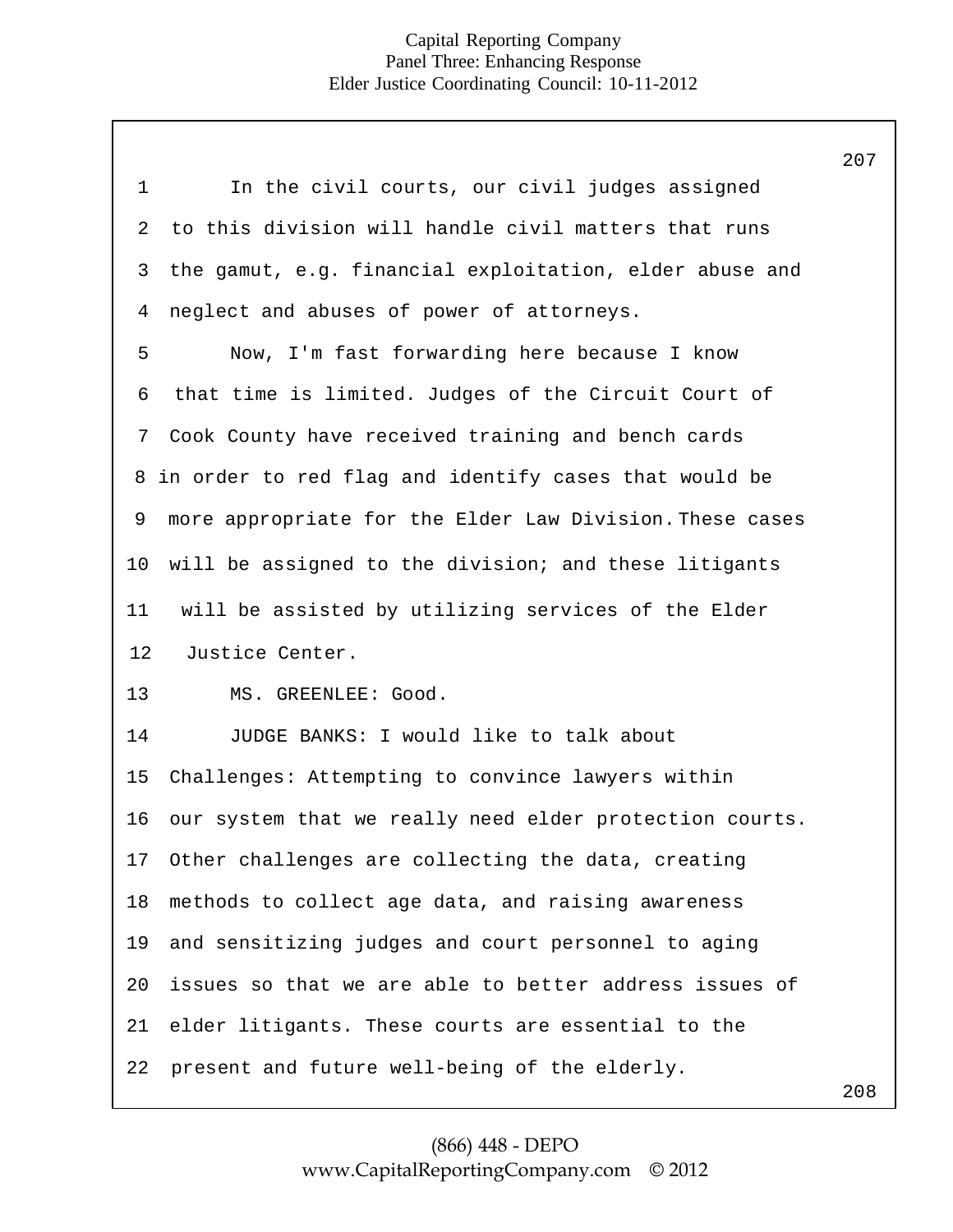|             |                                                            | 209 |
|-------------|------------------------------------------------------------|-----|
| $\mathbf 1$ | We need resource centers. We need training                 |     |
| 2           | for judges, a support staff, facilities, and equipment.    |     |
| 3           | We need to provide transportation to facilitate court      |     |
| 4           | appearances. We need audio-visual equipment in the         |     |
| 5           | courtrooms. And we need lots of training for               |     |
| 6           | everyone involved with the court process.                  |     |
| 7           | Thank you very much for your time. I                       |     |
| 8           | apologize for going over.                                  |     |
| 9           | MS. GREENLEE: Thank you. Thank you very                    |     |
| 10          | much.                                                      |     |
| 11          | Thank you. Let's thank the panel.                          |     |
| 12          | (Applause.)                                                |     |
| 13          | MS. GREENLEE: I alerted Attorney General                   |     |
| 14          | West I was going to ask him, give him the mike first,      |     |
| 15          | if he has questions.                                       |     |
| 16          | And then, Mr. Spiegel, you're new to the                   |     |
|             | 17 panel, I'll come to you in a second just because I want |     |
| 18          | to make sure everybody has a chance to speak today.        |     |
| 19          | MR. WEST: Well, thank you, Kathy, I                        |     |
| 20          | appreciate it, and thank all of the panelists for          |     |
| 21          | excellent presentations. This is an issue that I've        |     |
| 22          | had the privilege to work on for a while in my various     |     |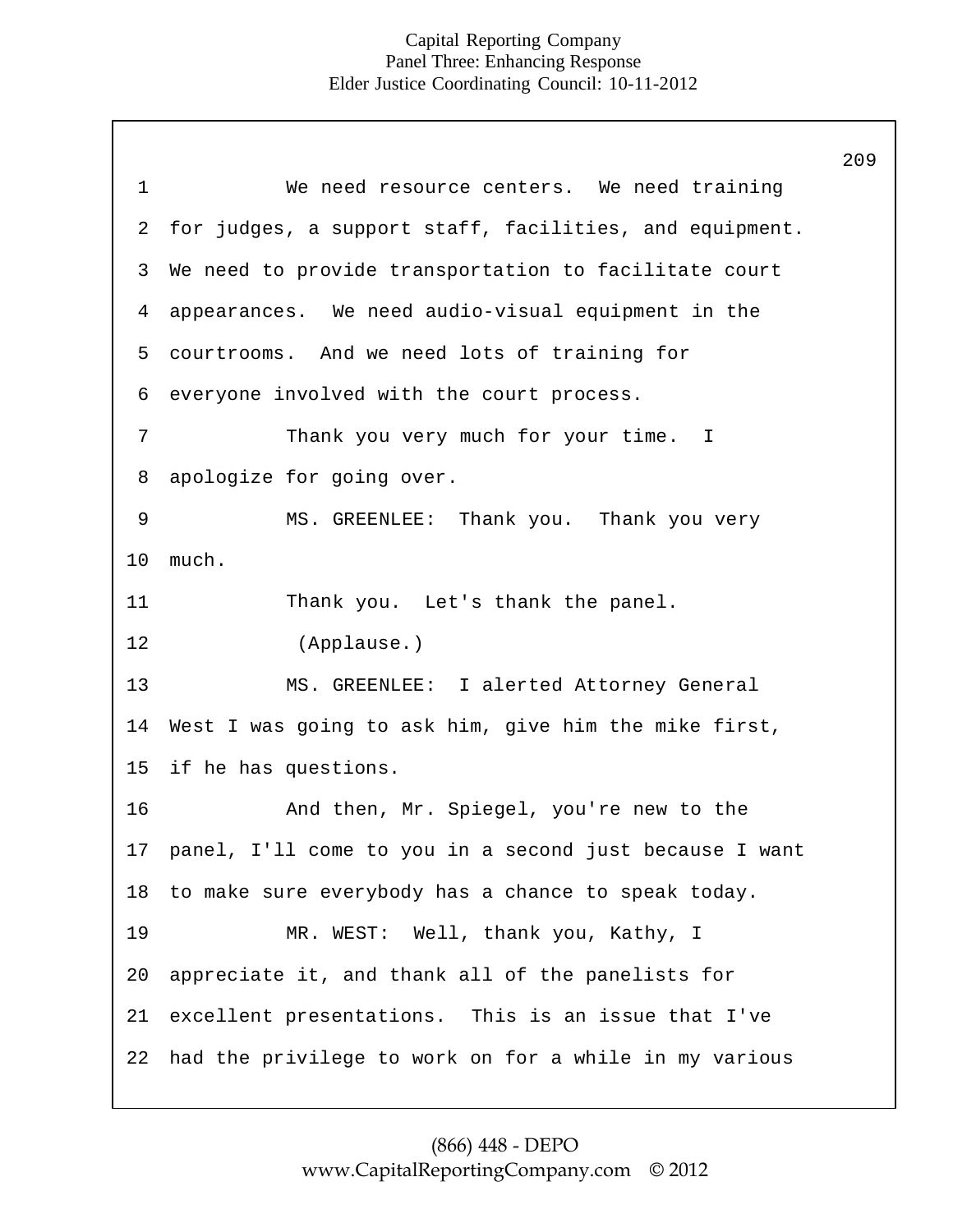| 1  | time, not only here at the Department of Justice but at  |
|----|----------------------------------------------------------|
| 2  | the California Attorney General's Office years ago, and  |
| 3  | I think there is a lot that has been done in the many    |
| 4  | years that we've all been working on this, but it's so   |
| 5  | clear that much more work needs to be done, and we have  |
| 6  | a long way to go.                                        |
| 7  | I actually have questions for everybody, but             |
| 8  | why don't I just start with Bill? One of the things      |
| 9  | you were talking about was the need for better tools in  |
| 10 | the field and particularly the use of sort of outdated   |
| 11 | tools in the field, and I was wondering if you could     |
| 12 | talk a little bit more about what some of those new      |
| 13 | cost effective tools that you've encountered are, and    |
| 14 | whether or not there are any pilot programs going on,    |
| 15 | whether or not there is any funding that's going on in   |
| 16 | particular areas around the country that are bolstering  |
|    | 17 the use of certain tools that have been identified as |
| 18 | particularly effective, particularly user-friendly.      |
| 19 | MR. BENSON: I think my answer will probably              |
| 20 | be very brief because I can't tell you about many tools  |
| 21 | that are being pilot tested. We know that so many of     |
| 22 | the individuals that APS are seeing, as anybody who      |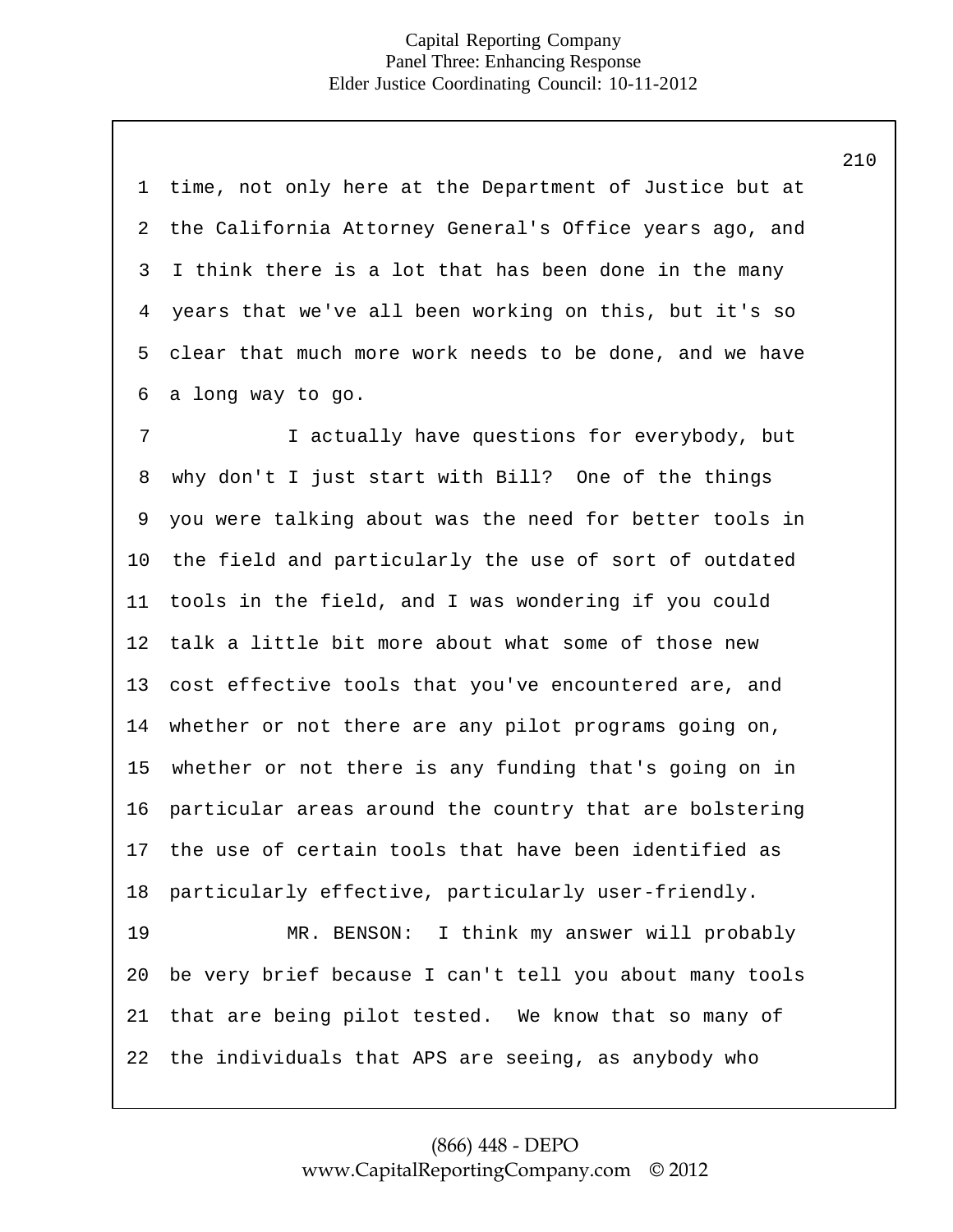| $\mathbf 1$ | works in elder abuse see, are people with cognitive     |
|-------------|---------------------------------------------------------|
| 2           | impairments, whether they're mild or extreme            |
|             |                                                         |
| 3           | impairments. We know we need tools to help              |
| 4           | APS frontline workers be able to make some assessments  |
| 5           | about cognitive capacity, and we've relied on some      |
| 6           | really outdated tools that I think people like Laura    |
| 7           | can speak to better than I can about the Mini-Mental    |
| 9           | Status Test. They just don't work very well, they're    |
| $10 \,$     | not appropriate, and we don't have anything to replace  |
| 11          | them.                                                   |
| 12          | So I think that one of the things that's                |
| 13          | needed is the development of these tools, the testing   |
| 14          | of them, the validation of them, and then to start      |
| 15          | using them in the field.                                |
| 16          | In terms of tools, there is no question there           |
| 17          | is need for use of better technology. NAPSA, through    |
| 18          | the National APS Resource Center, in collaboration with |
| 19          | the National Association of States United for Aging and |
| 20          | Disabilities that represents the state units on aging,  |
| 21          | did a survey of all state units on aging about a        |
| 22          | variety of issues related to APS. They just released    |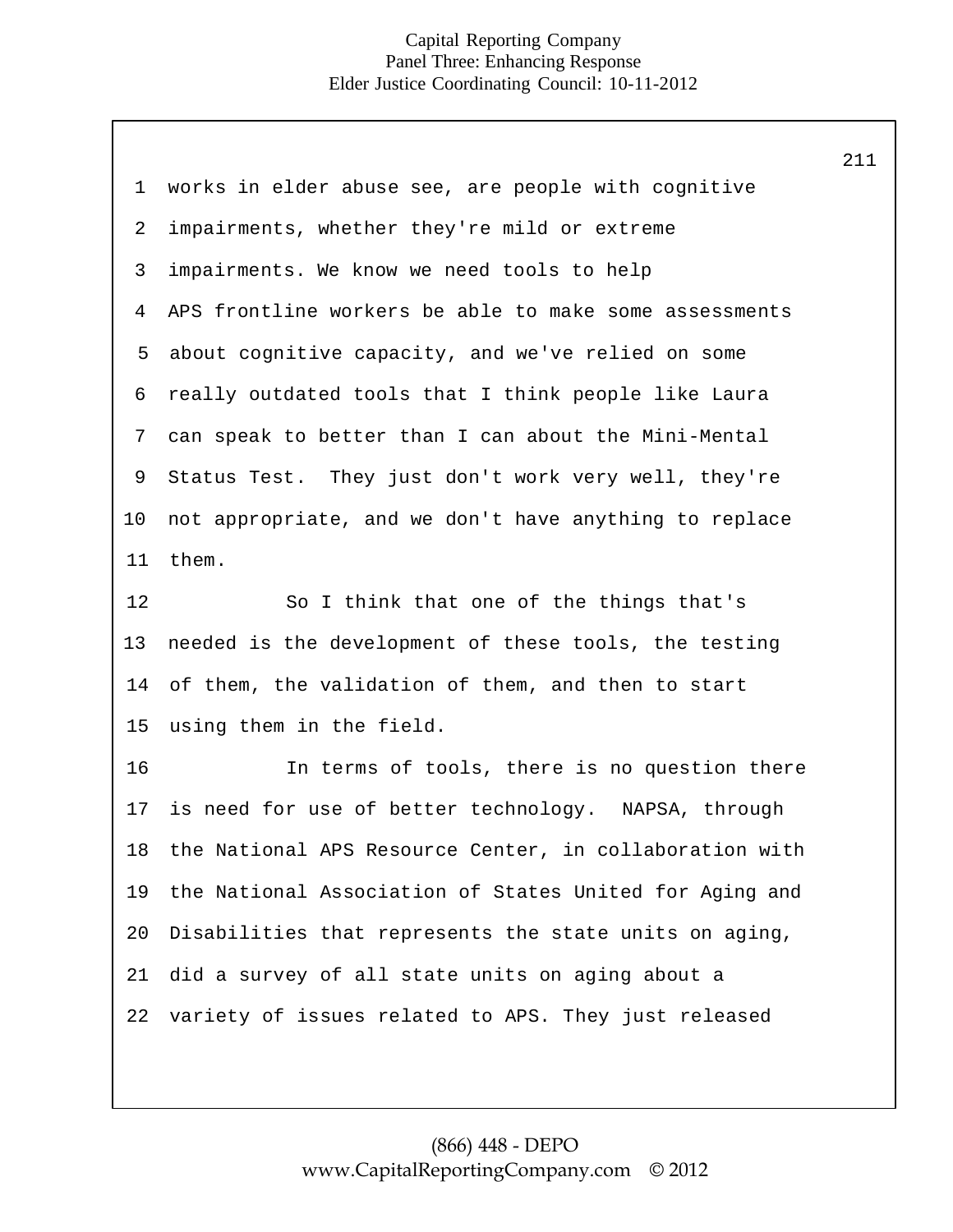| $\mathbf 1$ | this report in the last few weeks, and reported on the   |
|-------------|----------------------------------------------------------|
| 2           | number of programs that are using things like laptops    |
| 3           | or even cell phones. I think we are really behind the    |
| 4           | curve in terms of using even the technologies that are   |
| 5           | available to help people in the field that are out       |
| 6           | investigating cases.                                     |
| 7           | I did a study of an Area Agency on Aging program         |
| 8           | a few years ago, and case workers did not even           |
| 9           | have cell phones that were issued to them as they went   |
| 10          | into some unbelievably tough neighborhoods to            |
| 11          | investigate complaints, and their working issues were    |
| 12          | things like, "My car breaks down in a really nasty       |
| 13          | neighborhood, and I don't even have a cell phone, much   |
| 14          | less a computer, to help me out with these cases."<br>So |
| 15          | I think we've got a whole lot of work to do in           |
| 16          | developing new tools, whether they're technology that's  |
| 17          | available or instruments or assessment devices.<br>We've |
|             | 18 got a long ways to go.                                |
| 19          | MR. WEST: Thank you.                                     |
| 20          | MS. STIEGEL: Can I interject that we have,               |
| 21          | the ABA has, developed a series of guides on capacity    |
| 22          | assessment for lawyers, for judges, and we've done that  |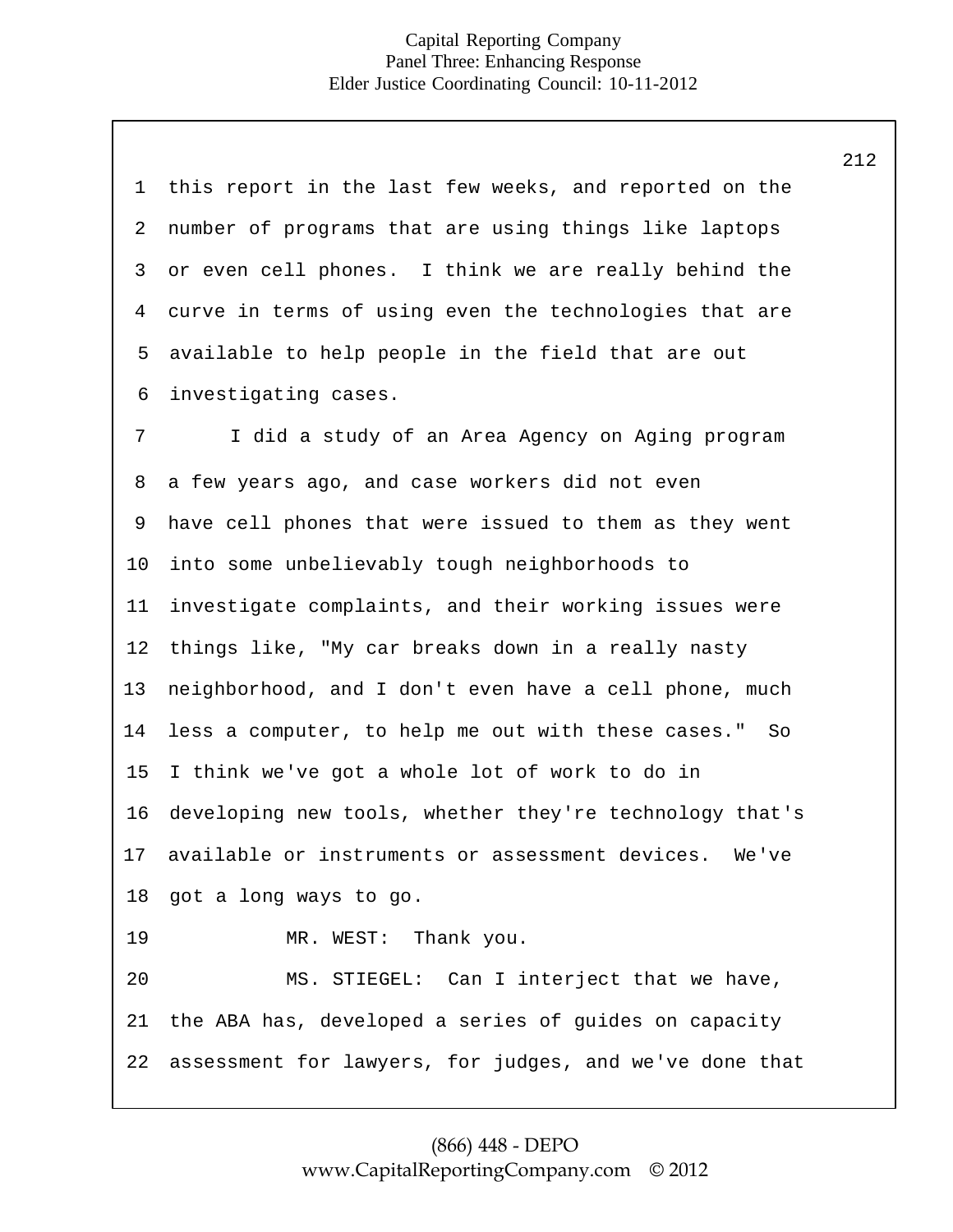| 1  | in conjunction with the American Psychological          |
|----|---------------------------------------------------------|
| 2  | Association, so they have more on their own developed   |
| 3  | one for psychologists. We have been trying for years    |
| 4  | to get someone to fund us to do one for Adult           |
| 5  | Protective Services and haven't been able to get the    |
| 6  | funding. That would be a huge boon to meet that need.   |
| 7  | MR. BENSON: Absolutely.                                 |
| 8  | MR. WEST: The other thing -- each of you                |
| 9  | have mentioned data collection and the lack of good     |
| 10 | data out there, and I guess the other question I had    |
| 11 | was, where do we see the greatest deficiency in the     |
| 12 | type of data? I mean, there is data that I know AJP,    |
| 13 | for instance, has funded some data collection to raise  |
| 14 | awareness and to raise the ability to identify elder    |
| 15 | abuse, but there is also data needed on the court       |
| 16 | system, there is data needed in the types of            |
| 17 | prosecutions that we're bringing and how effective we   |
| 18 | are in some of the things that we are actually doing,   |
| 19 | data to measure our effectiveness. I mean, is there any |
| 20 | sense of where our greatest deficiency in data is when  |
| 21 | you start to break that question down as it relates to  |
| 22 | elder abuse?                                            |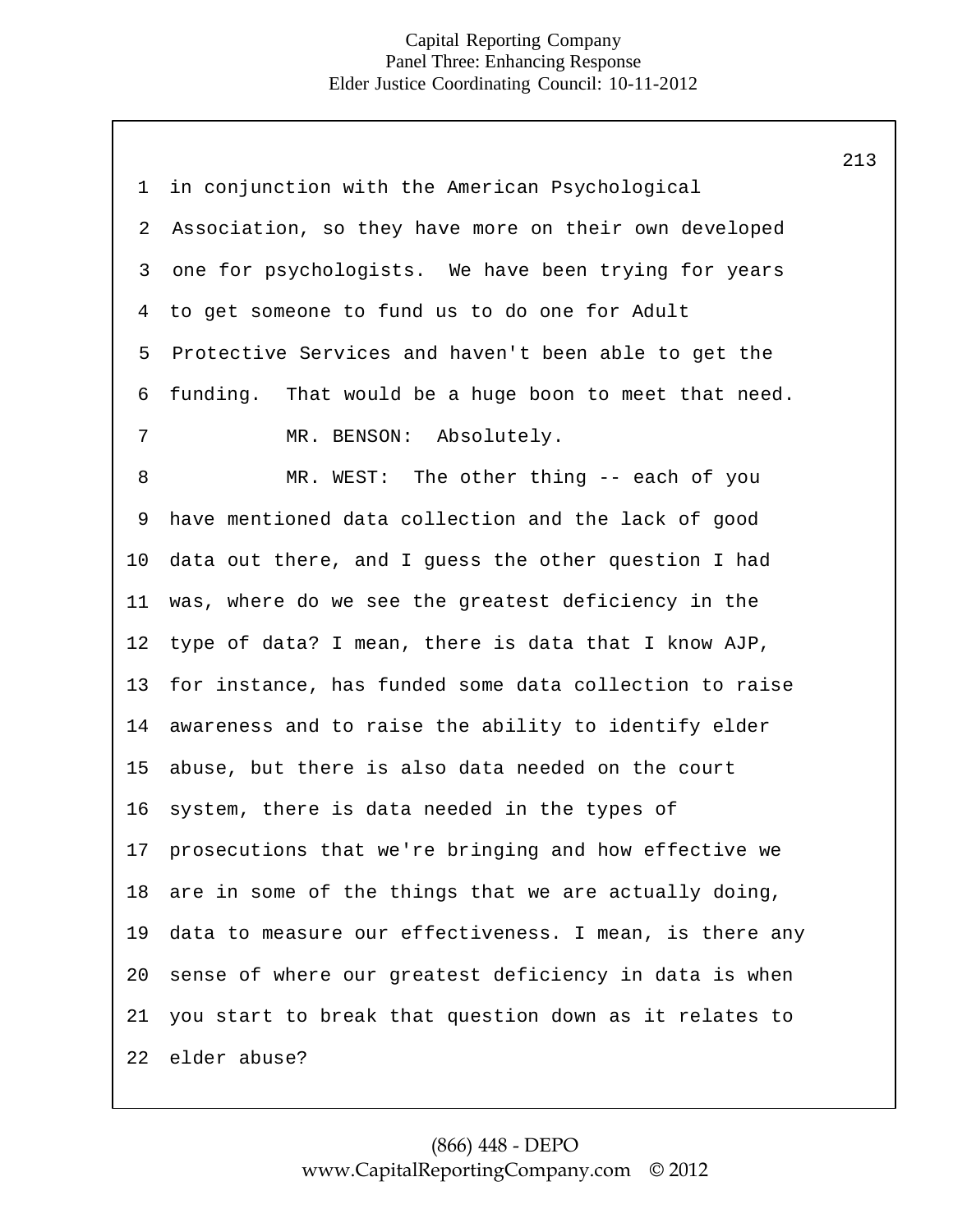|                |                                                         | 214 |
|----------------|---------------------------------------------------------|-----|
| $\mathbf{1}$   | (Laughter.)                                             |     |
| $\overline{2}$ | JUDGE BANKS: I've talked too long already.              |     |
| 3              | However, I'm thinking that what we need is data         |     |
| $\overline{4}$ | basically to find out where -- why is the court putting |     |
| 5              | together a program such as this? Will the elderly be    |     |
| 6              | better off? Should we continue to do what they're       |     |
| $7\phantom{.}$ | doingalready, causing elderly litigants to go from      |     |
| 8              | court to court?                                         |     |
| 9              | We need to have data in terms of the                    |     |
| 10             | number of cases that we receive, and then whether       |     |
| 11             | cases are disposed of quicker? Is a better result       |     |
| 12             | achieved when the court takes a holistic approach?      |     |
| 13             |                                                         |     |
| 14             |                                                         |     |
| 15             |                                                         |     |
| 16             |                                                         |     |
| 17             |                                                         |     |
| $18\,$         |                                                         |     |
| 19             |                                                         |     |
| 20             |                                                         |     |
| 21             |                                                         |     |
| 22             |                                                         |     |
|                |                                                         |     |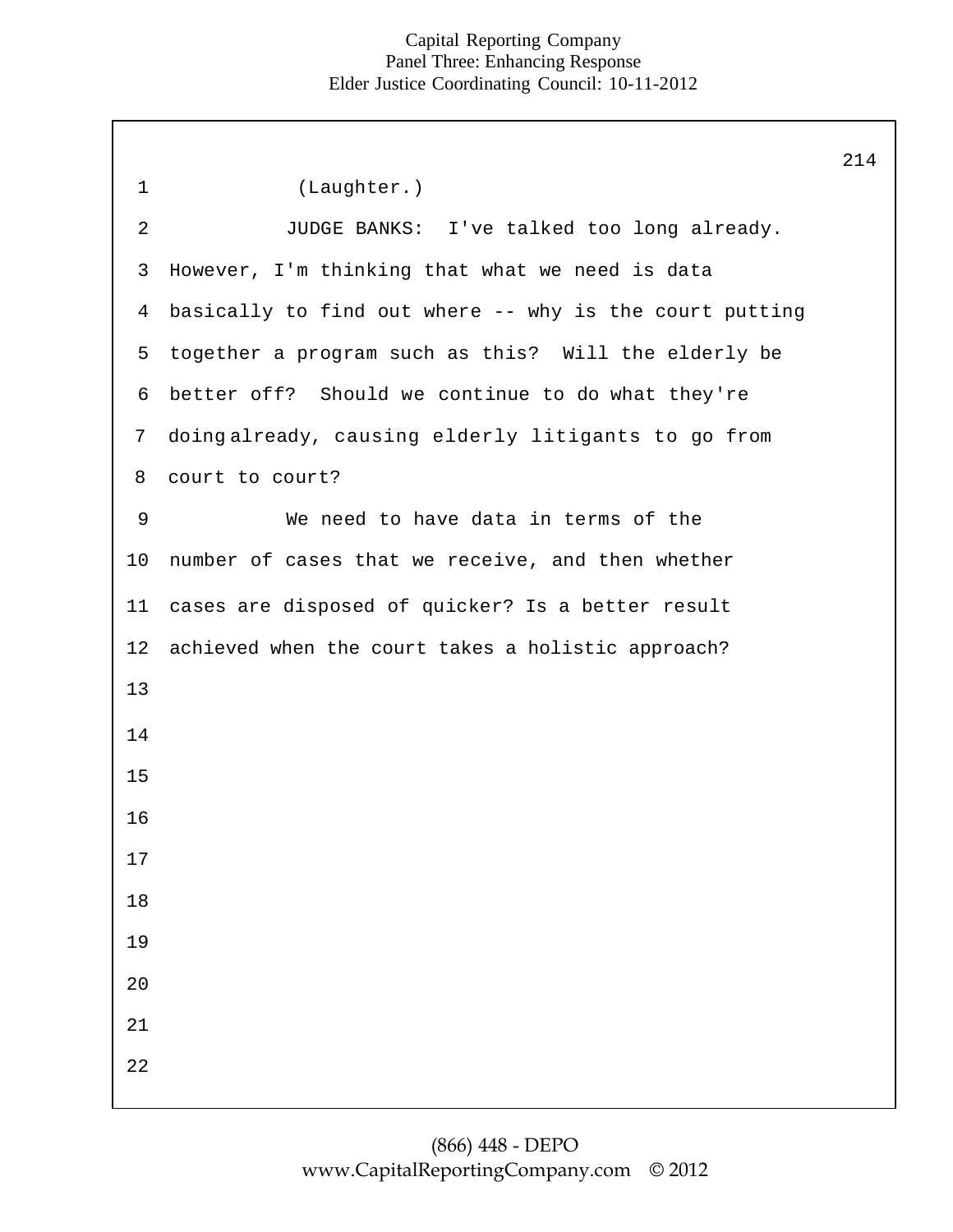1 2 3 4 5 6 7 8 9 10 11 12 13 14 15 16 17 18 19 20 21 22 MS. GREENLEE: Bill, do you have a rank order for  $--$ MR. BENSON: Well, I would say -- MS. GREENLEE: Is all of the above a choice? MR. WEST: I think all of the above is probably -- MR. BENSON: When I listen to Page talk about the stack of faxes with complaint data from APS coming into her office and they do something with that, hopefully -- and I don't know this about Washington State, at least at the state level, they aggregate the APS complaints into a common state system. Most states have some common system, but they do not talk to each other across the country. So we don't have any way to aggregate what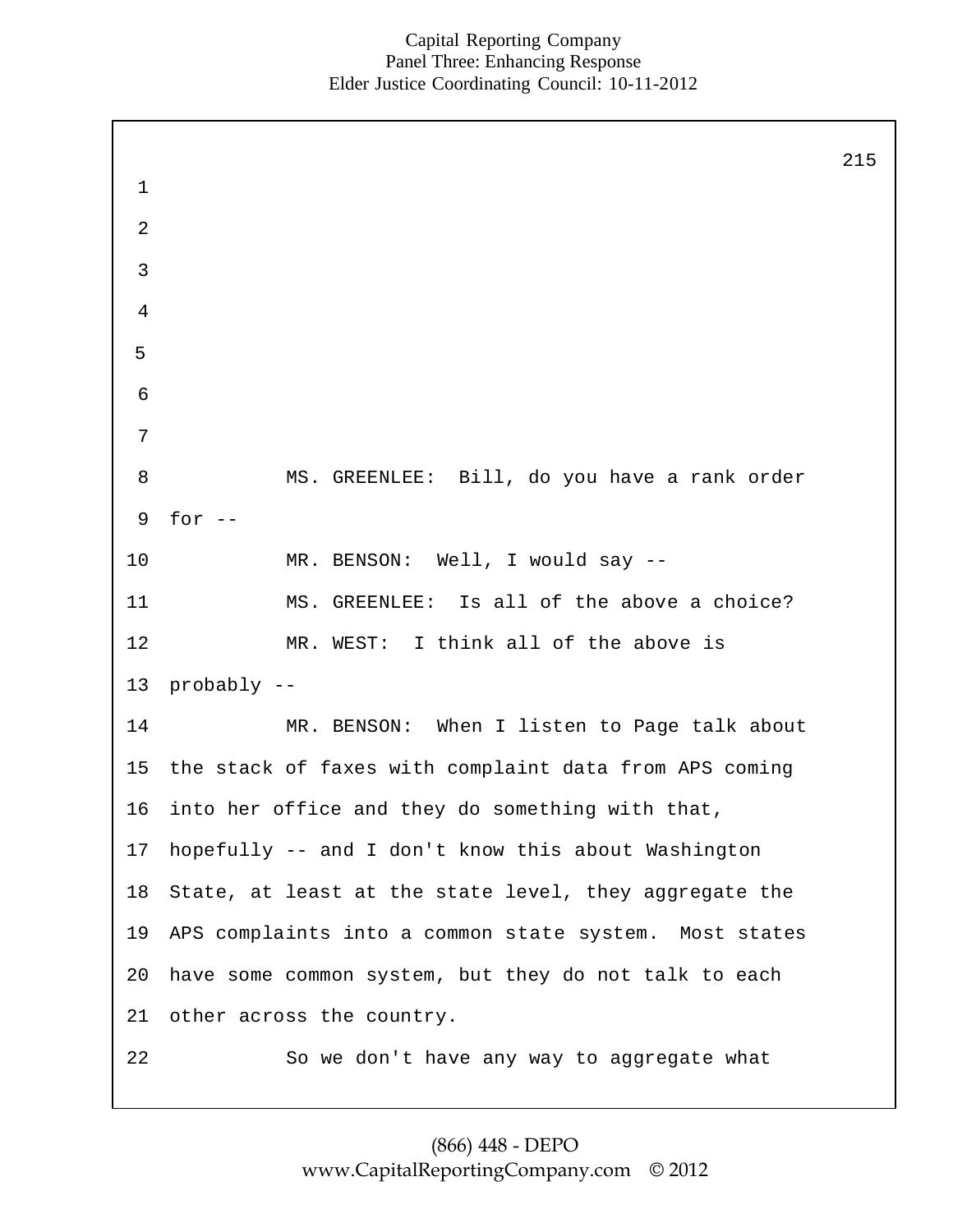|                |                                                          | 216 |
|----------------|----------------------------------------------------------|-----|
| $\mathbf 1$    | Page is getting at the local level, which is really      |     |
| 2              | important, telling us what kinds of abuse is going on    |     |
| 3              | out there, against whom, what do we know about the       |     |
| $\overline{4}$ | perpetrators, what do we know about the victims? We      |     |
| 5              | are unable to aggregate that data. Just APS              |     |
| 6              | data alone, if it were aggregated nationally, would give |     |
| 7              | us a heck of a view of what's going on out there.<br>We  |     |
| 8              | don't know it.                                           |     |
| 9              | MS. ULREY: And can I add one thing? question?            |     |
| 10             | I think the answer really depends on what discipline     |     |
| 11             | the respondent to your question is in and on what        |     |
| 12             | struggles they are dealing with in their attempts to     |     |
| 13             | respond to elder abuse. But it seems like the one area   |     |
| 14             | that is common to all of our disciplines is that of      |     |
| 15             | capacity and dementia. Capacity and dementia cut         |     |
| 16             | across all of these disciplines and affect us            |     |
| 17             | deeply in all of the work that we're trying to do.       |     |
| 18             | It seems to me, from my perspective anyway, that that's  |     |
| 19             | a very important area for us to start addressing.        |     |
| 20             | MS. GREENLEE: Laura, you wanted to jump in?              |     |
| 21             | DR. MOSQUEDA: Right. Just one comment --                 |     |
| 22             | MS. GREENLEE: Speaking of capacity, a doctor             |     |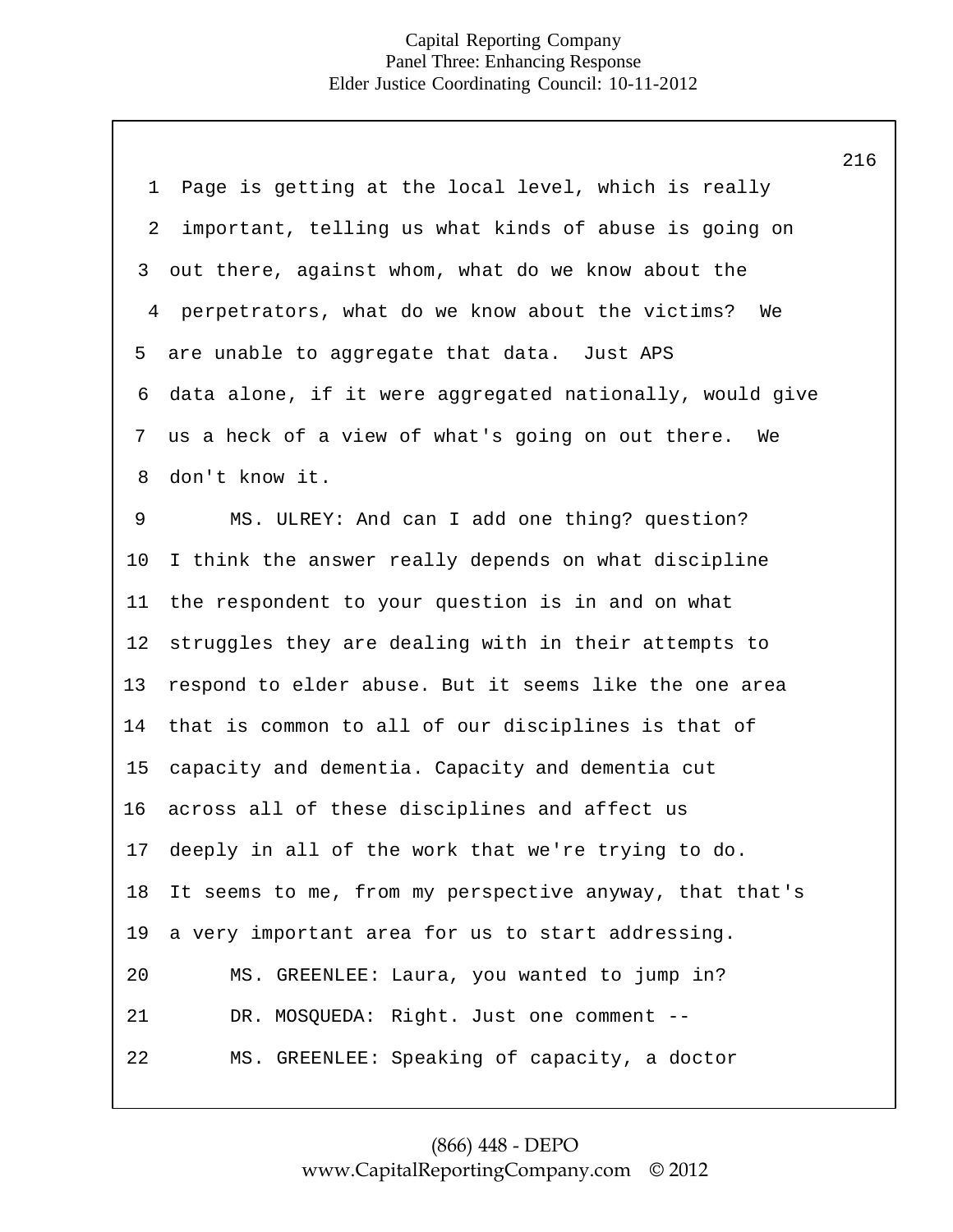1 can weigh in here.

16 17 18 19 20 21 22 2 3 4 5 6 7 8 9 10 11 12 13 14 15 DR. MOSQUEDA: And lack thereof. One comment about data, I mean, it always sounds great to collect data, and it makes us feel good to have numbers, and you can put them together and make really great looking charts and graphs and all that kind of stuff, and it's nice, but there is a real garbage in, garbage out phenomenon that we have done really well in our field of elder abuse where we have collected data and put it together and came out with these sorts -- and I'm very concerned about aggregating data, even at the state level, and what we have found and are working on publishing right now is just looking at, across the State of California, the incredible variability of what's getting reported that simply cannot be explained by true variability at each community level, it can only be explained by the fact that everybody views it differently. And so I think we have got to be very careful when we start saying we're just going to collect all this stuff and put it all together and realize that a lot of the stuff that we're aggregating just simply isn't valid. And so I just would urge a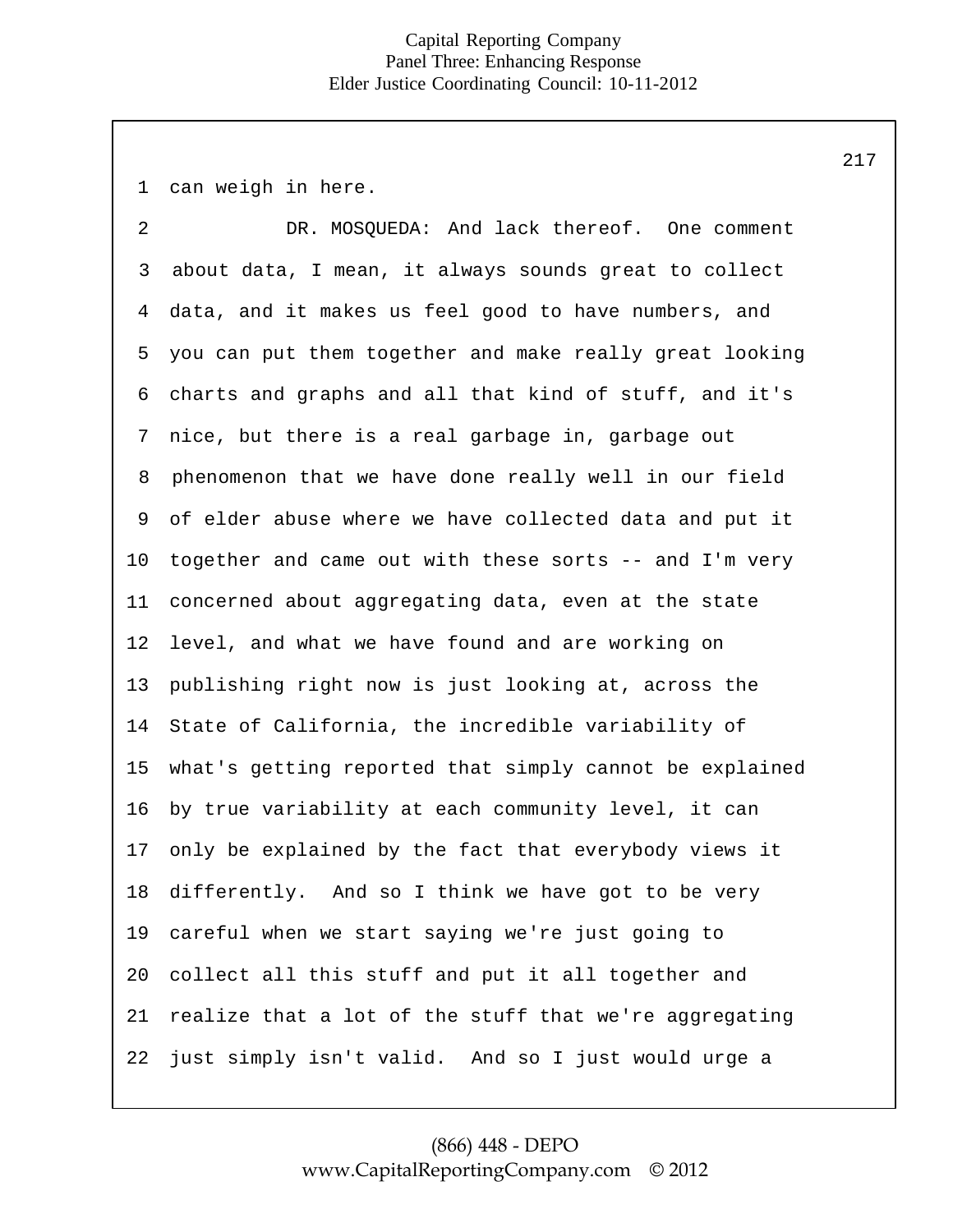1 little bit of caution.

2 3 4 5 6 7 8 9 10 11 12 13 14 15 16 17 18 19 20 21 22 JUDGE BANKS: Just one other point. I'm working with a couple of graduate schools of social work in terms of helping me to identify what I need to collect. I think that is important. You're right, garbage in, garbage out. And when we first started with developing the Cook County Circuit Court's elder law model, we actually had conversations with Lori Stiegel, we had a conference call, and during the course of that conference call she and Erica emphasized to me the need to collect good data, and I've kept that in mind. MS. GREENLEE: So can I jump in? Our audience would like a break here I can sense, so I was wondering if we could do about 5 more minutes, if that's okay. We've got one more panel after this, but Mr. West, I want you to -- we're glad you're here, so I want to make sure -- MR. WEST: Well, no, I only have one more question. I don't want to monopolize the time, but on the Cook County model, I'm curious about the coordination with law enforcement while you were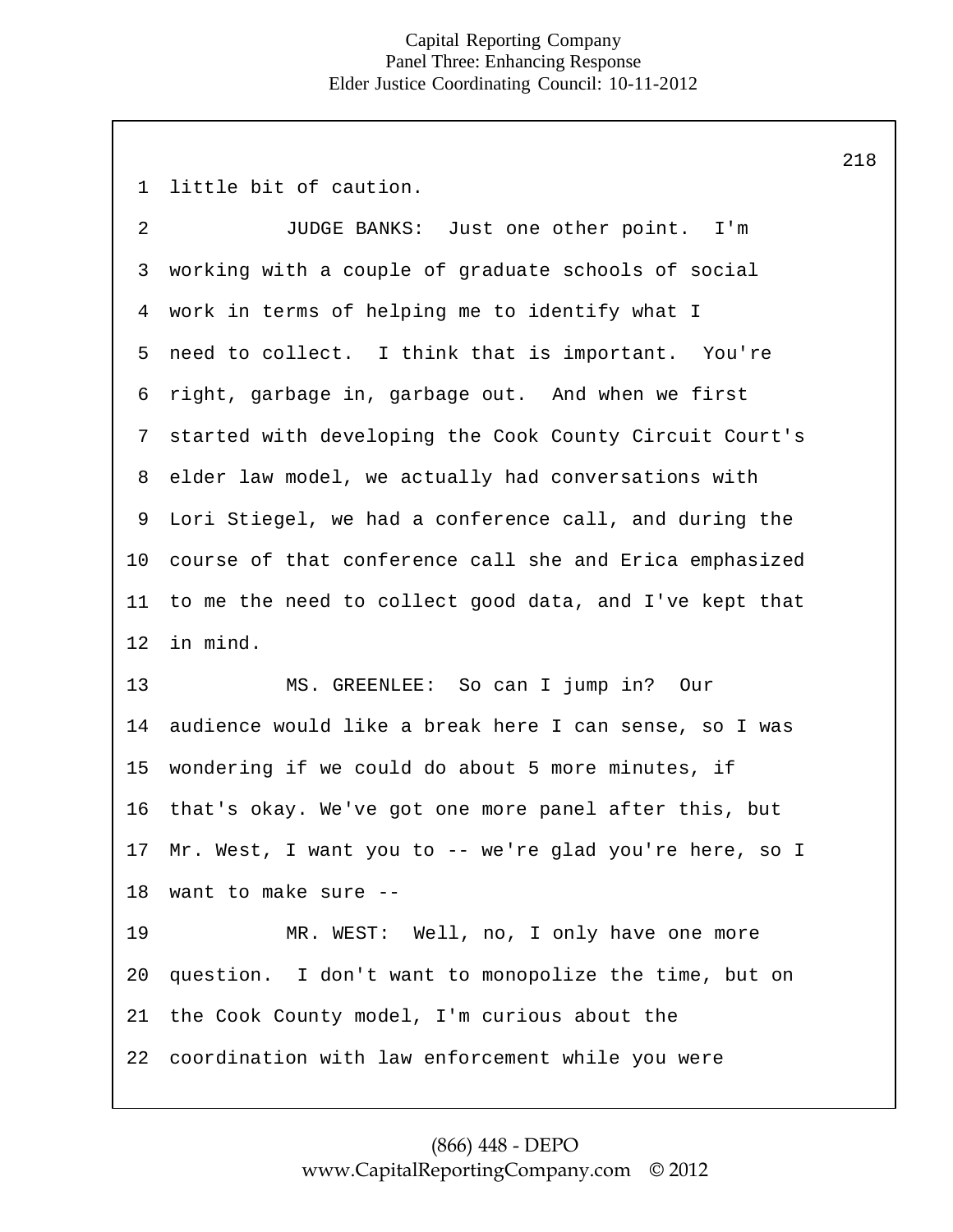1 2 3 4 5 6 7 8 9 10 11 12 13 14 15 16 17 18 19 20 21 22 putting together that model and whether or not the way that you now process elder abuse cases has impacted the way law enforcement investigates elder abuse cases, collects them, recognizes them, organizes them, prosecutes them. JUDGE BANKS: It's too soon to tell because we're very new at this. However, I will say that from the very beginning, the Circuit Court involved the Chicago Police Department, the person on part of my workgroup is a representative over senior services for the Chicago Police Department. I also reached out to the county sheriff, and other members of law enforcement, and APS, and the state's attorney. And so we are all working together, and we believe that it will make a difference because of the fact that we're on one page. DR. MOSQUEDA: May I just say anecdotally when I look at what people like Page Ulrey and Paul Greenwood have done, it's absolutely clear in their communities, when they have police who know that they have folks in the District Attorney's Office who are interested --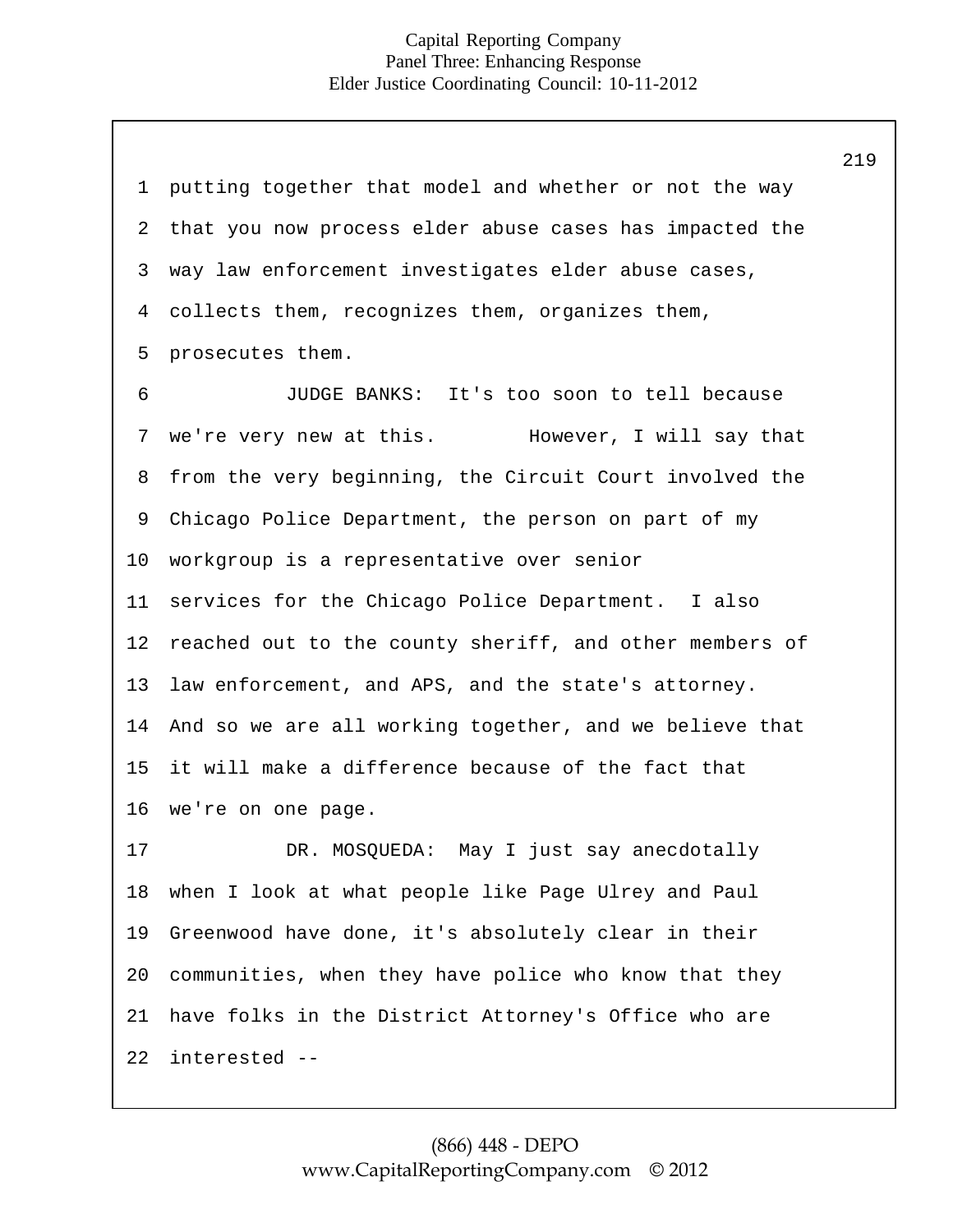1 2 3 4 5 6 7 8 9 10 11 12 13 14 15 16 17 18 19 20 21 22 JUDGE BANKS: That's right. DR. MOSOUEDA: -- that the police are much more willing to put in the time and effort required to give them the information they need to make a decision about prosecuting a case. That's absolutely clear. MS. STIEGEL: And in the courts where we studied, having the court interested also has that effect. JUDGE BANKS: Exactly. MS. GREENLEE: I was wondering if I could just sort of just grab the mike and jump in with a final question. I'm going to sort of jump in. It strikes me that we are well represented from large cities, with Los Angeles, Seattle, and Chicago being here, and all of you talked about a collaborative effort, whether it's a forensic center, or, Judge, what you were talking about. Do you have any advice for us for rural America? I mean, we will not have the resources or even the talent. And I have visited the forensics center that Laura mentioned and wondered - and, Laura, you can chime in -- what do we do about small towns in this country? You all are facing gaps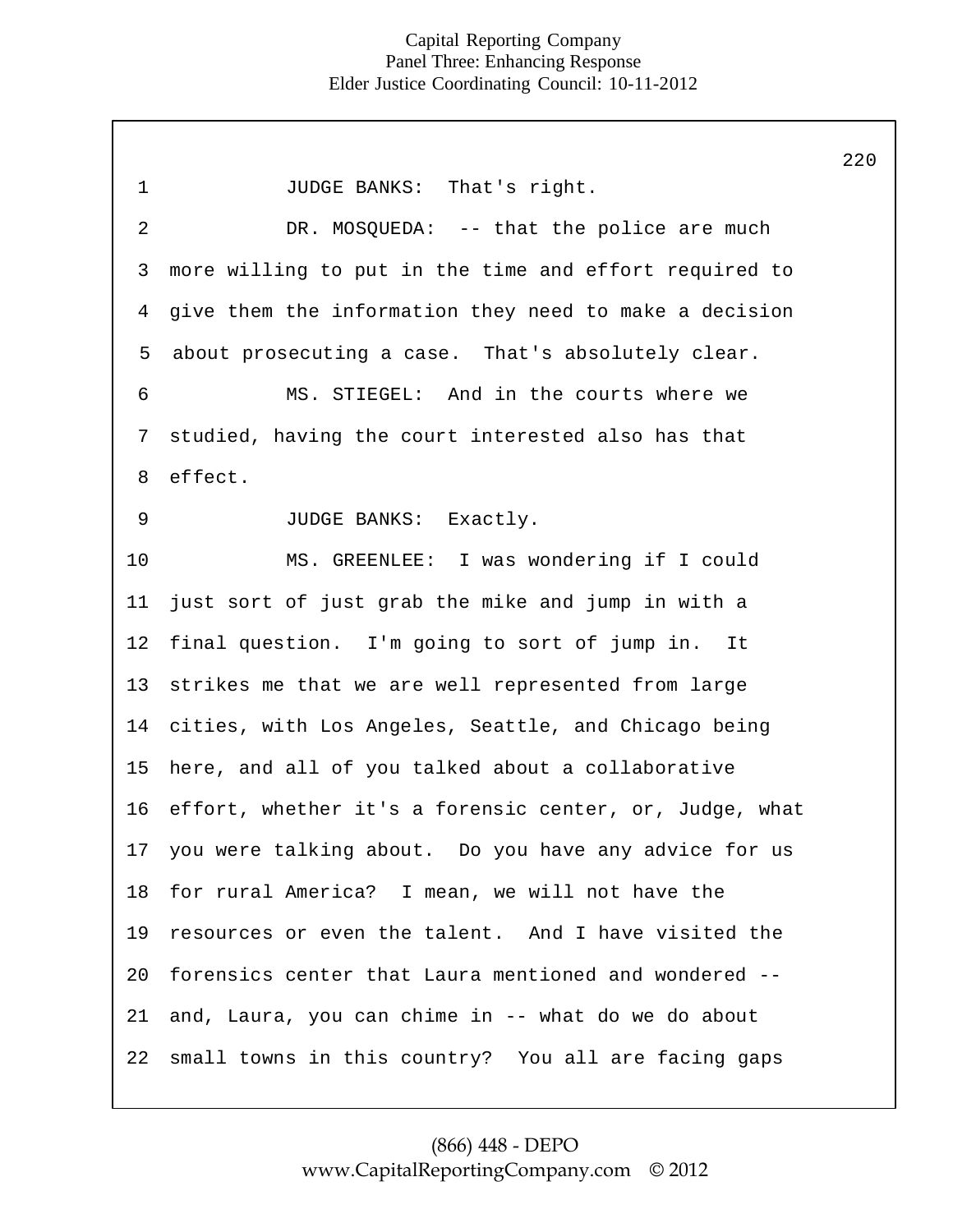1 2 3 4 5 6 7 8 9 10 11 12 13 14 15 16 17 18 19 20 21 22 in huge cities. What do we do about the rest of the country and so many people who are so isolated in rural America? DR. MOSOUEDA: I think this is a place where technology can play a major role. We applied for a grant, and unfortunately there aren't a lot of federal grants for these sorts of things, but we applied to a foundation to see if we can look at the use of face time in a community that's more rural than where we are and give them equipment to then beam back to our forensics center when needed. The difficulty is people need help right then usually, it's usually an urgent situation, and they can't wait around for the monthly MDT meeting, and that's why I think technology can be very helpful. We just need to prove that you're able to do the kinds of exams you need using technology to a reasonable extent that it ends up being helpful, but so that rural communities are not feeling like they've just been left in the lurch without all the personnel that they might need. MS. GREENLEE: Anybody else on rural? I just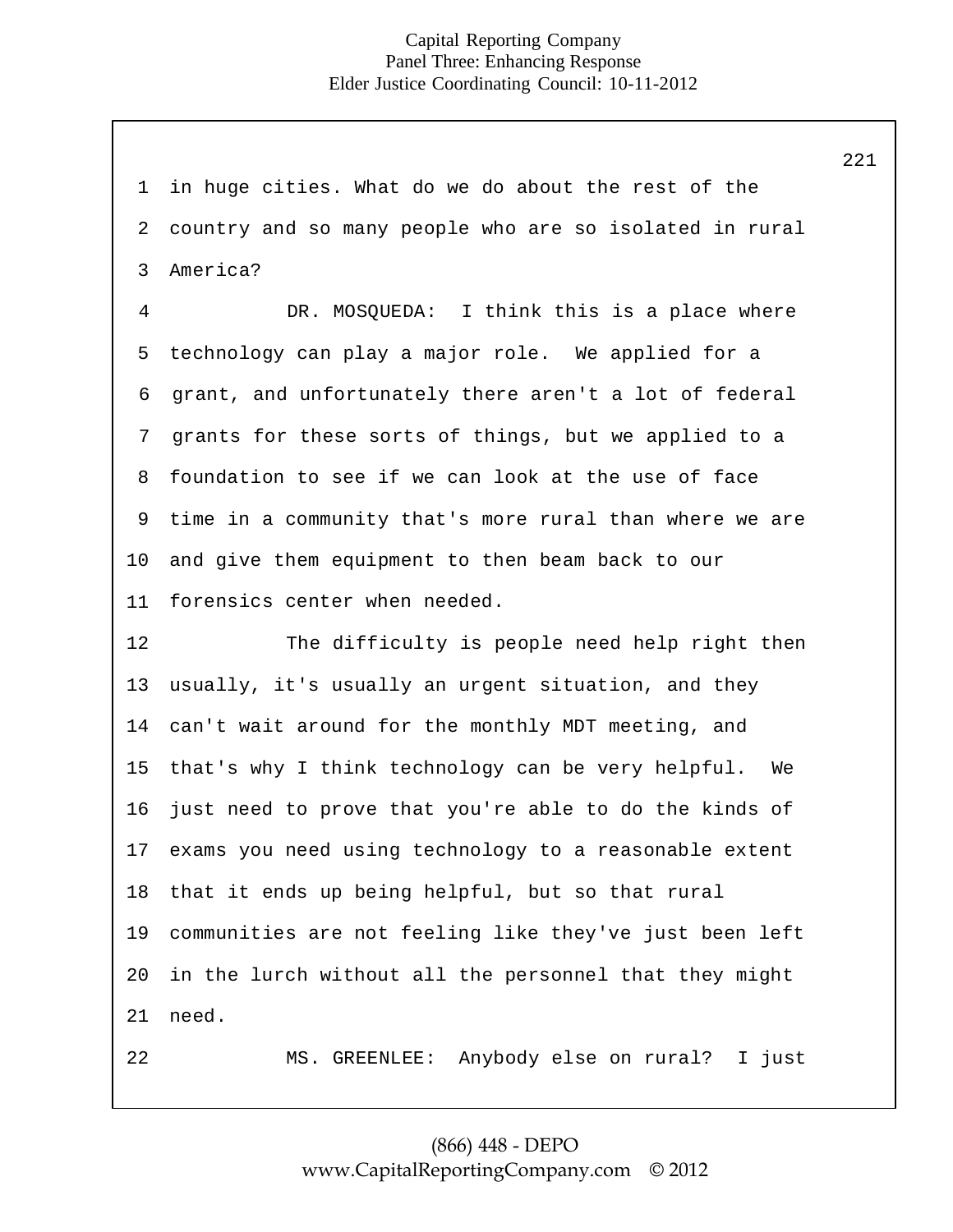| $\mathbf 1$ | want to make sure we got all our questions.               |
|-------------|-----------------------------------------------------------|
| 2           | MS. ULREY: Just that even though we are in a              |
| 3           | city, we had no funding for any kind of multidisciplinary |
| 4           | effort in our county. We started ours just by convening   |
| 5           | everyone we could think of who might be interested over   |
| 6           | the lunch hour and asking, "What is the one thing that    |
| 7           | prevents you from doing a good job at your work with      |
| 8           | regard to older victims?" From that group meeting, we     |
| 9           | created an agenda for our multidisciplinary team that     |
| $10 \,$     | now convenes every month and discusses the different      |
| 11          | systemic issues we face, and doesn't cost anything.       |
| 12          | So I think a lot of this can be done through support      |
| 13          | for global efforts like this through a national center of |
| 15          | some type and online, and these things are doable even    |
| 16          | without a lot of money.                                   |
| 17          | MR. BENSON: Recognizing that we really lack               |
| 18          | metrics for measuring successful outcomes, it's hard      |
| 19          | to say what's a really effective APS program without      |
| 20          | those, but we know that there is sort of consensus        |
| 21          | about some strong programs in this country. Georgia and   |
| 22          | Texas, for example, are known for having strong APS       |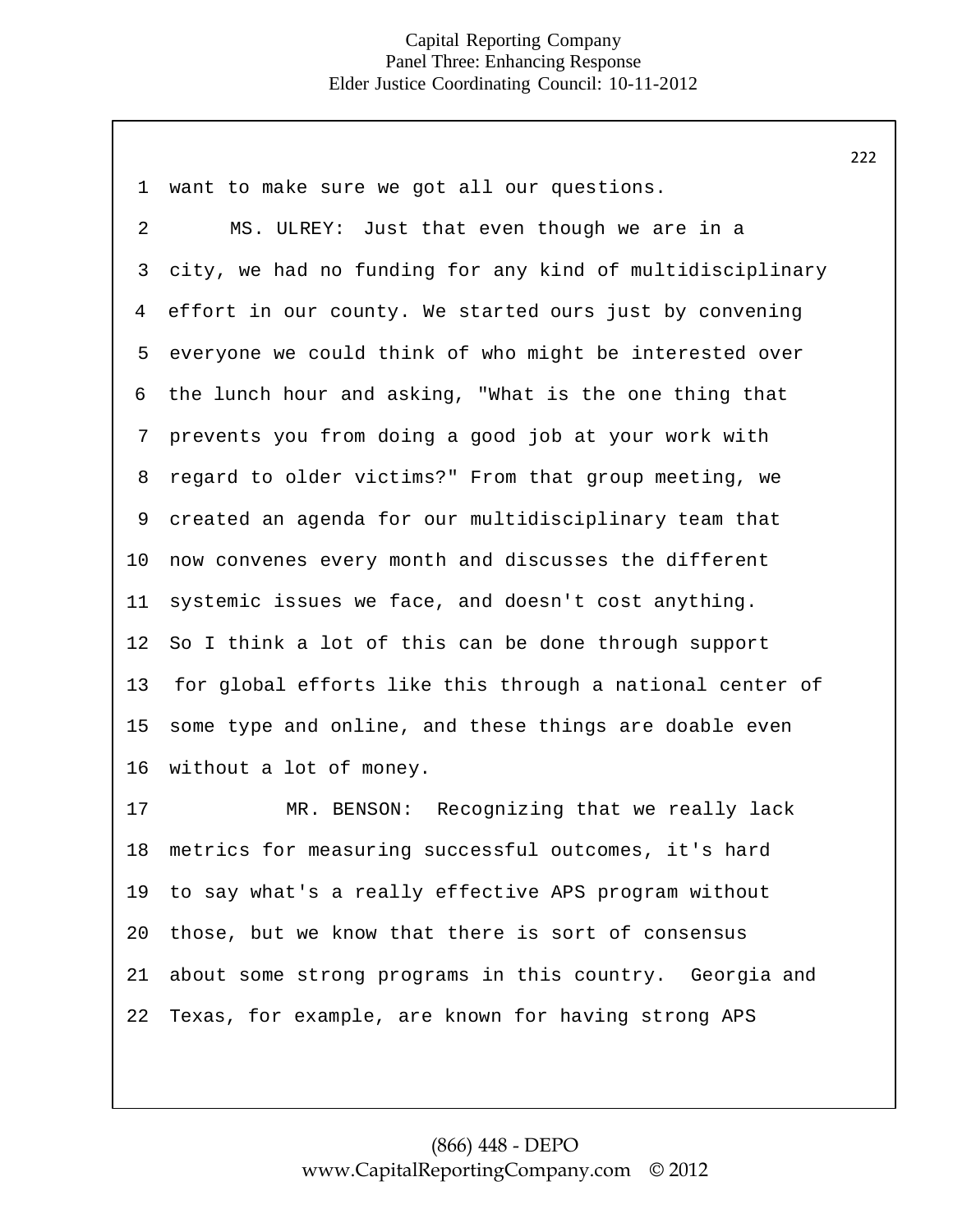|             |                                                        | 223 |
|-------------|--------------------------------------------------------|-----|
| $\mathbf 1$ | systems. They cover vast rural areas, and I think we   |     |
| 2           | can learn from their practical hands-on experience in  |     |
| 3           | very rural communities and learn some lessons, but     |     |
| 4           | we've just got to devote some resources to teasing out |     |
| 5           | what those lessons are. I mean, APS works in Dallas,   |     |
| 6           | but it also works in really isolated spots out there   |     |
| 7           | in the western part of the state and elsewhere.        |     |
| 8           | MS. STIEGEL: Sometimes it's easier out in those        |     |
| 9           | rural communities; there is less turf to deal with,    |     |
| 10          | fewer agencies to deal with.                           |     |
| 11          | (Laughter.)                                            |     |
| 12          | MR. BENSON: Not a lot of peer pressure.                |     |
| 13          | MS. GREENLEE: Judge, I'm going to give you             |     |
| 14          | the last word, and then we're going to take a break.   |     |
| 15          | JUDGE BANKS: All right. I was thinking in terms of     |     |
| 16          | train the trainer because I get that question quite a  |     |
| 17          | bit in talking about what we're doing in Cook County,  |     |
| 18          | "Well, what about us?" downstate. It's possible for    |     |
| 19          | us to take this information and just pass it along.    |     |
| 20          | And the online method is also good. And I know the     |     |
| 21          | National Center for State Court is already involved    |     |
| 22          | in trying to get that message to the rural areas.      |     |